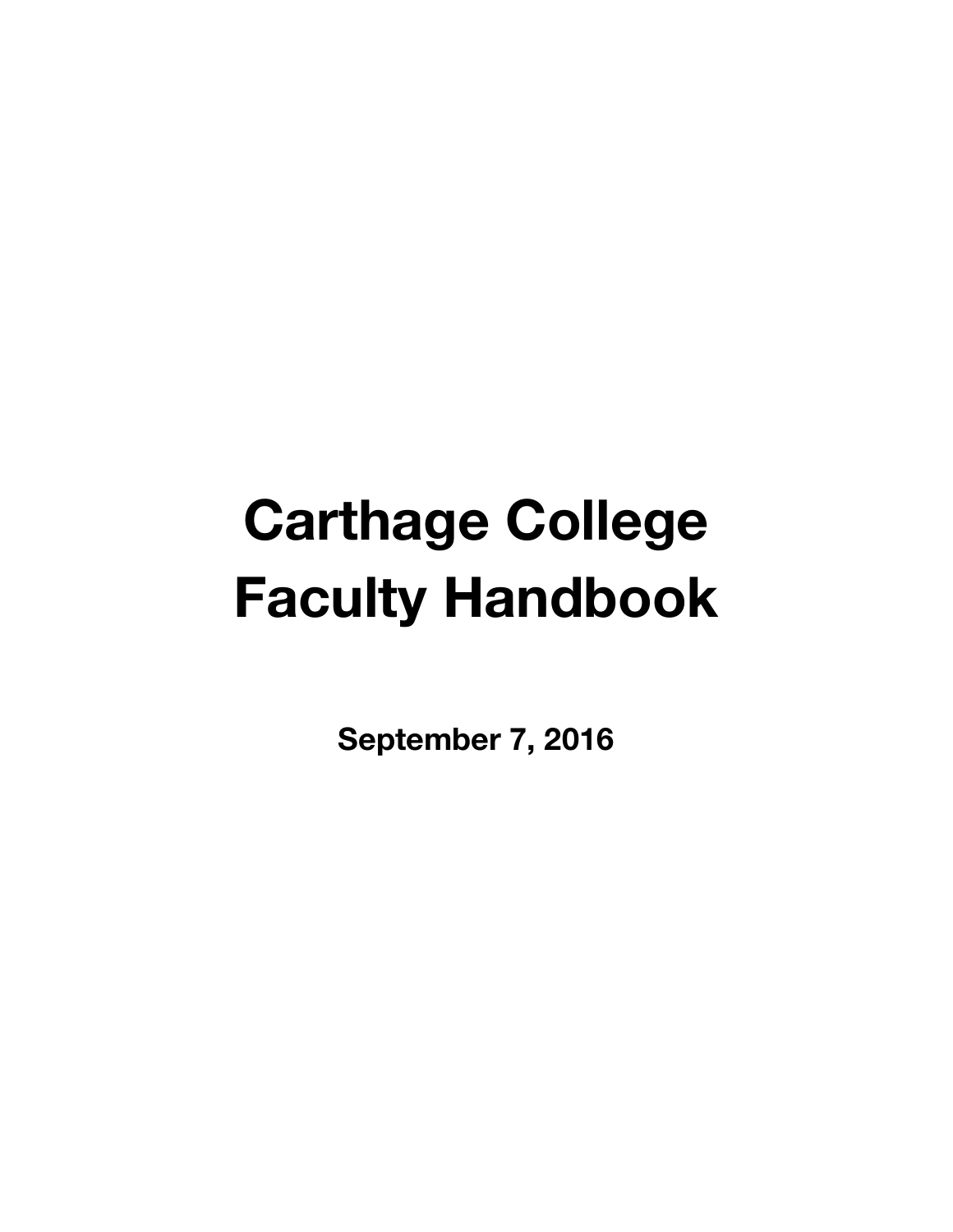# **Table of Contents**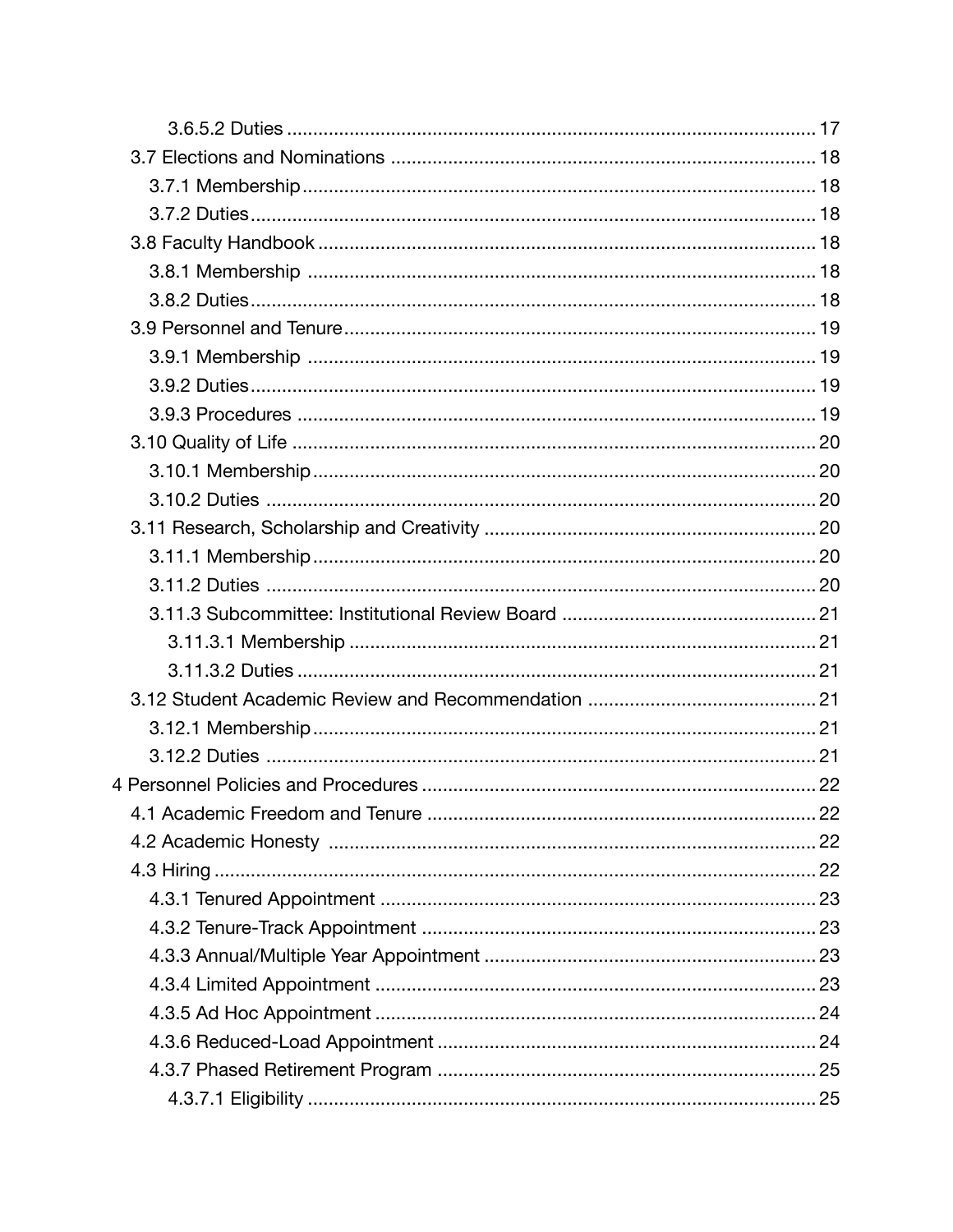| 4.9.1.1 Role of Department Chairs and Program Directors in Annual Faculty |  |
|---------------------------------------------------------------------------|--|
|                                                                           |  |
| 4.9.1.2 Role of the Divisional Dean in Annual Faculty Evaluation  32      |  |
|                                                                           |  |
|                                                                           |  |
|                                                                           |  |
|                                                                           |  |
|                                                                           |  |
|                                                                           |  |
|                                                                           |  |
|                                                                           |  |
|                                                                           |  |
|                                                                           |  |
|                                                                           |  |
|                                                                           |  |
|                                                                           |  |
|                                                                           |  |
|                                                                           |  |
|                                                                           |  |
|                                                                           |  |
|                                                                           |  |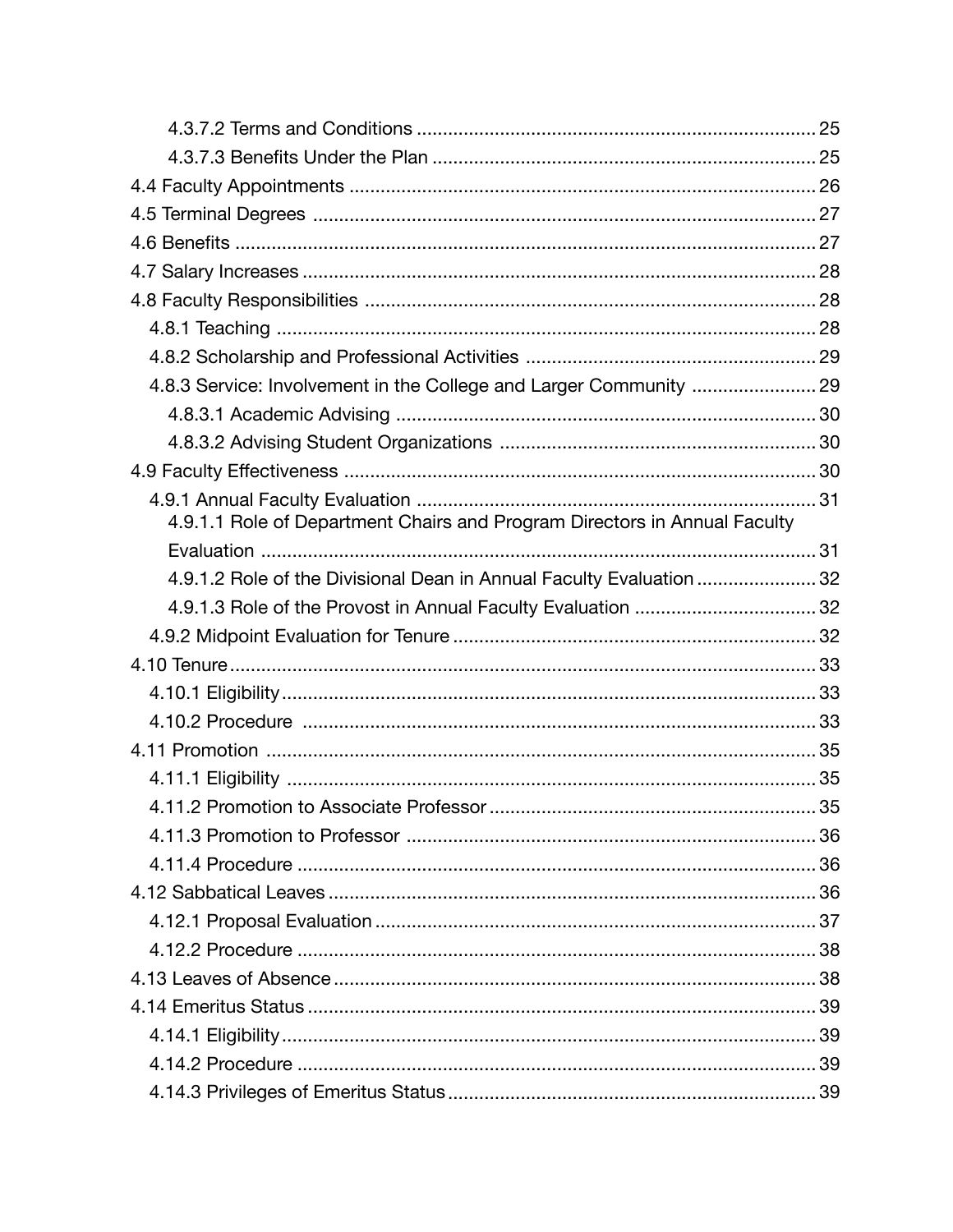| 4.16 Promotion of Contract Faculty from Assistant to Associate Professor 40                                                                         |    |
|-----------------------------------------------------------------------------------------------------------------------------------------------------|----|
|                                                                                                                                                     |    |
|                                                                                                                                                     |    |
| 4.17.2 Separation of Faculty on Limited or Ad Hoc Appointments  41<br>4.17.3 Separation of Untenured Faculty on Tenure-Track or Annual Appointments |    |
| 41                                                                                                                                                  |    |
|                                                                                                                                                     |    |
|                                                                                                                                                     |    |
|                                                                                                                                                     |    |
| 4.17.5 Financial Exigency and Discontinuation of a Program or Department  42                                                                        |    |
|                                                                                                                                                     |    |
|                                                                                                                                                     |    |
|                                                                                                                                                     |    |
|                                                                                                                                                     |    |
|                                                                                                                                                     |    |
|                                                                                                                                                     |    |
|                                                                                                                                                     |    |
|                                                                                                                                                     |    |
|                                                                                                                                                     |    |
|                                                                                                                                                     |    |
|                                                                                                                                                     |    |
|                                                                                                                                                     |    |
|                                                                                                                                                     |    |
| 5.9 Student Fees                                                                                                                                    | 48 |
|                                                                                                                                                     |    |
|                                                                                                                                                     |    |
|                                                                                                                                                     |    |
|                                                                                                                                                     |    |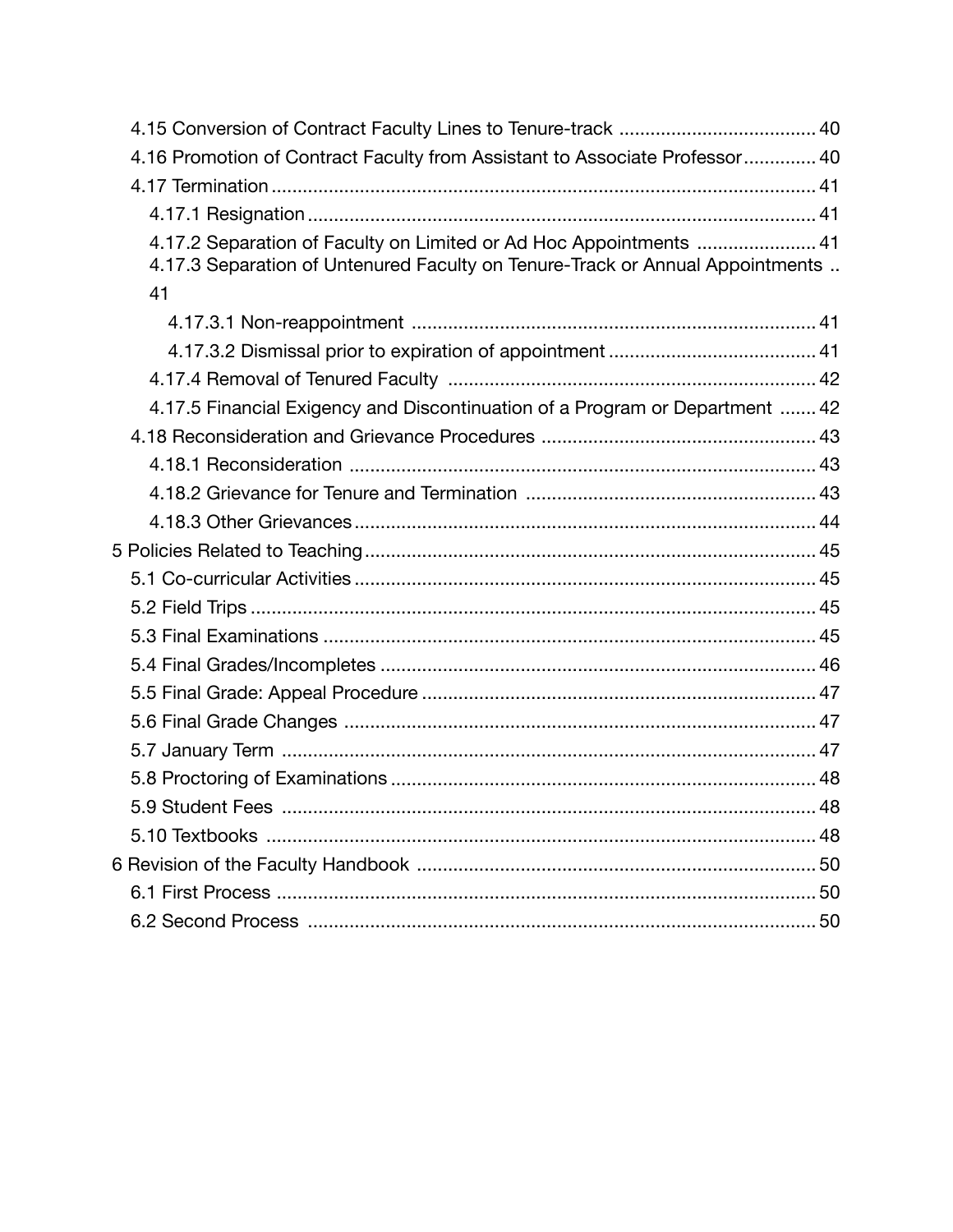# **1 Organization of the College**

Carthage College is a church-related institution of higher education. Voluntarily associated by desire and by history with the Evangelical Lutheran Church in America, the College places sovereign, governing responsibility in a self-perpetuating Board of Trustees.

Although the Trustees ratify the strategic direction of the College, and monitor progress toward strategic goals, they affirm a shared governance system in which the faculty play a key role in managerial decisions. The Trustees recognize the professional expertise of the faculty and look to the faculty for guidance in all academic matters, including faculty appointments and reappointments, curricular structure and requirements, and prioritization of academic support activities and expenditures. In all of these matters, the members of the faculty play a key advisory role and carry supervisory responsibility. Representatives of the faculty and some members of the student body usually are present at regular board meetings.

## **1.1 President**

As chief executive officer of the College, responsible to the Board of Trustees for the government and management of the College and for interpreting and carrying out the policies of the Board. The President is in charge of all administrative divisions and all instructional departments of the College, exercising such supervision and direction as will promote their effective service. The President calls faculty and Academic Senate meetings and is the Presiding Officer of those meetings unless he/she directs the Provost to discharge this responsibility. The President is the official agent of communication between the faculty and the Board of Trustees, between the students and the Board of Trustees, and between any individual or College officer and the Board of Trustees.

The President's Cabinet is a work team that focuses on the strategic direction and management of the College. The cabinet comprises the senior leadership of the College and includes the President, Provost, Vice President for Administration and Business, Vice President for Institutional Advancement, Vice President for Student Affairs and Dean of Students, Vice President for Strategic Enrollment, Vice President for Communications, and Vice President for Strategic Initiatives and Chief of Staff. All members report to and advise the President regarding their area of responsibility.

## **1.2 Provost**

Serves as the chief academic officer of the College and is the senior executive when the President is absent. The Provost is responsible for the overall administration of academic affairs. He/she works with the President and academic administrators in recruiting new faculty members and in evaluating individual faculty members for purposes of compensation, reappointment, tenure, and promotion. The Provost manages resources for faculty development and advises the President concerning academic personnel decisions and policies. He/she has administrative responsibility for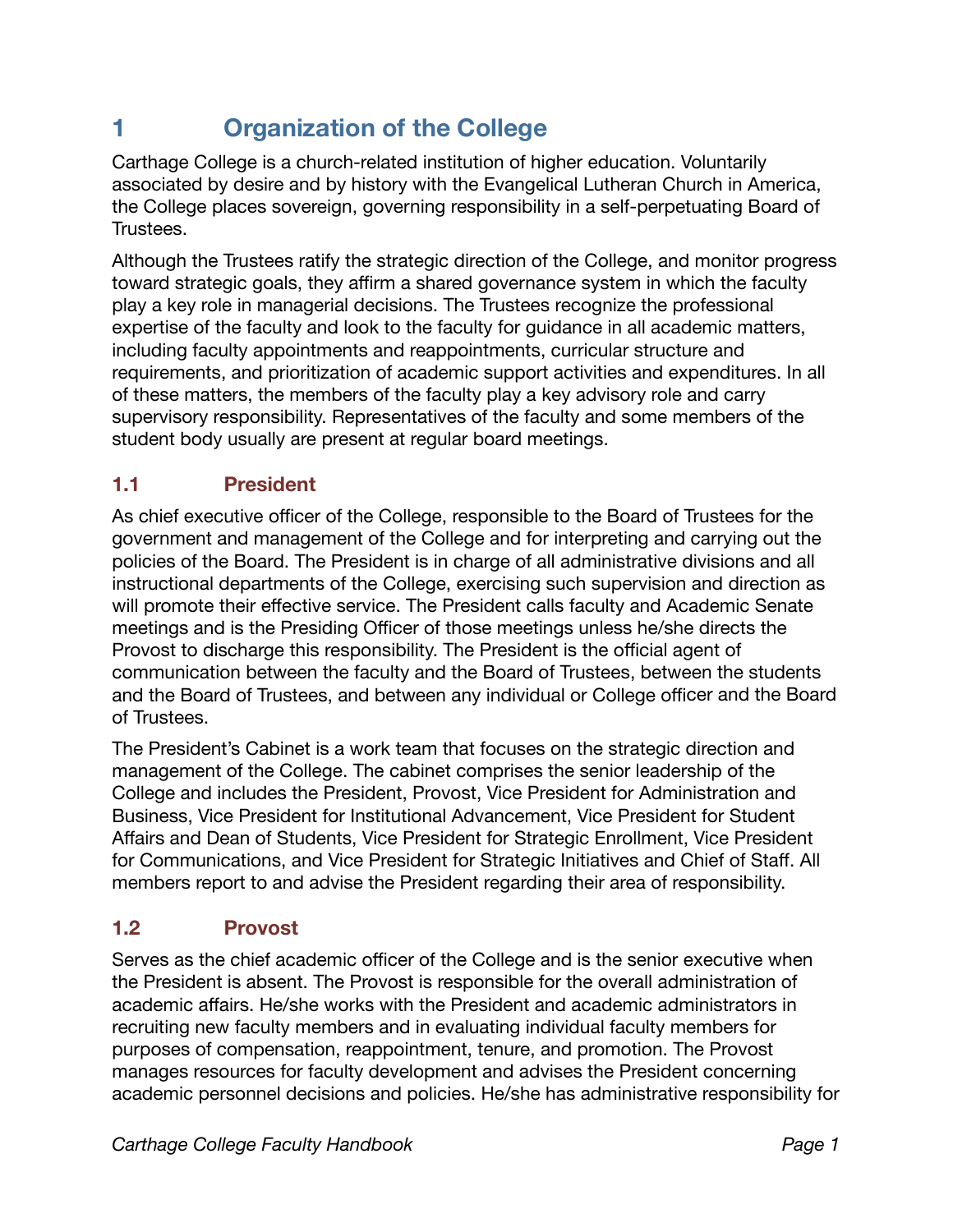curricular design and the integrity of the curriculum. From time to time, he/she may appoint *ad hoc* committees to assist in the discharge of his/her responsibilities. The assignment and allocation of facilities, equipment, and other learning resources is done together with the Vice President for Administration and Business. Additional responsibilities include the review and approval of operating budgets for the academic divisions, and the overall academic accreditation and standards of the institution.

As the chief academic officer of the College, the Provost has broad responsibilities for the effective operation of the academic program. The Provost provides leadership of faculty and academic staff toward the goals and objectives of the College, and is an advocate for the highest possible quality in the academic program.

## **1.2.1 Service on Faculty Committees**

The Provost is an *ex officio* member of all faculty committees except the Personnel and Tenure Committee. The Provost may assign his/her *ex officio* membership on any committee.

Annually the Provost shall identify for the Personnel and Tenure Committee those faculty eligible for reappointment and tenure. The recommendations of the Personnel and Tenure Committee are given to the Provost, who forwards them to the President, together with his/her own recommendations.

## **1.2.2 Supervision of Faculty**

The Provost supervises the divisional deans, who in turn supervise the department chairs and program directors of their respective divisions.

## **1.2.3 Evaluation of Faculty**

The Provost shares with the faculty the responsibility of maintaining a fair system for evaluating and developing faculty effectiveness. As a part of this function, the deans and their respective faculty develop and present to the Provost for his/her approval the criteria which will be used for evaluation.

## **1.2.4 Faculty Handbook**

The Provost is the editor of the faculty handbook.

## **1.3 Faculty**

The faculty consists of the officers of instruction, the President, the Provost, and such other members of the administration as may be so designated by action of the Board. Officers of instruction are full-time faculty members on permanent or temporary appointment and those on reduced-load appointments.

The faculty shall govern and control the educational affairs of the institution under the supervision of the President and subject to approval by the Board. The faculty: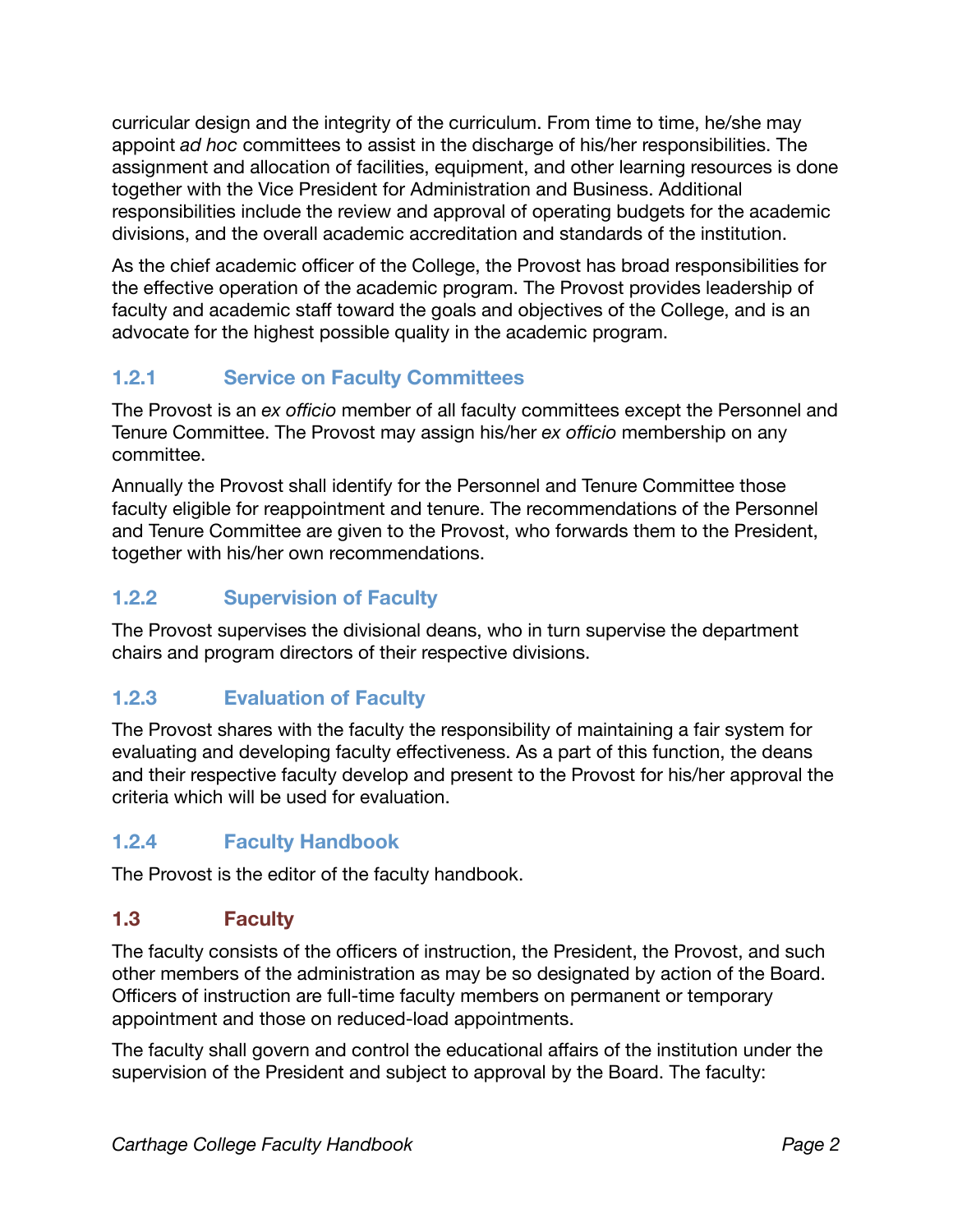- make recommendations to the President and the Provost regarding the academic program;
- carry primary responsibility for the curricular content of the academic program;
- carry primary responsibility for setting academic standards and expectations;
- set procedures for its own governance, including the selection of officers of the faculty and the establishment of committees of the faculty;
- make recommendations regarding recruitment of members of the faculty, and evaluates colleagues for retention, tenure, and promotion.

#### **1.4 Academic Divisions, Departments, and Programs**

#### **1.4.1 Divisions**

The faculty is grouped in three curricular divisions, and all departments and programs are assigned to a division by the Provost. Curricular divisions propose, maintain, evaluate, and revise the curriculum of the divisions in accordance with the procedures of the Curriculum Planning Committee. Divisions form units for curriculum planning in the following manner:

## *1.4.1.1 Arts and Humanities*

- Art
- Classics
- Communication and Digital Media
- English
- History
- Modern Languages
- Music
- Philosophy
- Religion
- Theatre
- *Asian Studies*
- *Great Ideas*
- *Women's and Gender Studies*

#### *1.4.1.2 Natural and Social Sciences*

- Biology
- Chemistry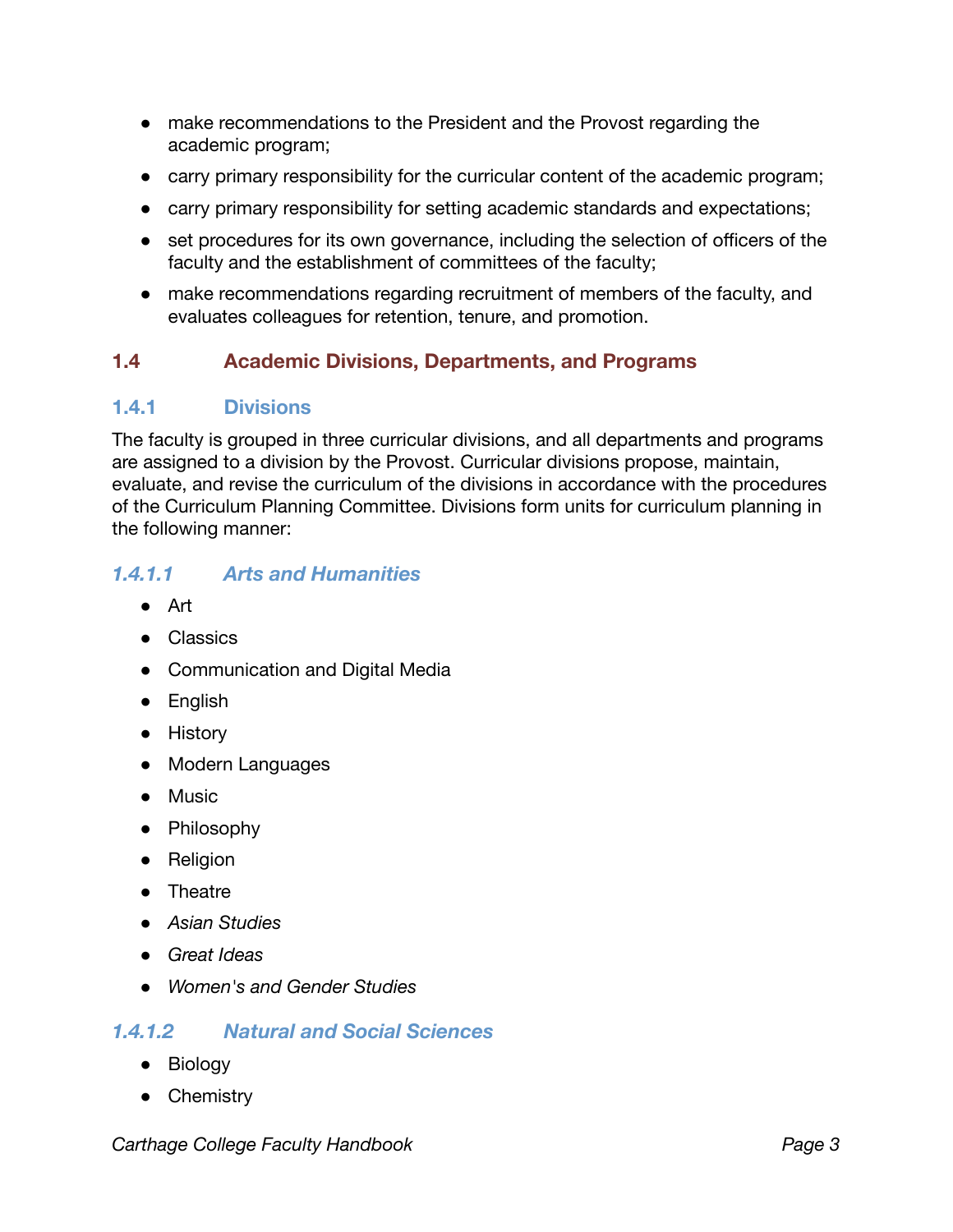- Computer Science
- Economics
- Geography and Earth Science
- Mathematics
- Physics and Astronomy
- Political Science
- Psychological Science
- Sociology
- *Broad Field Social Science*
- *Criminal Justice*
- *Environmental Sciences*
- *International Political Economy*
- *Neuroscience*

#### *1.4.1.3 Professional Studies*

- Accounting and Finance
- Education
- Exercise and Sports Science
- Management and Marketing
- Nursing
- Social Work
- *● Athletic Training*
- *● Entrepreneurial Studies in the Natural Sciences*

Interdisciplinary programs are placed under the aegis of the curricular division from which the majority of courses for that program are drawn. The Provost meets with the deans involved to determine which division will exercise supervisory responsibility for the major. Each department elects a student representative to its curricular division. The curricular division in which an interdisciplinary major or program is located may invite a student representative from that major to be a member of the curricular division. Student representatives vote on curricular matters only. Four programs— Carthage Symposium, Global Heritage, Honors, and Western Heritage—are deemed to be all-College programs, and are administered by the Office of the Provost.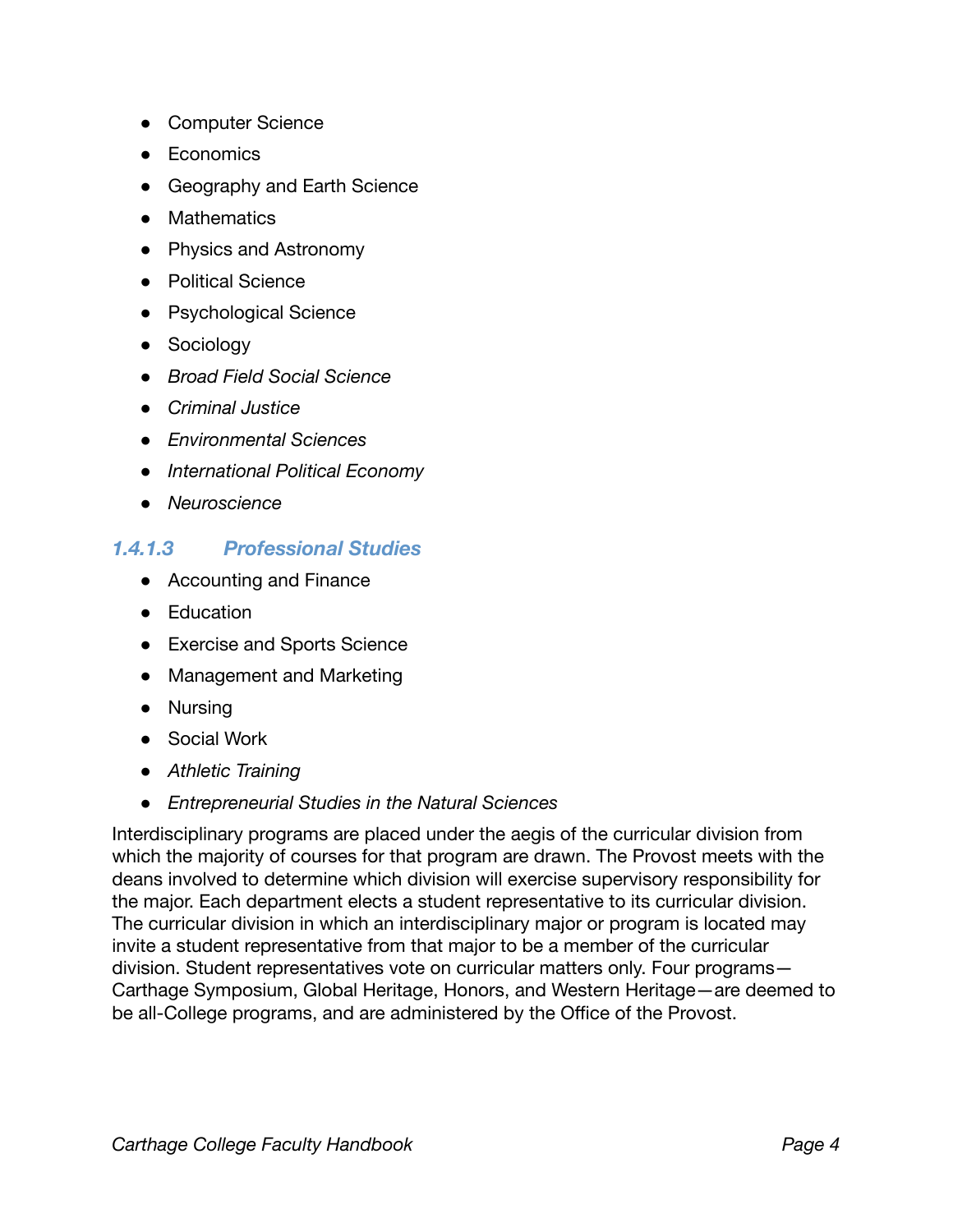## **1.4.2 Departments and Programs**

Responsibilities of departments and programs include: formulating the courses and developing the major of that discipline; formulating the academic schedule; cooperating with the Adult Education Program in advising students; encouraging research and publication among faculty; assisting in preparing a budget; promoting within the College and in the larger community lectures and special events related to the discipline; cooperating with the curricular division and the divisional deans; cooperating with the Office of Admissions in the recruitment of students; sponsoring honorary or other academic societies; and, encouraging student activities which enhance the educational process outside of the classroom. Faculty should seek ways to involve students in the planning and activities of the respective departments.

## *1.4.2.1 Selection of Chairs/Directors*

The Provost, in consultation with the divisional dean, appoints department chairs and program directors for three-year terms based upon nominations by the respective departments or programs. Chairs/directors may be reappointed.

## *1.4.2.2 Department Chairs'/Program Directors' Duties*

The chair/director is responsible to the dean and the Provost for the effective operation of the department or program. The chair/director, through meetings and personal consultations, involves all department/program members in developing course offerings, setting goals, preparing schedules, developing and implementing long-range plans, developing and implementing assessment plans, proposing budget priorities and making recommendations for new faculty.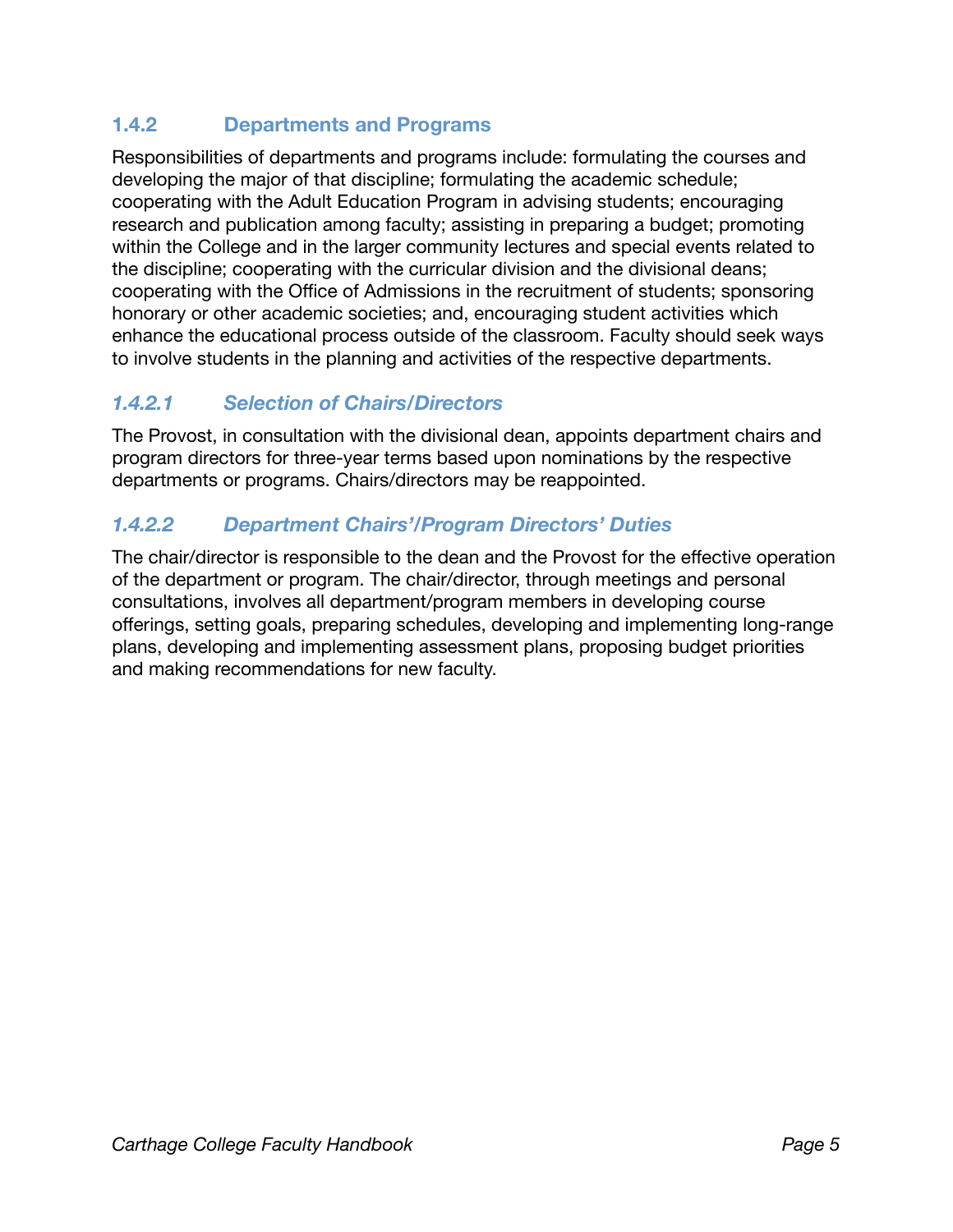# **2 Faculty Bylaws**

#### **2.1 Name**

The name of this organization is the Carthage College Faculty.

#### **2.2 Purpose**

The faculty governs and controls the educational affairs of the institution according to the provisions of the charter, constitution, and bylaws of the College and under the supervision of the President and subject to approval by the Board of Trustees.

## **2.3 Membership**

The faculty consists of the officers of instruction, the President of the College, the Provost, and such other members of the administration as may be so designated by action of the Board. Officers of instruction are full-time faculty members on permanent or temporary appointment and those on reduced-load appointments.

#### **2.4 Officers**

## **2.4.1 Presiding Officer**

The Presiding Officer of the faculty is the President of the College, or a substitute named by him/her (usually the Provost).

## **2.4.2 Secretary**

The Secretary of the faculty is selected annually by the Academic Senate under procedures recommended by the Senate and approved by the faculty. The Secretary is responsible for recording the minutes of meetings of the faculty, and preparing copies of such minutes for distribution to members of the faculty.

## **2.4.3 Parliamentarian**

The Parliamentarian of the faculty is nominated by the Academic Senate. Election to this office is by plurality of those members present and voting at the first faculty meeting of the academic year, a quorum being present. The Parliamentarian must be a member of the faculty. He/she should be conversant with parliamentary procedure and the bylaws and regulations adopted by the faculty of the College. He/she should be faithful in attendance at all business sessions. In case of necessary absences at meeting, he/she should inform the officer in charge well in advance of such meeting. The Parliamentarian assists the Chair when complex problems about procedure arise or interpretations about procedure are needed, and in taking minutes relative to the specific language of motions and matters relative to procedure. The Parliamentarian calls the attention of the Chair to any error in the proceedings that may affect the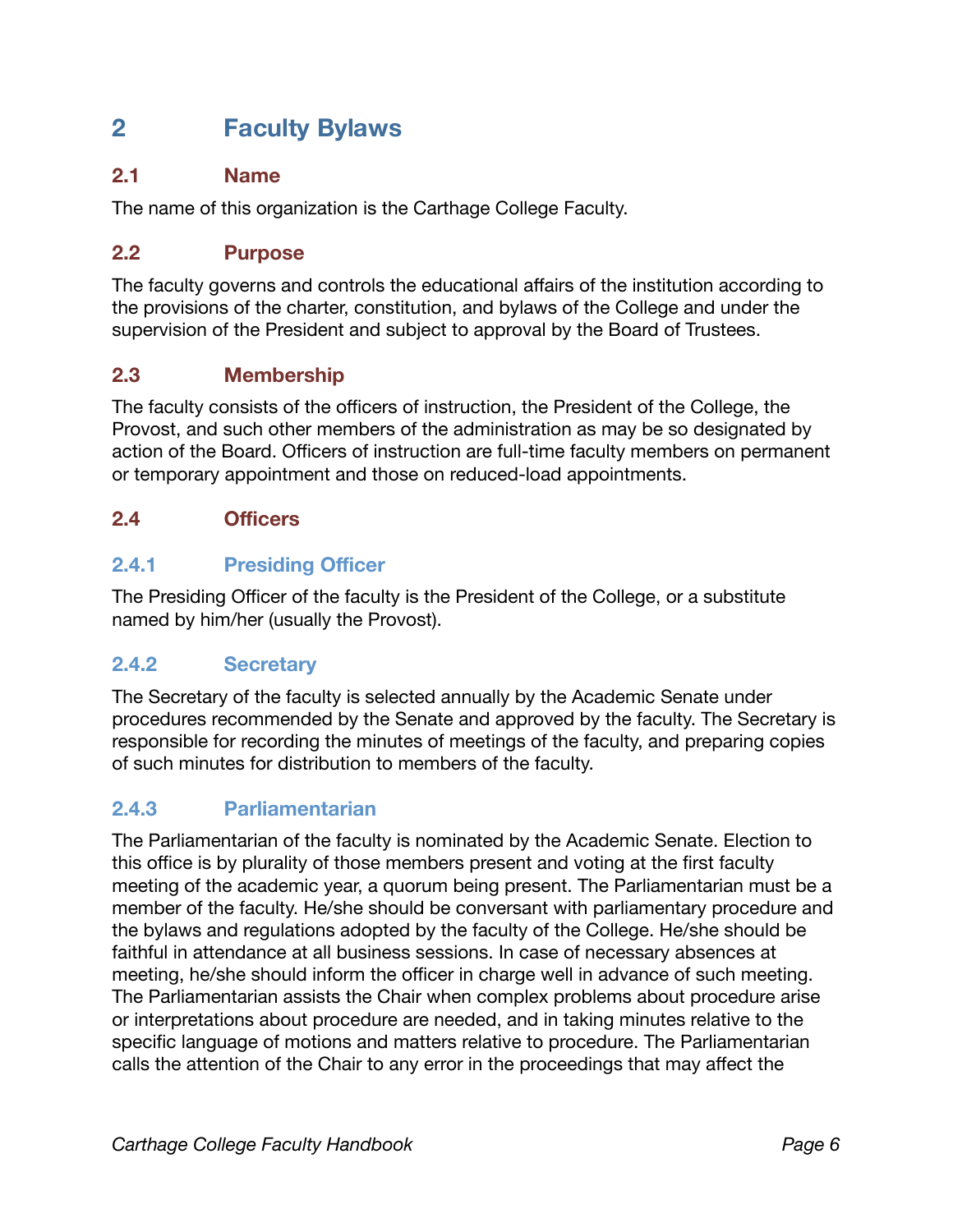substantive rights of any member. The Parliamentarian should be consulted when there is to be a general revision of the bylaws.

## **2.5 Meetings**

The full faculty will meet at least once per semester to receive reports and elect new members to the Senate and to standing committees. Meetings of the faculty may be called by the Presiding Officer at any time upon twenty-four hours notice to the membership. The twenty-four hour provision may be waived in cases of extremely unusual circumstances. A quorum must be present to do business.

## **2.5.1 •• Definition of a Quorum**

Fifty percent of the membership of faculty constitutes a quorum.

## **2.6 Committees**

#### **2.6.1 Establishment of Committees**

The faculty establishes standing committees in various areas that concern the faculty. In some instances, committees advise the faculty, in others they represent and act for it. In establishing committees, the faculty determines the size of the committee, its membership, the method of selection, terms of office, and specific responsibilities.

#### **2.6.2 Procedures of Committees**

Each standing committee, except where otherwise specified, elects from its membership a chair, a vice chair, and a secretary at its first meeting of the academic year. The secretary of each committee keeps minutes of the committee's meetings and shares them regularly with the Provost, where they may be referred to by any faculty member. A roster of the committees and the names of their officers is kept by the Provost and the Secretary of the Faculty. All committees, standing and ad hoc, report regularly to the faculty during the academic year. Whereas committees may make reports more frequently than requested, committees must report at least once annually to the faculty. The Provost and the Secretary of the faculty notify committees when reports are due. Committees may make reports in either written or oral form. If the reports are in written form, they are distributed to all faculty and administrators prior to the faculty meeting.

*Ex Officio* members of committees have the same rights and responsibilities as other members.

## **2.6.3 Ad Hoc Committees**

The faculty may establish *ad hoc* committees in areas where standing committees do not function or where unusual concern may warrant a special committee.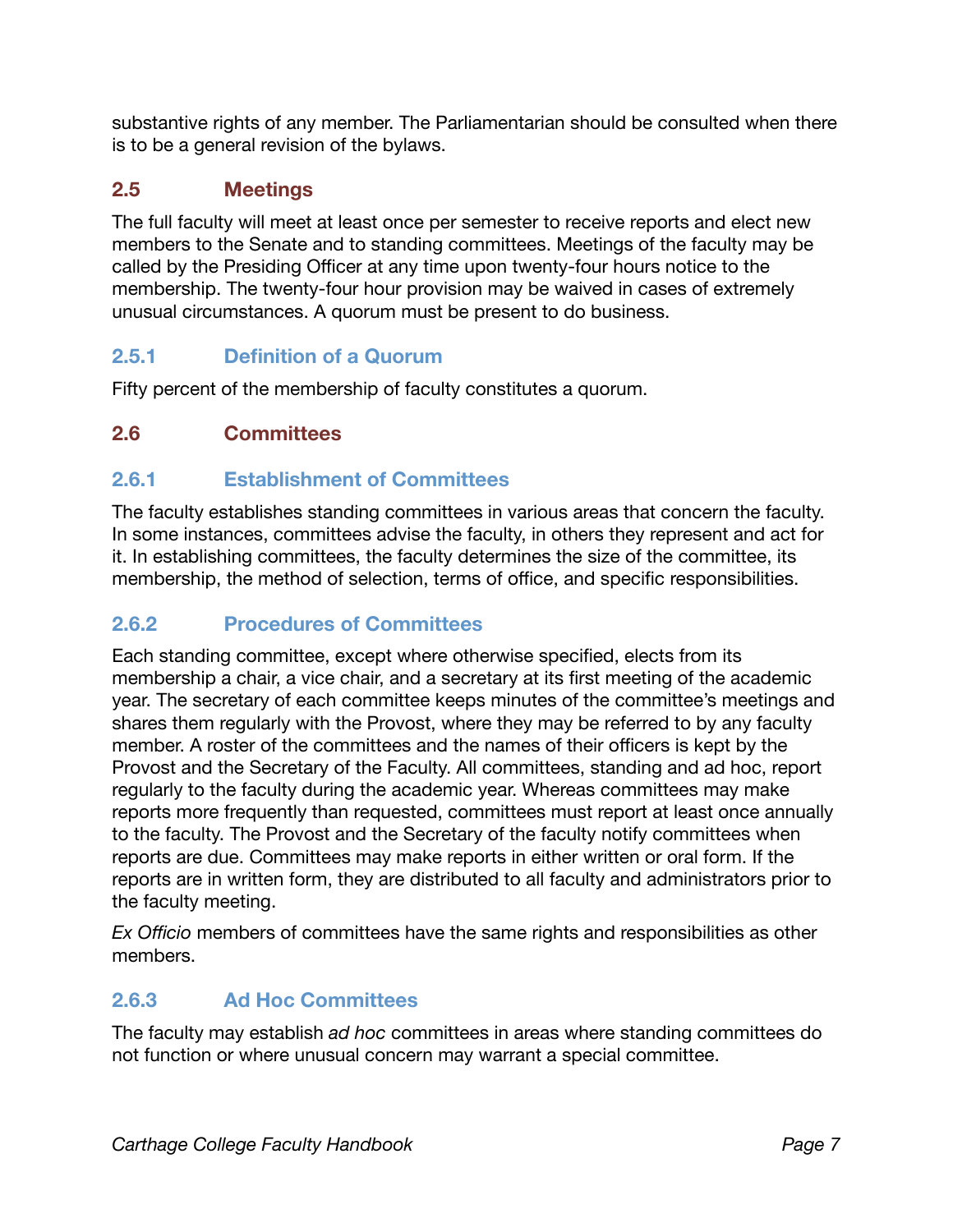## **2.6.4 Academic Senate**

The faculty delegates its authority granted by the College Constitution to the Academic Senate, subject to the faculty veto, petition, and referendum provisions described below.

The full faculty may veto any action taken by the Senate by vote of 2/3 of faculty present at a full faculty meeting that meets quorum requirements. Meetings of the full faculty may be called by a majority vote of the Senate, or by written petition of at least 1/3 of the faculty. Said petition will be delivered to the President who will convene the meeting within two weeks. The Senate, by majority vote, may also refer motions to the full faculty for consideration.

## **2.7 Parliamentary Authority**

The rules contained in Robert's Rules of Order govern the faculty in all cases to which they are applicable, and in which they are not inconsistent with the bylaws or the special rules of order of the faculty.

#### **2.8 Amendments**

Amendments altering current bylaws will be accomplished by action of two-thirds majority of the members present and voting at a regularly scheduled meeting of the faculty, although the addition of new bylaws will be by simple majority approval, a quorum being present, and forty-eight hours advance notice of the proposed amendment having been given to the membership. The faculty will have the responsibility for making changes in the faculty governance system subject to the approval of the Board of Trustees.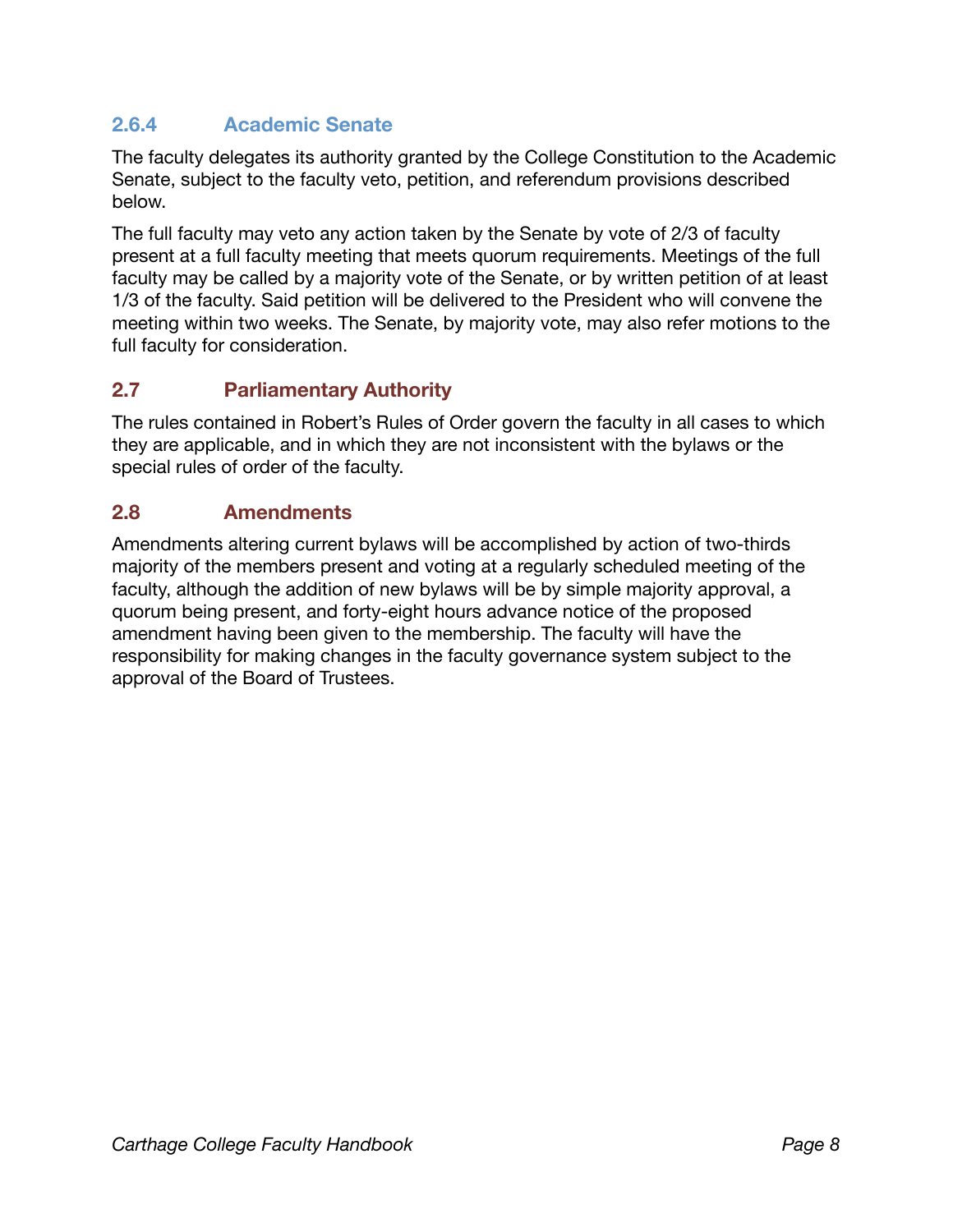# **3 Shared Governance**

The faculty bylaws outline the responsibilities and role of the faculty within the College community. They recognize the ultimate responsibility of the Board of Trustees under the College's charter, of the President as primary agent of the Board, and the responsibilities of other components of the College in a community which includes Trustees, the President and other officers of administration, the faculty, students, and support staff.

The faculty carries out its duties in formulating policies and establishing procedures through faculty and senate meetings and its participation in standing committees. As appropriate, policies related to specified aspects of the College's academic programs are implemented through the divisions, departments of instruction, department chairs, and the Student Government.

## **3.1 Faculty Meetings**

The time for faculty meetings is established at the beginning of each academic year by the Presiding Officer. All faculty members are required to attend. Other activities which require faculty presence will not be scheduled at that time. If the business of the faculty is not completed during the regularly scheduled meeting, a special faculty meeting will be called to complete the agenda.

An agenda will be prepared in advance for each faculty meeting. All items for the agenda will be submitted to the Presiding Officer. Copies of all reports and motions to be considered will be attached to the agenda and distributed in advance of the faculty meeting. Copies of the committee reports and motions will be available during the meeting from the Secretary of the faculty.

No action affecting matters covered by committee charges may be taken at a faculty meeting unless the faculty has been informed in writing of the motion to be acted upon at least forty-eight hours in advance of the meeting during which time the action is to be taken.

Written faculty minutes include only written committee reports and the complete text of motions that are acted upon by the faculty. Minutes of the faculty meeting will be distributed to all faculty as soon after each meeting as is practical. An official set of minutes will be maintained by the Secretary.

#### **3.2 Academic Senate**

#### **3.2.1 Membership**

The Academic Senate will consist of the following voting members:

- 15 faculty elected at-large (of whom 6 must have tenure);
- one elected faculty representative from each academic division;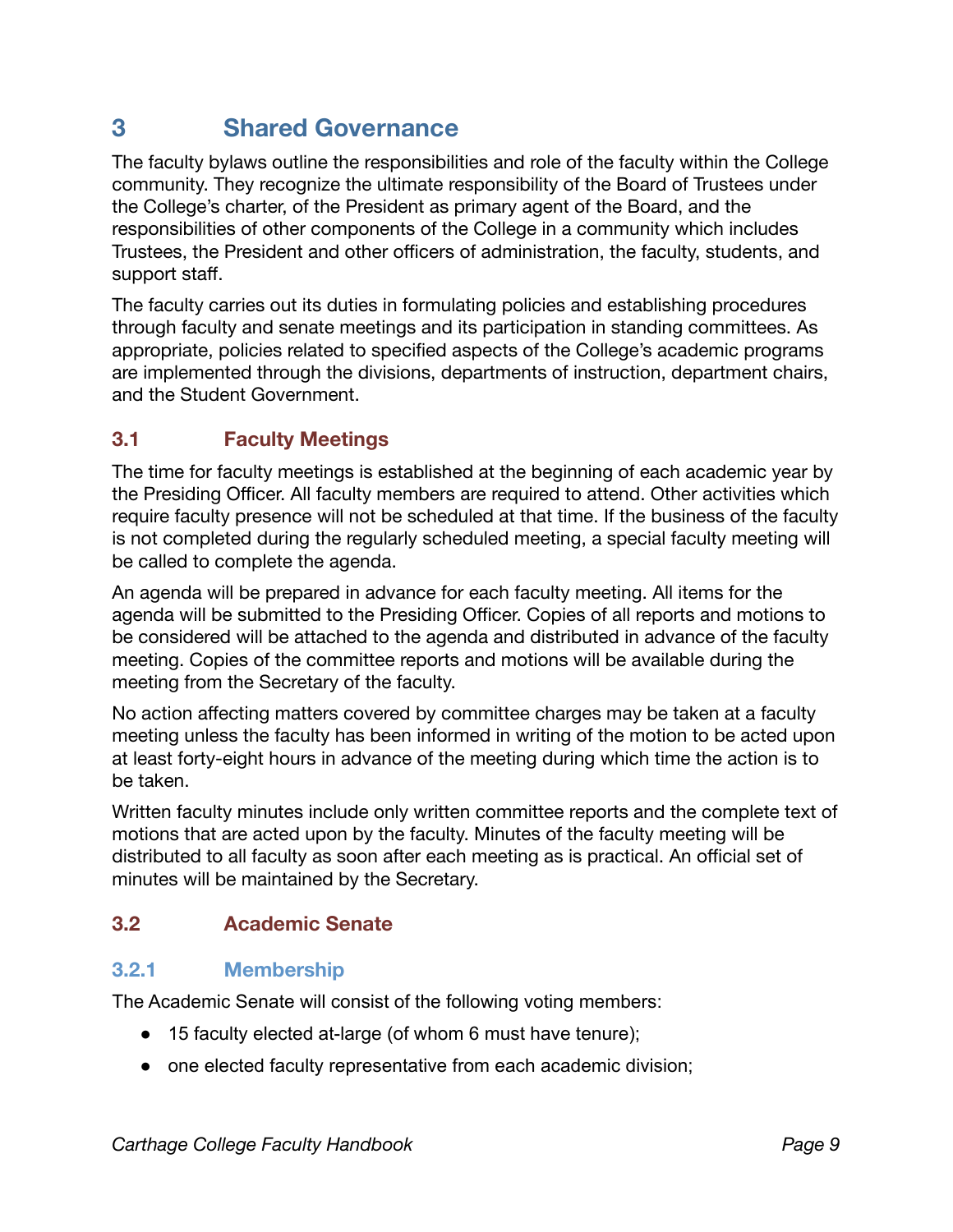- the President, the Chief Academic Officer (Provost), the Chief Financial Officer, and the Chief Student Affairs Officer of the College;
- two student representatives.

The 15 faculty members are elected by the full faculty to three-year staggered terms; each year five positions are filled according to a plurality rule, except that at least two of those positions must be filled by the tenured nominees with the most votes.

The President of the College, the Provost, the Chief Financial Officer, and the Chief Student Affairs Officer will serve by virtue of their offices.

The two student members will be selected through an open process conducted by Student Government. One member of the Board of Trustees invited to participate as a non-voting member.

## **3.2.2 Duties**

- Facilitate communication, collaboration and cooperation among the faculty and other constituents of the College community.
- Formulate actions and policies regarding the educational affairs of the College by melding the wisdom and interests of the administrative and instructional officers.
- Ensure that the curriculum is designed with integrity, connected with student learning objectives, and reflects the College mission.
- Support and advocate the allocation of institutional resources including faculty, facilities, and programming.
- Bring matters related to the educational program and the well-being of the College to the attention of the Faculty and Administration.
- Oversee all faculty committees that deal with the educational program of the College.
- Guarantee timely and transparent reports to the faculty of all Senate business.

The Senate will, by majority vote, elect annually a Chair, a Vice-chair, and a Secretary. The Chair will collaborate with the Provost to develop the agenda, facilitate Senate meetings, and represent the Senate at full faculty meetings. The Vice-chair will assist the Chair and serve as Chair in his/her absence. The Secretary will record all Senate business and publicize that record to members of the College community. If an elected member of the Senate is unable to serve, the Senate will select by majority vote a replacement. This person will serve until the member is able to return, the member's term expires, or the next regular election.

The Academic Senate will meet at least once a month during the academic year, and may meet more often at the discretion of the President, Provost, or Chair. Senators may not vote *in absentia*. Fourteen Senators constitute a quorum for the conduct of business. Substantive motions before the Senate will be decided by majority vote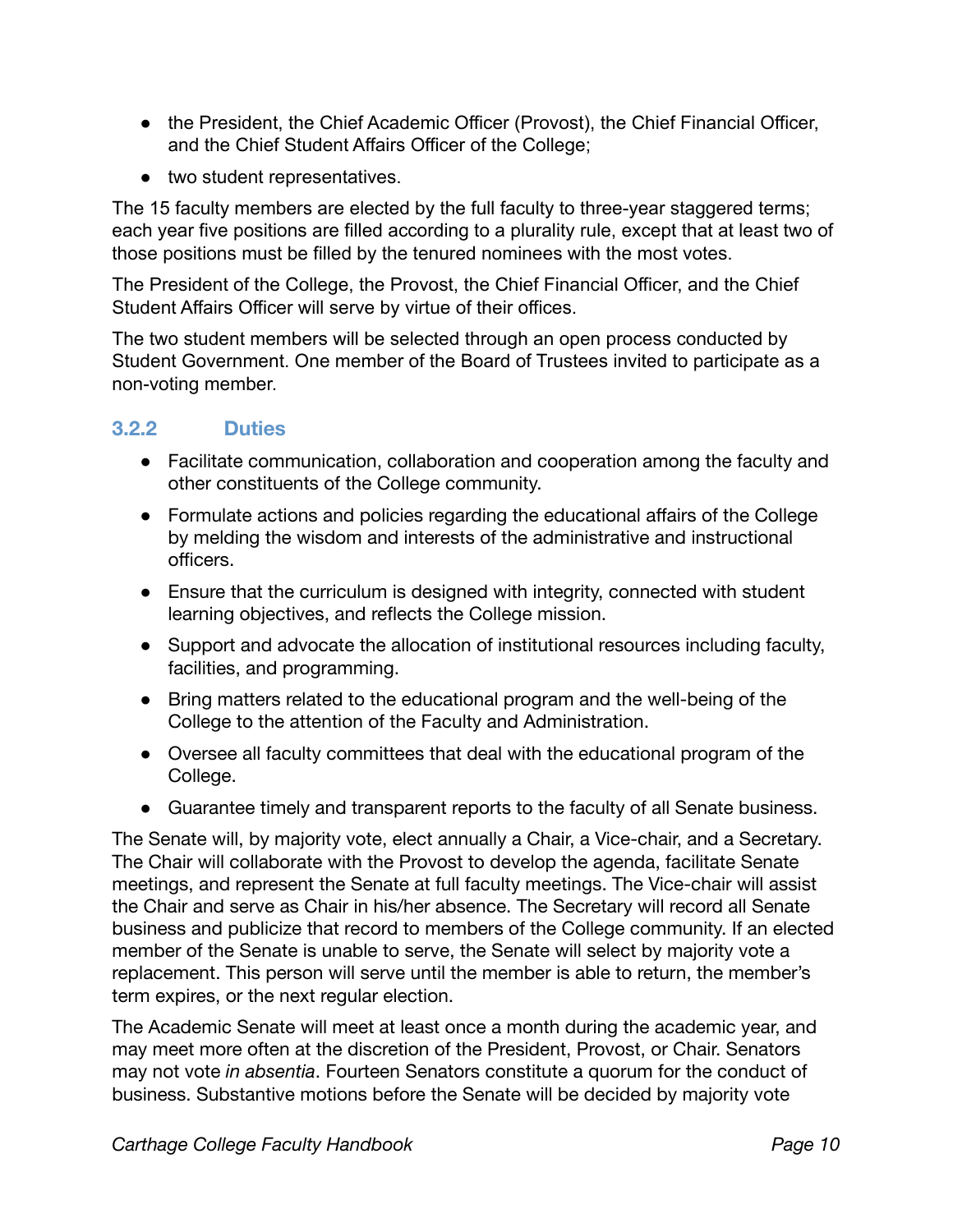provided quorum requirements are met. Any faculty member may have an item placed on the Academic Senate agenda by a petition containing ten faculty signatures.

The Senate may go into closed session at the discretion of the President, Provost, or Chair. Closed sessions exclude non-members of the Senate and the student Senators. The session may be reopened by majority vote of the Senate members in the closed session. Any member of the faculty may attend Academic Senate meetings except in closed session. The Senate may grant floor (speaking) privileges by majority vote to faculty and to other members of the College community.

## **3.3 Faculty Committees**

Faculty committees derive their authority from the faculty and are responsible to it for all actions. All specific duties assigned to faculty committees are considered duties of the faculty as a whole and may be removed by the faculty from the jurisdiction of a committee and assigned to another committee or to the faculty itself. The faculty receives reports of boards and task forces not of its creation only by special permission on an ad hoc basis.

## **3.3.1 Organization**

There are eight standing Faculty Committees: Budget and Compensation; Curriculum Planning; Elections and Nominations; Faculty Handbook Amendment; Personnel and Tenure; Quality of Life; Research, Scholarship, and Creativity; and Student Academic Review and Recommendation.

There are five standing subcommittees of the Curriculum Committee: Adult Education Advisory, Carthage Symposium, Global Heritage, Western Heritage, and Writing across the Curriculum. In addition, the Curriculum Committee can create ad hoc Curriculum Task Forces as needed.

There is one standing Academic Subcommittee of the Research, Scholarship, and Creativity Committee: Institutional Review Board.

Faculty members elected to three-year terms on a Faculty Committee or Subcommittee may serve only two consecutive three-year terms on that committee.

## **3.3.2 Membership**

Except as noted in committee membership descriptions, all faculty members are eligible to serve on committees. Members are elected to serve staggered three-year terms. No faculty member may be required to serve on more than one standing committee at the same time and may not serve more than two full consecutive terms on any standing committee. Whenever a faculty member is unable to serve, the faculty may select a substitute to serve until the next regular election. One full academic year as a substitute shall be considered a full term for determining eligibility for subsequent service on that committee.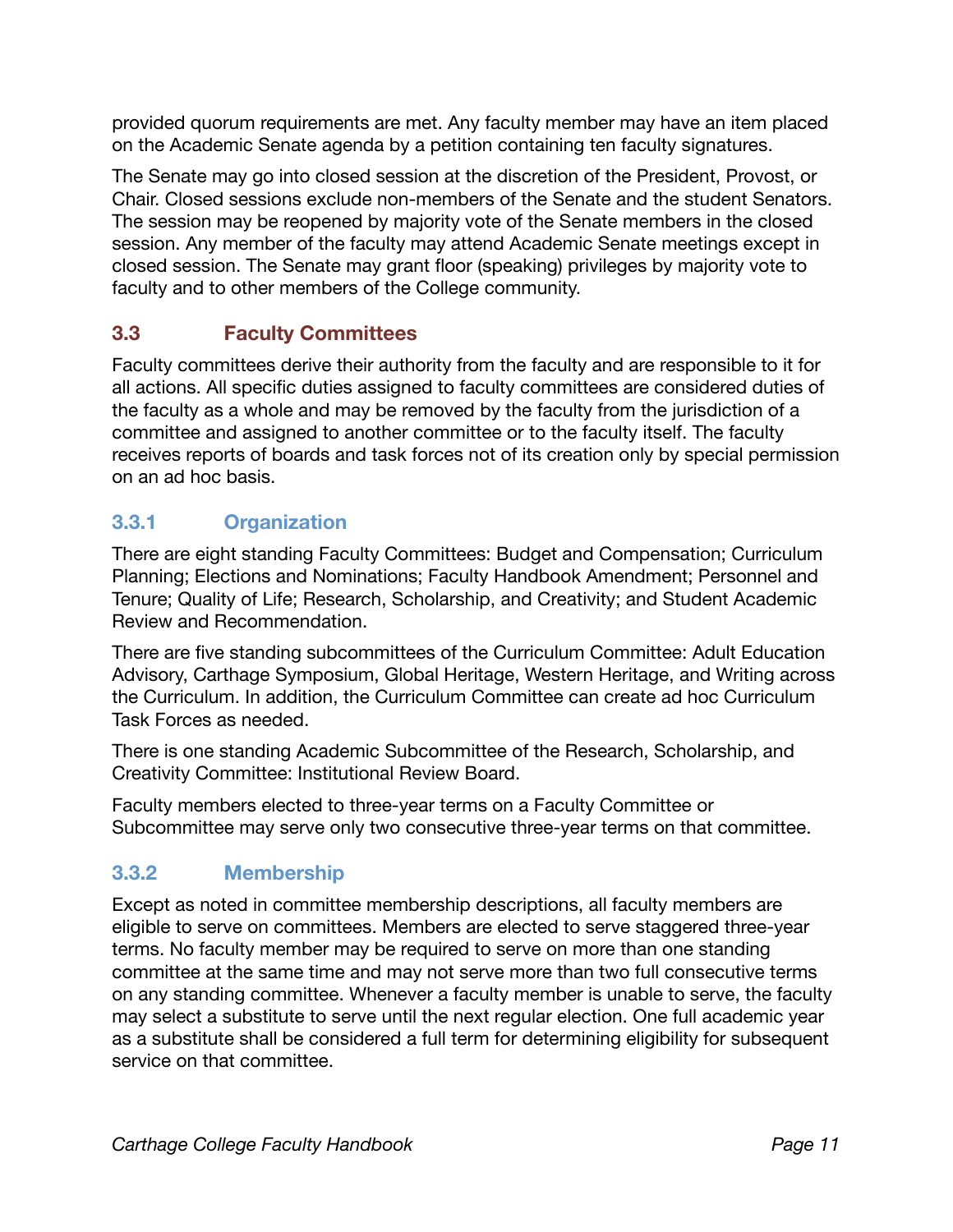The President is an *ex officio* member of all faculty committees except the Personnel and Tenure Committee. The Provost is an *ex officio* member of all faculty committees except the Personnel and Tenure Committee. The Provost may assign his/her *ex officio*  membership on any committee. Students may serve and vote on the Quality of Life and Curriculum Planning committees. Students are not eligible to hold office on any committee.

## **3.3.3 Selection**

The Academic Senate functions as the nominating committee for all open at-large Senate and committee positions. The Senate shall nominate at least two candidates for every open position for which the full faculty has electoral responsibilities.

In identifying nominees, the Senate shall take into consideration qualifications of the nominees relevant to the position, and seek, where appropriate, to promote balance among academic disciplines on faculty committees. The Senate shall consult with appropriate persons such as Department Chairs, Programs Directors and Committee Chairs in considering nominations.

In September of each Academic Year the Senate shall: a) elect from its membership five Senators to serve as the Nominations Committee of the Academic Senate; and b) identify all seats up for election by the end of that Academic Year; and c) communicate to the full faculty those positions.

In October of each Academic Year, the Nominations Committee of the Academic Senate shall contact Department chairs and divisional deans, relevant program Directors and Committee Chairs to solicit possible nominees for each position.

At the December meeting of the meeting of the Academic Senate, the nominations Committee will bring forward a list of candidates from which the Academic Senate will select an official slate of nominees.

In February of each Academic year, the Nominations Committee will put out a general call for nominations for open seats. Nominators will be asked to clear with the nominees their willingness to stand prior to nominating them. Nominations will be open through the last day of the month.

At the March Academic Senate meeting, the Nominations Committee will report the full slate of nominees for each position to the Senate. The Senate Chair will report the nominees to the full faculty in the march Senate Report.

By the end of April of each Academic year, the Academic Senate will be responsible for conducting elections to the Senate and Committee positions.

No faculty member may be nominated for more than one committee by the Academic Senate. Nominations also may be made from the floor for each position at the time the nominations are presented at the faculty meeting. Elections must be completed for each committee before nomination for the next committee begins. All elections are held in the spring of each year.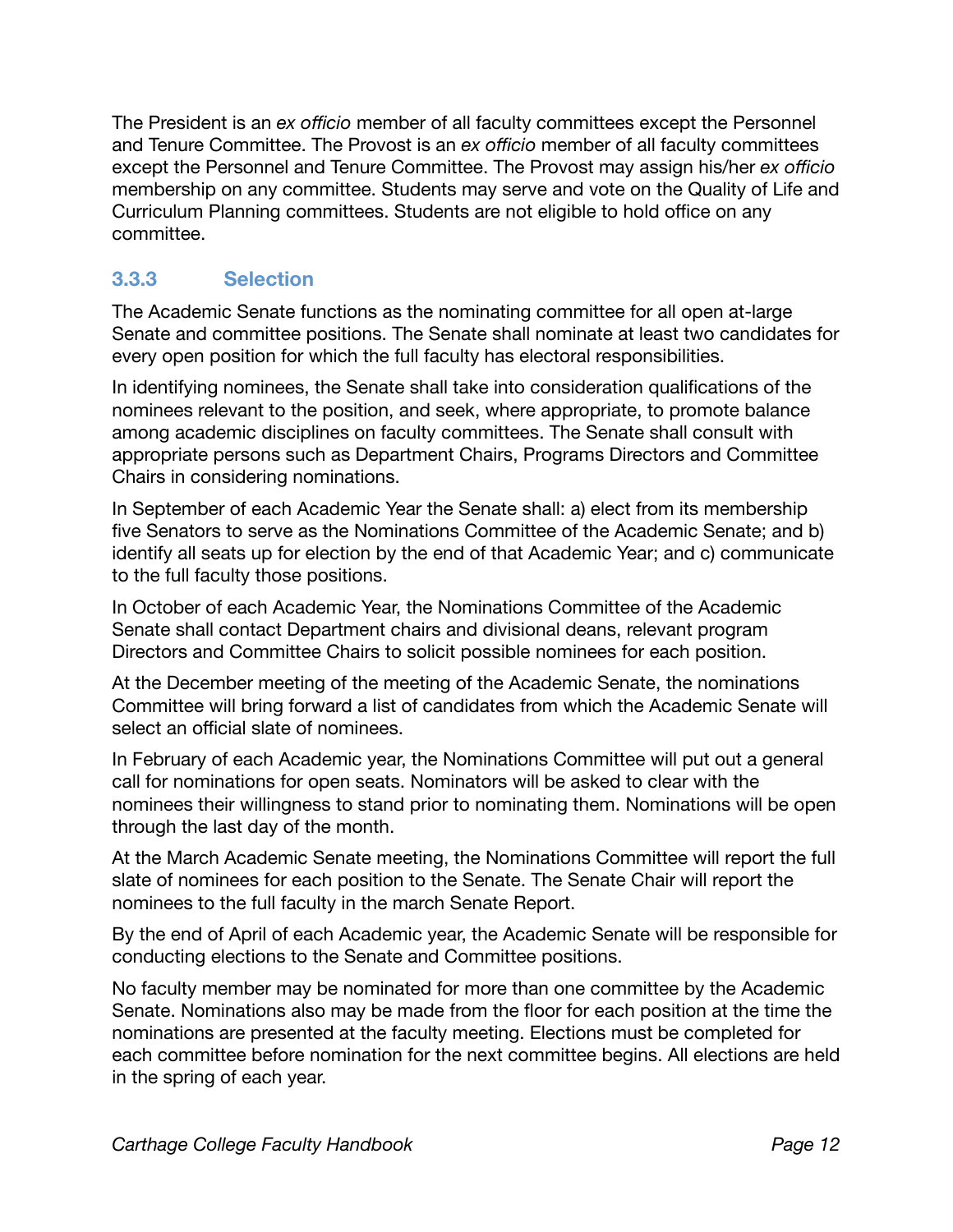## **3.4 Budget and Faculty Compensation**

#### **3.4.1 Membership**

This committee is comprised of five faculty members elected at-large from the full faculty serving staggered three-year terms and the Provost *(ex officio)*.

#### **3.4.2 Duties**

- Reviews the College budget.
- Recommends how money available for faculty salary increases is to be divided. Recommendations regarding such annual allocations are transmitted by the Budget and Faculty Compensation Committee to the Academic Senate and to the Faculty.
- Recommends changes in fringe benefits.

#### **3.5 Curriculum**

The Curriculum Committee is comprised of two working groups: the Approval Working Group and the Oversight and Planning Working Group.

## **3.5.1 Approval Working Group**

#### *3.5.1.1 Membership*

The Approval Working Group is comprised of six faculty members (two faculty members elected from each of the three divisions by a majority vote) serving staggered three-year terms, the Provost or designee *(ex officio)*, and the Registrar *(ex officio)*.

#### *3.5.1.2 Duties*

- Evaluates the courses and makes recommendations for course approvals to the faculty based on current curricular policies.
- Evaluates new and modified majors, minors, and programs and makes recommendations for approvals to the faculty based on current curricular policies.
- Evaluates and approves self-designed majors and minors based on current curricular policies.

#### **3.5.2 Oversight and Planning Working Group**

#### *3.5.2.1 Membership*

The Oversight and Planning Working Group is comprised of seven faculty members, four elected at-large, and one by each division as a representative. Faculty members elected to the committee will serve staggered three-year terms. Ex officio members will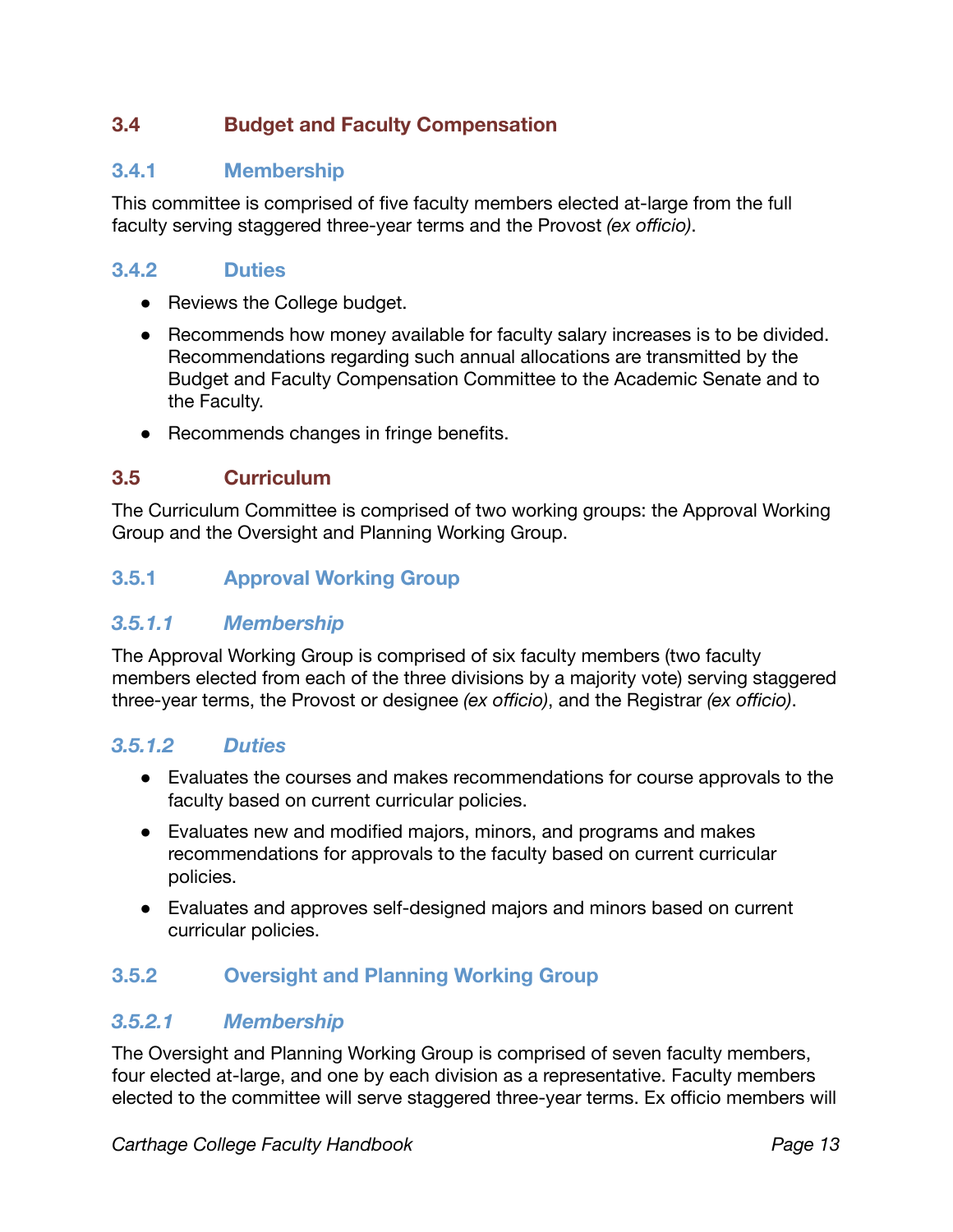be the Provost, Associate Provost for Planning and Assessment, the Chair of the Curriculum Committee Approvals Working Group, and the Director of Honors. Exofficio members with voice but not vote will be a representative from the Office of Continuing Studies and the Registrar. Faculty members from this committee will be assigned as liaisons to the Academic Senate and to each curricular subcommittee including, Global Heritage, Western Heritage, Carthage Symposium, and Writing Across the Curriculum.

## *3.5.2.2 Duties*

- Oversees the coherence of the entire curriculum with an eye to achieving institutional student learning outcomes.
- Reviews and evaluates the current curriculum and curricular policies for continuing education, undergraduate and graduate requirements, majors, minors and programs.
- Participates in the approval of new and revised programs by considering exceptions to policies and guidelines.
- In consultation with the Office of the Provost, establishes guidelines and processes for curricular review.
- Coordinates strategic planning related to the curriculum and the educational objectives of the College.
- Recommends changes in the current curriculum and curricular policies to the faculty based on assessment data and strategic planning.
- Establishes and monitors academic standards.

## **3.5.3 Curricular Procedures**

All course proposals, proposals for new majors or minors, and changes to majors or minors require the action of the Curriculum Committee and the Academic Senate. Prior to the consideration of a new course, a new major or minor, or proposed change to a major or minor by the Curriculum Committee, the proposal must be made available to the faculty of the appropriate curricular division prior to its consideration by the division's subcommittee on curricular approval. At a division meeting, faculty discuss and vote on whether to accept the subcommittee's report recommending approval; if the report is accepted, the dean reviews and approves the proposals and sends them for consideration to the Approval Working Group. If the curricular division does not approve the proposal, the department or appropriate sponsor may appeal directly to the Curriculum Committee. If the Curriculum Committee does not approve the proposal, the department or appropriate sponsor may appeal directly to the Academic Senate.

The Approval Working Group will review new course, program, and major proposals in accordance with the standards established by the Oversight and Planning Working Group, subject to the approval of the Academic Senate on behalf of the Faculty. Questions over the interpretation of standards may be resolved by the Approval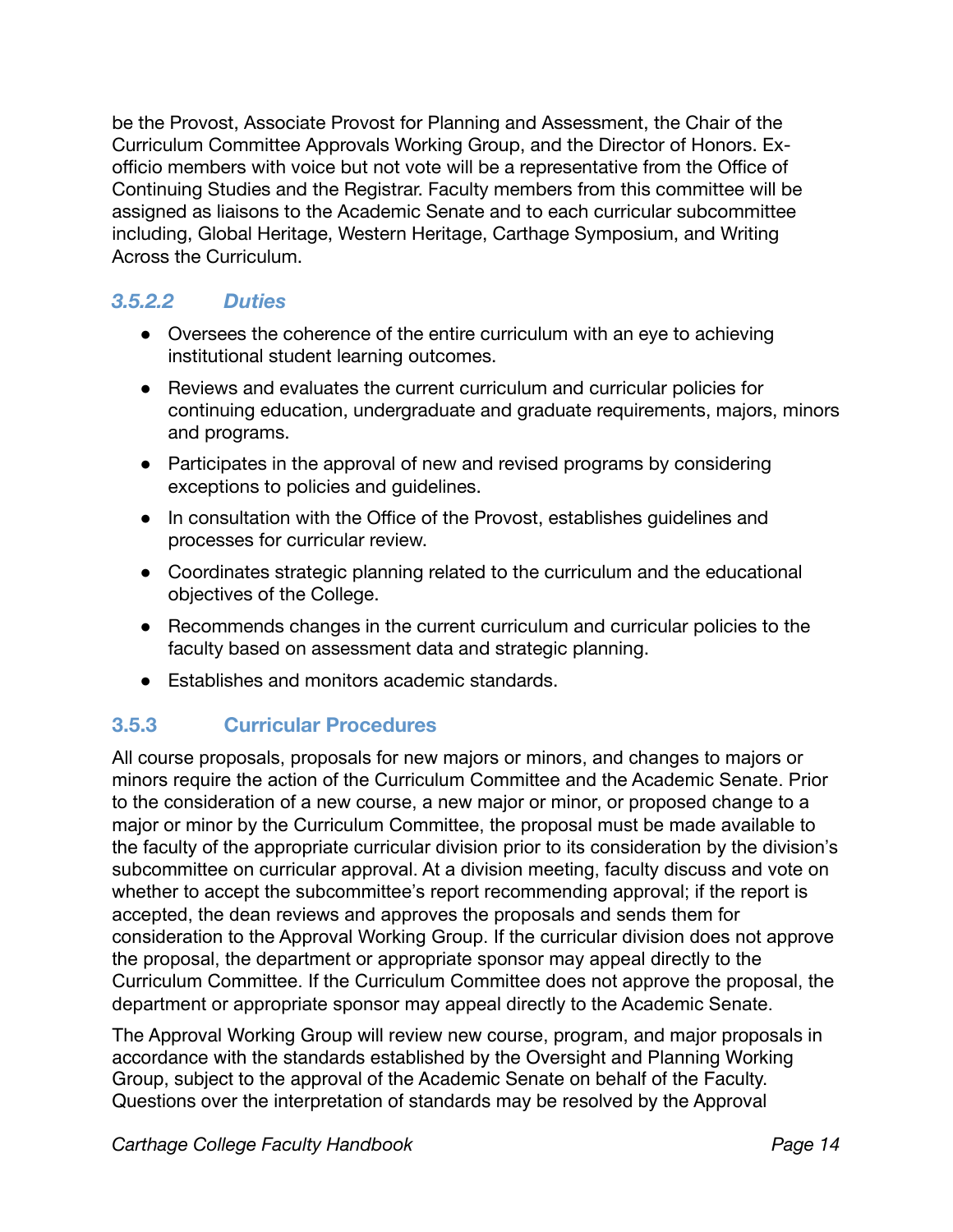Working Group in consultation with the Office of the Provost, subject to appeal to the Oversight and Planning Working Group. If an exception to a rule, whether a policy or guideline, is requested for a given proposal, the two Working Groups will work together to jointly approve the program. The Oversight and Planning Working Group will focus on detailing and approving an exception and/or creating new guidelines or proposing changes to policy. The Approval Working Group will focus on approval of the program under the exception and/or new guidelines or proposed policy.

## **3.6 Curriculum Subcommittees**

## **3.6.1 Adult Education Advisory**

#### *3.6.1.1 Membership*

The Adult Education Advisory Committee is comprised of seven faculty members. The Provost of the College and the Associate Vice President for Adult Education serve as ex officio members. Appointments will be made such that (a) departments whose majors are offered in the Adult Education Program are represented, (b) each academic division is represented, (c) general education is represented, and (d) three members from the Adult Education faculty are included. These will be appointed by the Provost in consultation with the Associate Vice President for Adult Education. Members will serve staggered 3-year terms.

## *3.6.1.2 Duties*

- Reviews the quality and content for consistency of courses offered through the Adult Education Program to courses delivered during the regular day program with specific attention to the delivery of general education and distribution requirements including Heritage, Carthage Symposia and Writing Intensive courses.
- Facilitates communication between the Adult Education Program and department representatives with regard to staffing of courses, senior thesis requirements, advising and any other matters necessary to maintain the quality and consistency of courses offered in the Adult Education Program and in the regular day program.
- Informs the Carthage faculty about the status of the Adult Education Program at Academic Senate meetings.
- Checks to see that future curriculum changes to the core curriculum or specific majors be integrated into the Adult Education Program.
- Helps the Adult Education Program to foster a liberal arts ethos.
- Facilitates the regular assessment of faculty teaching in Adult Education courses and recommending policies necessary to support Adult Education faculty professional development.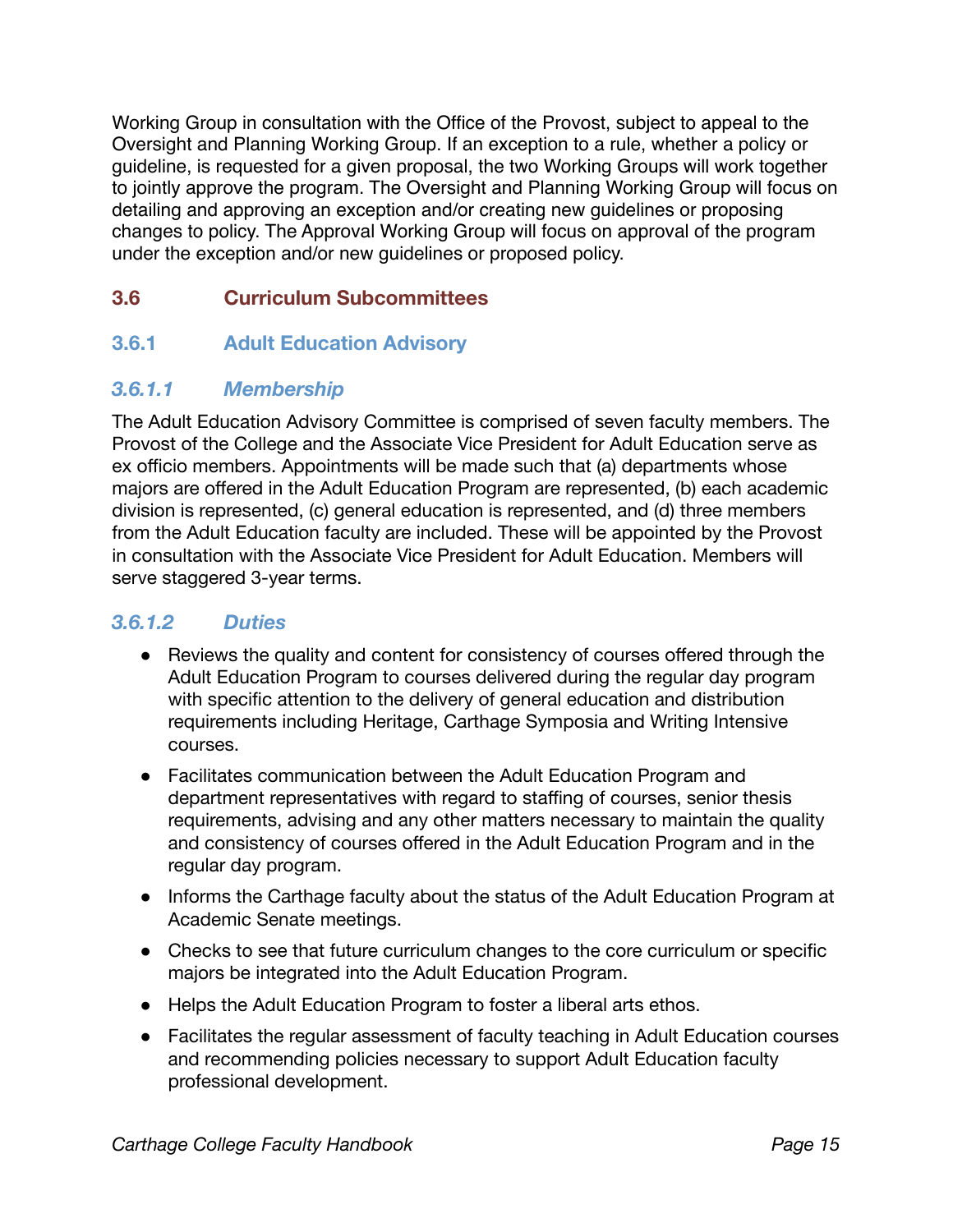• Promotes continuous assessment of Adult Education courses generally and as they apply to the Carthage College mission.

## **3.6.2 Carthage Symposium**

#### *3.6.2.1 Membership*

This committee is comprised five faculty members elected at-large by the full faculty serving staggered three-year terms and a Faculty Director *(ex officio).*

#### *3.6.2.2 Duties*

- Engage in long-range planning related to the Carthage Symposium curriculum;
- Receive suggestions for improvement of Carthage Symposiums and make recommendations for improvements to the Curriculum and Planning Committee (CPC);
- Set the criteria for a course to meet the Carthage Symposium requirement based on the Carthage curriculum approved by the Faculty;
- Determine if a course satisfies the criteria to be a Carthage Symposium course before this course is approved by the Curriculum and Planning Committee as meeting this requirement;
- Work with the Carthage College Assessment Committee to create and conduct annual program assessments and report the results to the CPC;
- Help to plan and implement proposed faculty development activities.

## **3.6.3 Global Heritage**

#### *3.6.3.1 Membership*

This committee is comprised five faculty members elected at-large from the full faculty serving staggered three-year terms and a Faculty Director *(ex officio).*

#### *3.6.3.2 Duties*

- Engage in long-range planning related to the Global Heritage curriculum;
- Receive suggestions for improvement of Global Heritage courses and make recommendations for improvements to the Curriculum and Planning Committee (CPC);
- Set the criteria for a course to meet the Global Heritage requirement based on the Carthage curriculum approved by the Faculty;
- Determine if a course satisfies the criteria to be a Global Heritage course before this course is approved by the Curriculum and Planning Committee as meeting this requirement;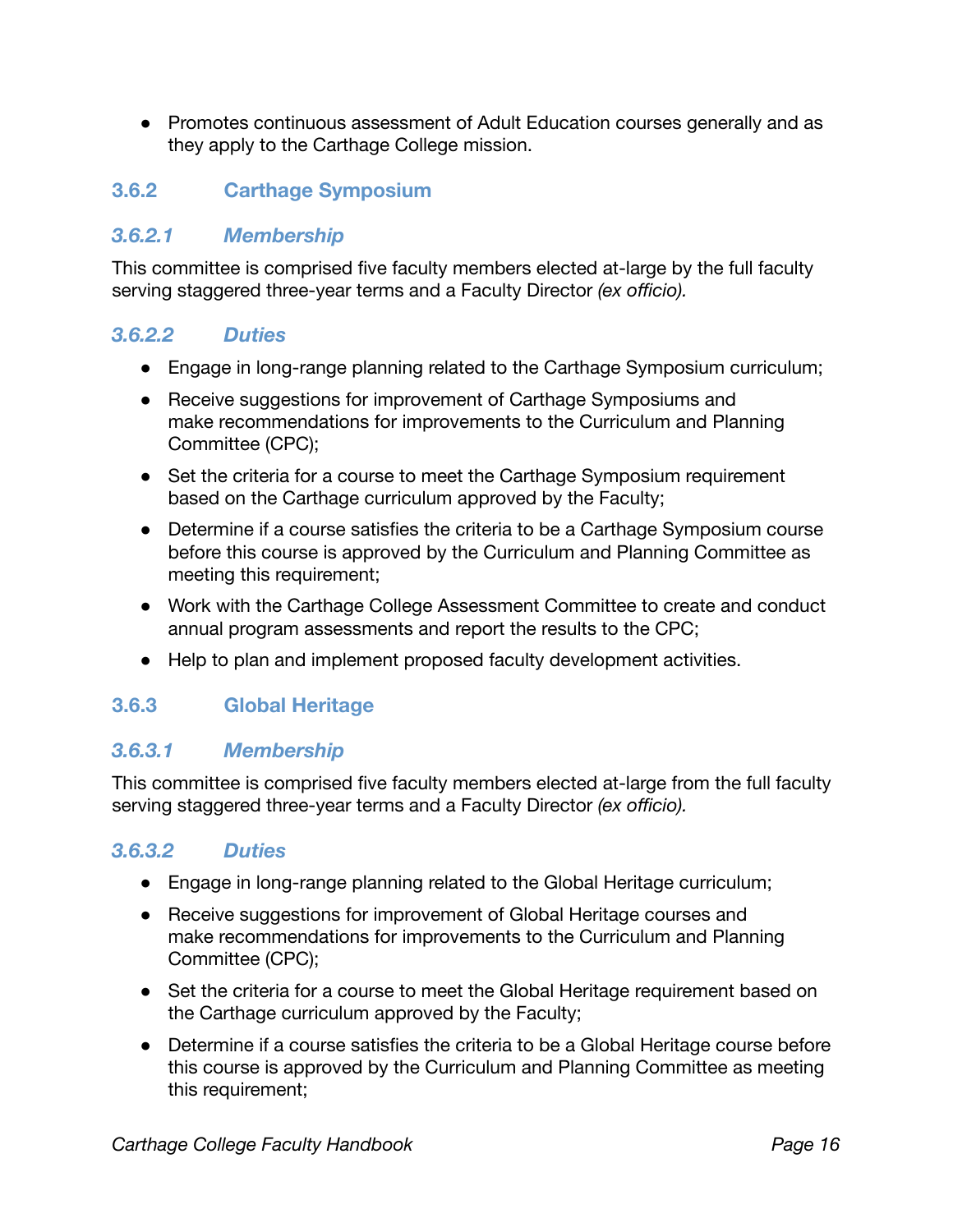- Work with the Carthage College Assessment Committee to create and conduct annual program assessments and report the results to the CPC;
- Help to plan and implement proposed faculty development activities.

## **3.6.4 Western Heritage**

## *3.6.4.1 Membership*

This committee is comprised of five faculty members and a Faculty Director (ex officio). Two faculty members are elected at-large serving staggered three-year terms and three faculty members are elected from instructors teaching Western Heritage within the last three years or who are scheduled to teach Western Heritage the following year (elected by this same group) serving staggered three-year terms.

#### *3.6.4.2 Duties*

- Engage in long-range planning related to the Western Heritage curriculum;
- Receive suggestions for improvement of the courses and make recommendations for improvements to the CPC;
- Select texts and themes;
- Help to plan and implement the proposed faculty development activities;
- Work with the Carthage College Assessment Committee to create and conduct annual program assessments, and report the results to the CPC;
- Work with the Writing across the Curriculum Committee to ensure program courses satisfy Writing Intensive requirements.

## **3.6.5 Writing across the Curriculum**

#### *3.6.5.1 Membership*

This committee is comprised of five faculty members elected at-large from the full faculty serving staggered three-year terms and a Faculty Director *(ex officio).*

## *3.6.5.2 Duties*

- Engage in long-range planning related to the Writing across the Curriculum program;
- Receive suggestions for improvement of writing intensive courses and make recommendations for improvements to the Curriculum Committee;
- Set the criteria for a course to meet the Writing Intensive requirement based on the Carthage curriculum approved by the Faculty;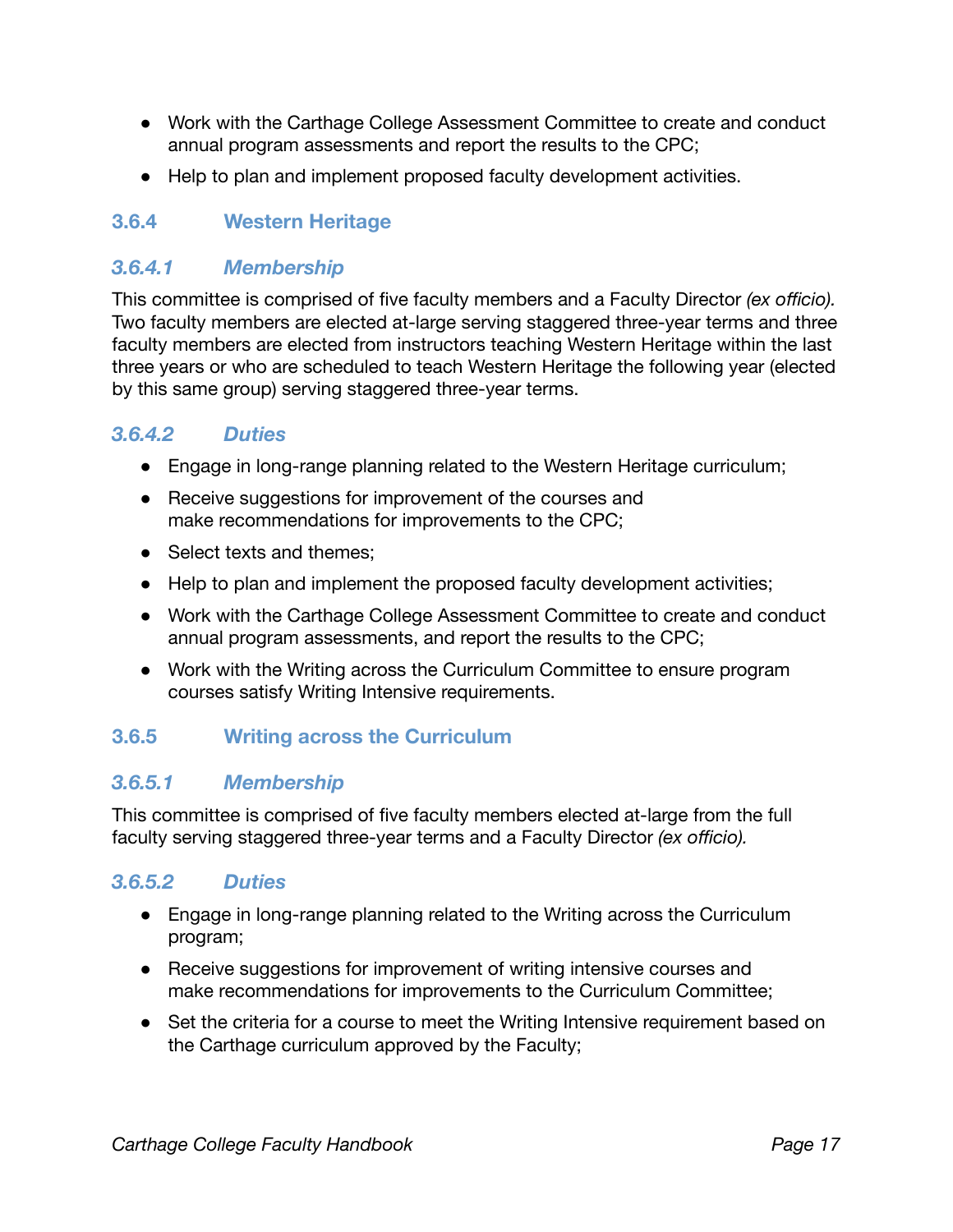- Determine if a course satisfies the criteria to be a Writing Intensive course before this course is approved by the Curriculum Committee as meeting this requirement;
- Work with the Carthage College Assessment Committee to create and conduct annual program assessments and report the results to the Curriculum Committee;
- Help to plan and implement proposed faculty development activities;
- Work with the Western Heritage Committee to ensure the Western Heritage courses satisfy Writing Intensive requirements.

## **3.7 Elections and Nominations**

#### **3.7.1 Membership**

Five members of the Academic Senate selected by the Academic Senate each Academic Year.

#### **3.7.2 Duties**

Nominates faculty members for election for at-large positions and conducts elections for at-large committee vacancies.

#### **3.8 Faculty Handbook**

#### **3.8.1 Membership**

The Faculty Handbook Committee is comprised of six faculty members and the Provost *(ex officio)*. Three faculty members are elected at-large by the full faculty and serve staggered three year terms. The remaining three faculty members include the Chair of the Academic Senate, the Vice Chair of the Academic Senate, and the Secretary of the Academic Senate.

#### **3.8.2 Duties**

The Faculty Handbook Committee revises and updates the Handbook according to changes in College policy adopted by the President and Provost and changes in faculty governance adopted by the Faculty which have also been approved by the President, Provost and the Board of Trustees.

The Faculty Handbook Committee in partnership with the Provost shall:

- notify the Faculty of all changes to the Handbook;
- recommend revisions in faculty governance to the Faculty for approval.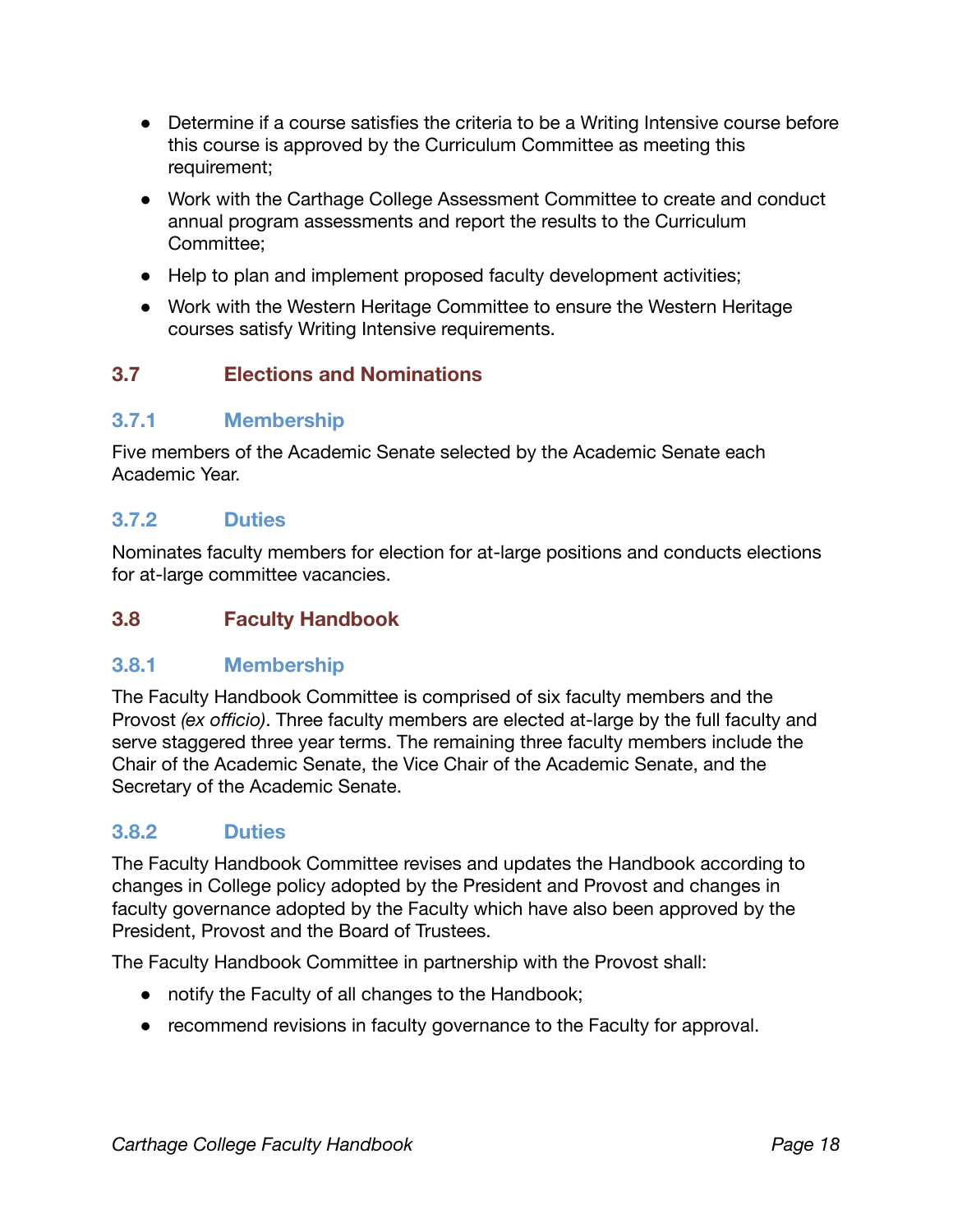#### **3.9 Personnel and Tenure**

#### **3.9.1 Membership**

The Personnel and Tenure Committee is comprised of seven faculty members (two elected by a majority vote in each of the three divisions and one elected at-large by the full faculty) serving staggered three-year terms. All tenured officers of instruction, whether full-time or reduced-load, are eligible for membership. One member rotating off the committee each year is chosen at random to be an alternate for the following year, and can be called upon by the chair of the committee to fill a quorum when necessary. In the event that no member rotates off, the Academic Senate selects an alternate from among faculty with Personnel and Tenure Committee experience.

#### **3.9.2 Duties**

- recommends changes in policies and procedures to enhance the credibility of the decision making process;
- recuses any individual member of the committee from discussing or acting upon any matters related to that member's personnel, tenure, or leave decisions, or those of his/her family members;
- ensures confidentiality both in matters of discussion and action;
- makes recommendations to the Provost for or against reappointment, promotion, or tenure for those persons certified by the Provost to be eligible for consideration. Should the Committee disagree with the candidate's eligibility for consideration, the Provost shall meet with the Committee to explain his/her position. Should there still be a disagreement on eligibility for consideration, the position of the Provost shall stand and the Committee shall vote for or against reappointment, promotion, or tenure for the candidate;
- makes recommendations to the Provost for or against the removal of a tenured faculty member;
- receives applications and makes recommendations for sabbatical leaves and leaves of absence to the Provost.

#### **3.9.3 Procedures**

- A quorum consists of all seven members of the committee.
- All personnel motions shall be placed on the floor of the committee in the positive form.
- All personnel motions must receive a minimum of five votes for approval.
- The committee may request the presence of other faculty members to provide information. Invited guests shall not be present for deliberations after a motion is placed on the floor.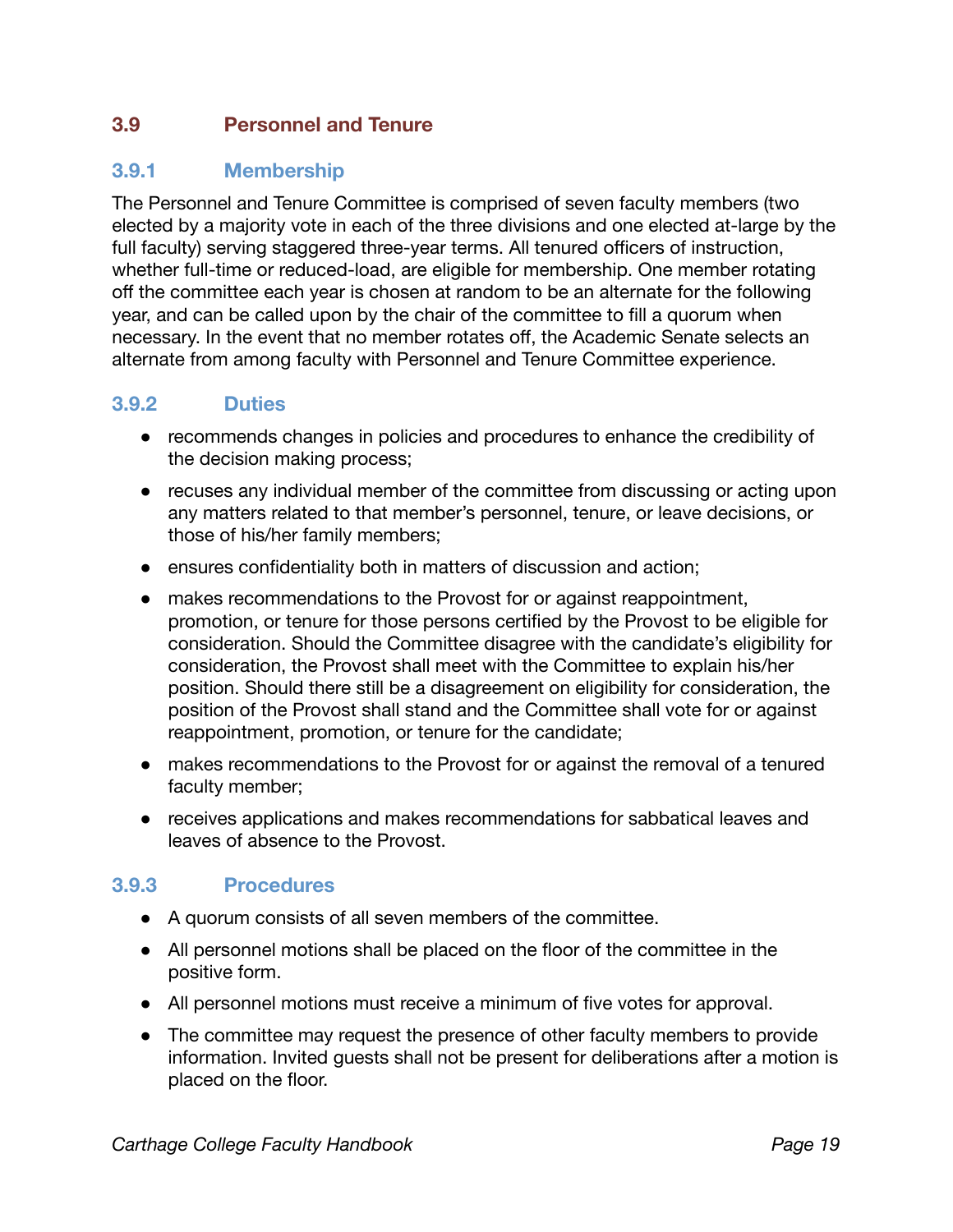- The Provost has the privilege of appearing before the Committee to present information he/she deems pertinent. The Provost will not be present for deliberations after a motion is placed on the floor.
- Results of all personnel actions, including the tally of votes and a statement of factors contributing to the committee's decision, are included in the report of that decision to the person involved, the Provost, and the President. All tenure recommendations and all failures to approve recommendations will include an explanatory statement detailing the reasons for votes cast or abstentions.
- The candidate is responsible for ensuring the completeness of their file. Candidates should direct questions regarding specific requirements of the file to the chair of the committee.

## **3.10** Quality of Life

## **3.10.1 Membership**

The Quality of Life Committee is comprised of five faculty members elected at-large from the full faculty serving staggered three-year terms and three student members chosen by Student Government. In addition, the Campus Pastor and the Chief Student Affairs Officer (or their representatives) are *ex officio* members of this committee.

## **3.10.2 Duties**

The Quality of Life Committee makes recommendations for improving the living and learning environment for the College community, including campus life, commuter life, religious life, campus grounds, buildings, and facilities, intercollegiate and intramural athletics, campus organizations, student publications, transportation, and parking. It holistically plans and advocates to improve facilities and programs for all students, staff, and faculty at Carthage.

#### **3.11 Research, Scholarship and Creativity**

#### **3.11.1 Membership**

The Research, Scholarship, and Creativity Committee is comprised of five faculty members elected at-large from the full faculty serving staggered three-year terms), two students (selected by Student Government), the Provost (*ex officio)*, and the Research, Scholarship, and Creativity Coordinator (*ex officio)*.

#### **3.11.2 Duties**

This committee allocates student conference travel grants and faculty research and development grants, organizes Carthage's "Celebration of Scholars", and advocates for student research experiences and internships.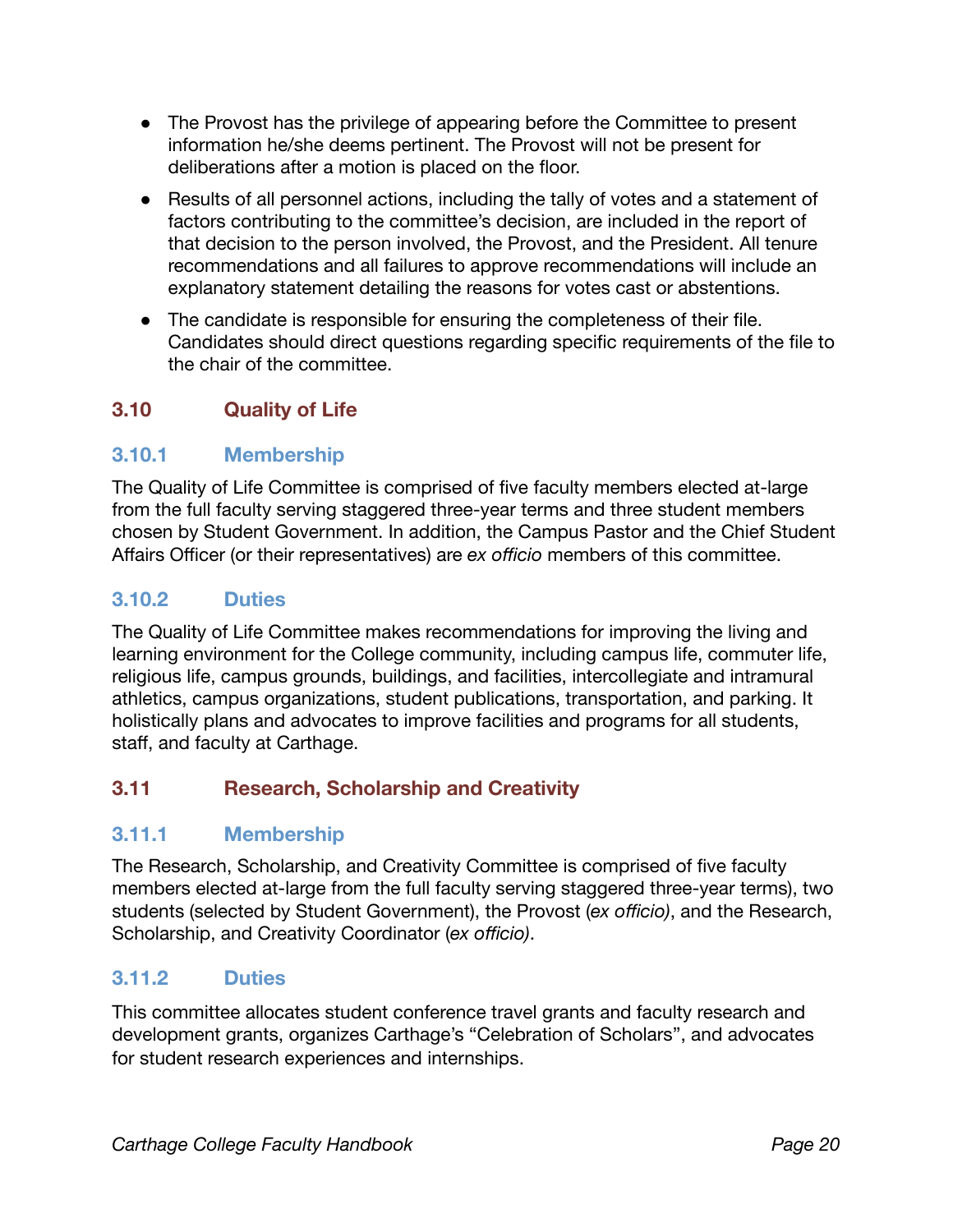## **3.11.3 Subcommittee: Institutional Review Board**

#### *3.11.3.1 Membership*

This committee is comprised of six to eight faculty representing disciplines generating research proposals plus two off-campus community members. Membership is flexible and terms do not expire.

#### *3.11.3.2 Duties*

The IRB utilizes federal guidelines to review and approve proposed research (survey, interview, or other data collection) at Carthage.

Research includes:

- studies of humans or animals performed by Carthage community members
- studies using members of the Carthage community as participants.

Proposals submitted for review are screened by the IRB Chair. Proposals are designated as "exempt" : no risk to participants, no informed consent forms required; "expedited": low risk to participants, informed consent used; or "full review": all board members review and discuss the proposal, which includes potential risk of physical or psychological harm, or includes the use of minors, pregnant women, mentally handicapped individuals, or inmates. IRB forms and instructions are available at http:// www.carthage.edu/provost/institutional-review-board/

The IRB assesses each proposal from the perspective of the participants and ensures that the research meets ethical standards, preserves confidentiality, and that safeguards exist to address any perceived risk.

#### **3.12 Student Academic Review and Recommendation**

#### **3.12.1 Membership**

This committee is comprised of five faculty members elected at-large from the full faculty serving staggered three-year terms. The Provost and the Dean of Students serve as *ex officio* members of this committee.

#### **3.12.2 Duties**

The Student Academic Review and Recommendation Committee acts on behalf of the faculty on all matters pertaining to academic standing.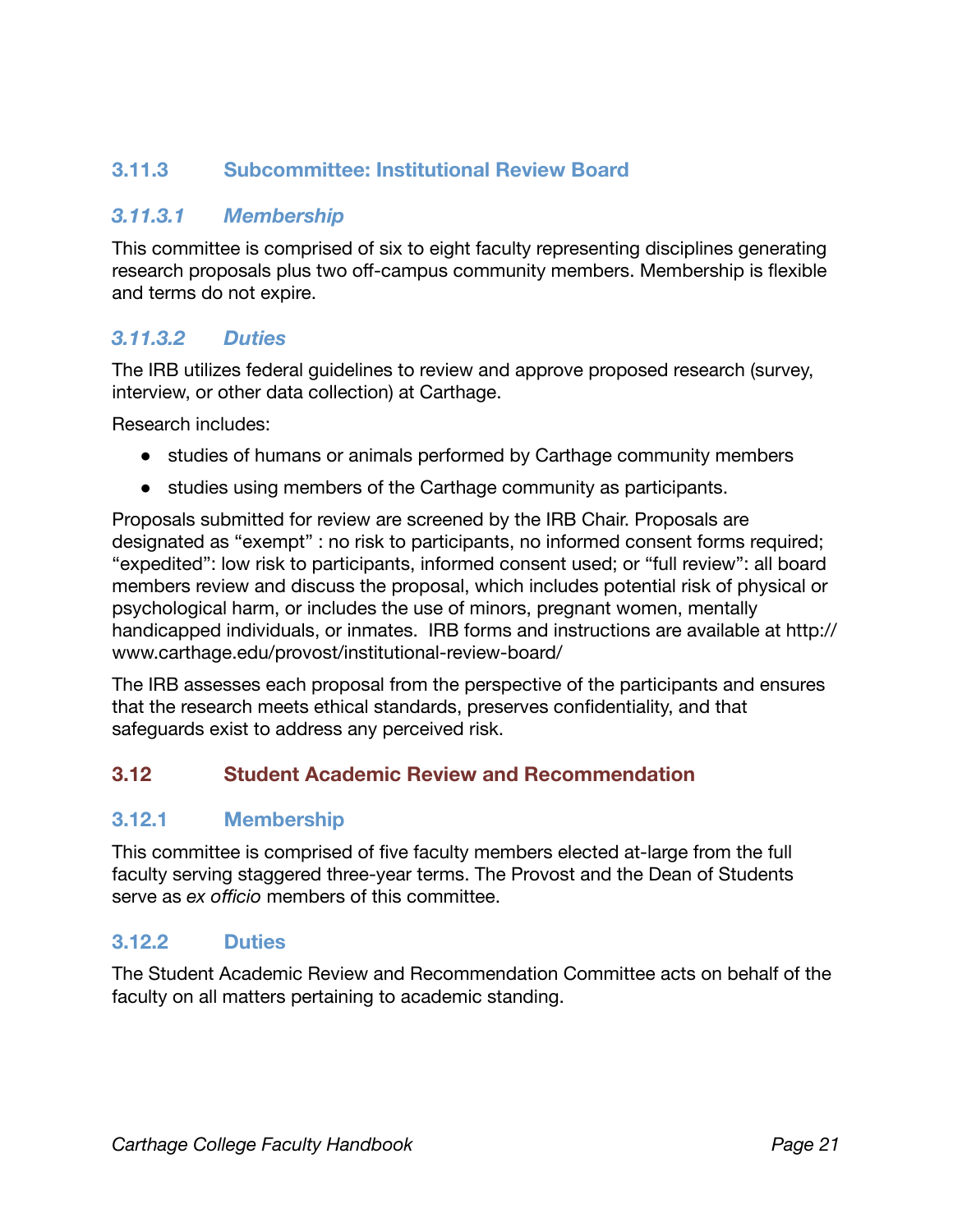## **4 Personnel Policies and Procedures**

The College's dedication to the pursuit of excellence in teaching and scholarship forms its academic personnel policies, from hiring to the granting of tenure and promotion. All personnel decisions reflect institutional purposes and priorities.

## **4.1 Academic Freedom and Tenure**

Academic freedom is essential to the life of the College. Wherever the freedom of inquiry or the liberty of artistic expression is compromised, the life of the College is in jeopardy.

Academic freedom allows the faculty member to search for truth, to criticize existing beliefs and institutions, and to disseminate results within the limits of professional competence. Faculty members enjoy all the rights of academic freedom; they also are responsible for preserving those rights for all members of the community. Academic freedom insures that faculty members are free to support a controversial idea or a colleague whose responsible pursuit of truth runs against the tide of established belief.

Academic tenure exists for the sole purpose of protecting academic freedom. An appointment with tenure is an appointment without limit of time that cannot be terminated for reason associated with academic freedom. Although the College declares that its policies are independent of those of any other agency and cannot be bound by interpretation of its policies suggested by such an agency, it supports the general principles of academic freedom enunciated in the American Association of University Professors Statement (1940) of Principles of Academic Freedom and Tenure. In fact, many of the policies and procedures specified in this Handbook are similar to those recommended by the American Association of University Professors (AAUP) and other organizations.

## **4.2 Academic Honesty**

Academic honesty is a necessary corollary to academic freedom; the two concepts each presuppose the other. The goals and objectives of Carthage College have been claimed within the implicit context of academic honesty. Therefore, Carthage College expects academic honesty from all its members and maintains college-wide honesty guidelines and penalties which must be supported by the whole academic community. Faculty should consult the Community Code for specific policies and procedures.

## **4.3 Hiring**

All faculty members are hired with a contractual level and a level of academic standing (in most cases a rank). Appointments to the faculty are made at one of five levels: tenured, tenure-track, annual/multiple year, limited, and *ad hoc.*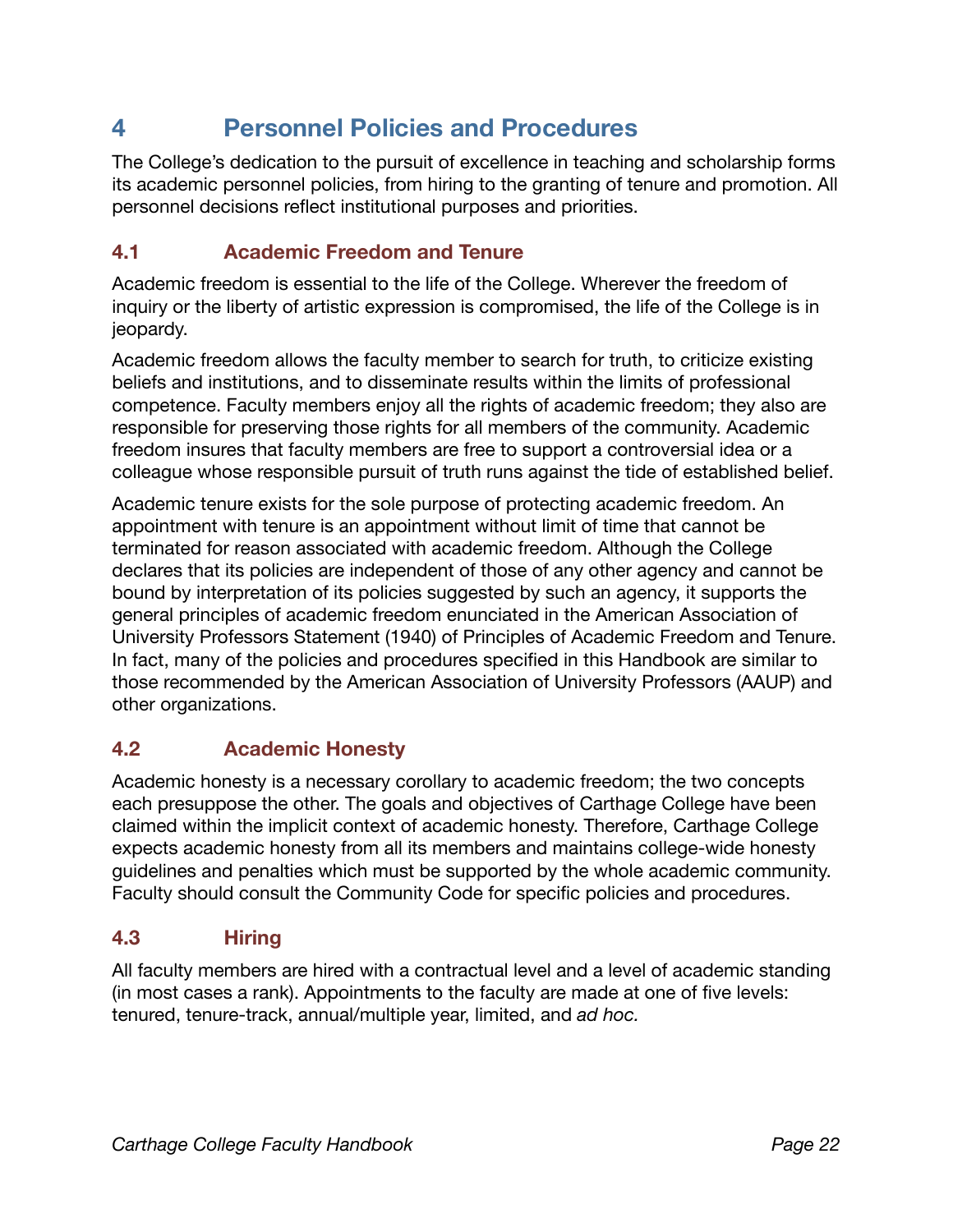## **4.3.1 Tenured Appointment**

There may be instances when the Provost and the President deem it appropriate to grant tenure to a faculty member when he or she is hired. Tenured appointments may be made when the candidate has significant previous academic or other experiences that can be recognized as requisites for earning tenure at this or another academic institution.

#### **4.3.2 Tenure-Track Appointment**

- Appointment is made for a term of up to three years and may be renewed;
- $\bullet$  If the appointment is for one year, notification of non-reappointment will be made by March 1;
- If the appointment is for two years, notification of non-reappointment will be made by December 15 of the second year;
- For appointments beyond two years, notification of non-reappointment will be made by August 15 of the final year of appointment;
- Appointment is for full academic load, except under special conditions;
- Compensation is paid over twelve months;
- Full benefits are available.

#### **4.3.3 Annual/Multiple Year Appointment**

- Appointment is made for the full academic year(s);
- The College is under no obligation for employment beyond the term of the appointment;
- If the appointment is for one year, notification of renewal will be made by the end of the academic year;
- If the appointment is for two years, notification of renewal will be made by the end of the fall term of the second year;
- For appointments beyond two years, notification of renewal will be made prior to August 16 of the final year:
- Appointment is for a full academic load, except under special conditions;
- Appointee is expected to perform all faculty duties;
- Compensation is paid over twelve months;
- Full benefits are available.

#### **4.3.4 Limited Appointment**

• Appointment may be made for no more than one academic year;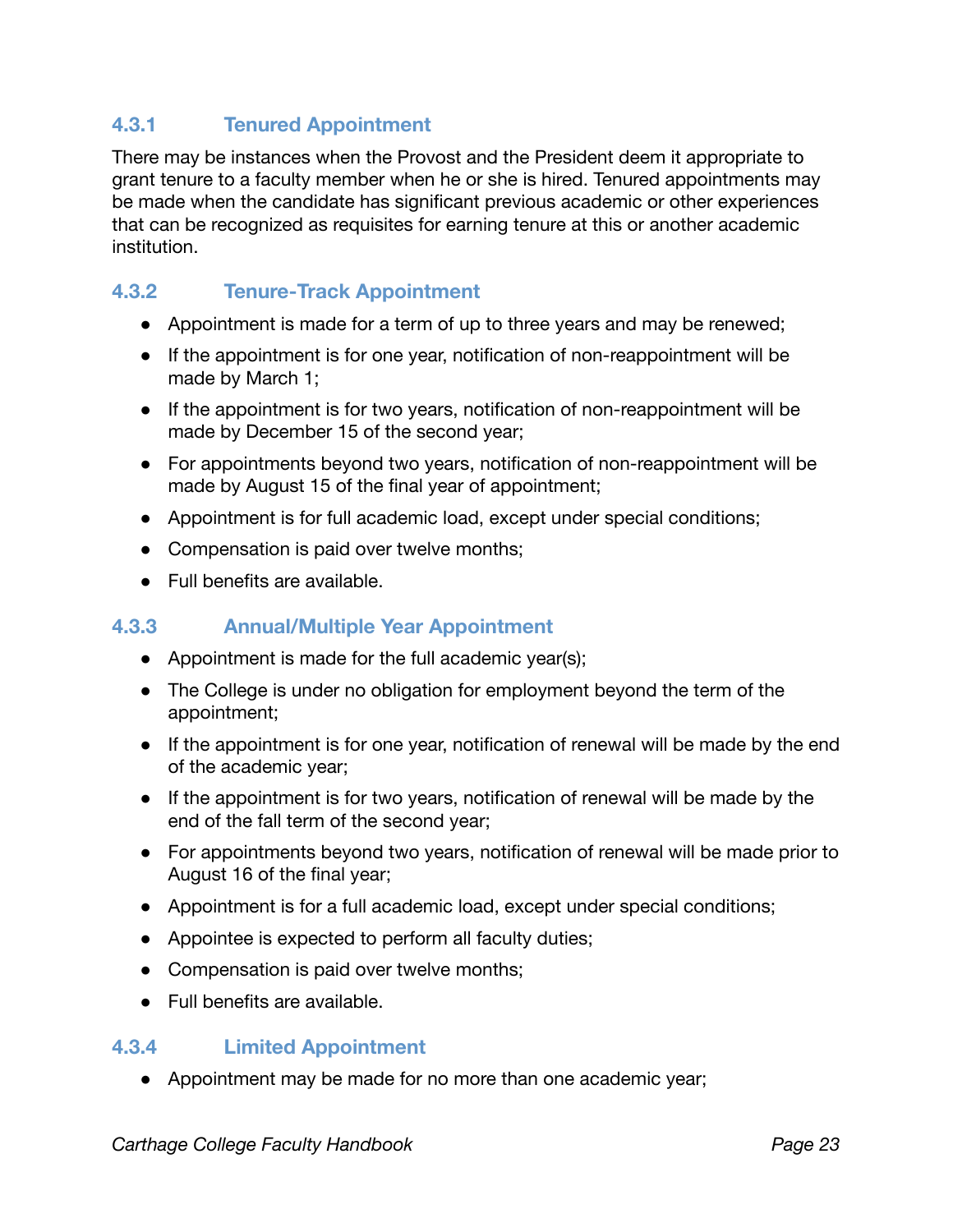- The college is under no obligation for employment beyond the term of the appointment;
- Appointment is made for no more than twelve credit hours simultaneously in any term or combination of terms;
- Appointee also may be assigned other faculty duties;
- Compensation is paid over the term of the appointment;
- No benefits are available:
- Appointee may qualify for part-time Carthage Education Assistance.

## **4.3.5 Ad Hoc Appointment**

- Appointment is at need or on an *ad hoc* basis;
- The College is under no obligation for employment beyond the term of the appointment
- Appointment is made for no more than eight credit hours simultaneously in any term or combination of terms
- Compensation for semester-length courses is paid at the mid-point and end of the term. Compensation for 7-week courses is paid at the end of the term
- No benefits are available
- Appointee may qualify for part-time Carthage Education Assistance

## **4.3.6 Reduced-Load Appointment**

The status of reduced load is intended for tenured, tenure track, and annual multiple year faculty who wish to carry less than a full teaching load. The minimum reduced teaching load is twelve credits during an academic year. An individual's status is determined by the Provost in consultation with the appropriate dean and department chair. Faculty may request reduced-load status from the Provost upon recommendation of the appropriate dean and department chair. Reduced-load appointments may be granted for a period not to exceed one academic year and may be renewed. Faculty members on reduced-load appointments return to full-time status at the end of the reduced-load appointment. Tenured faculty who are granted reduced load status retain tenure. Untenured reduced-load faculty may request an extension of the probationary period toward tenure. Untenured faculty who are appointed to reduced load status for a designated period of time may count the years served in that status toward the fulfillment of the tenure probationary period only in proportion to their actual teaching load. However, in no case will the probationary period be less than five years of full-time teaching at the College. Further, faculty members must have resumed their full-time appointment prior to being considered for tenure. The rights, responsibilities, and privileges of faculty with reduced-load status are the same as for full-time faculty, except that they receive salary and benefits proportional to their teaching load.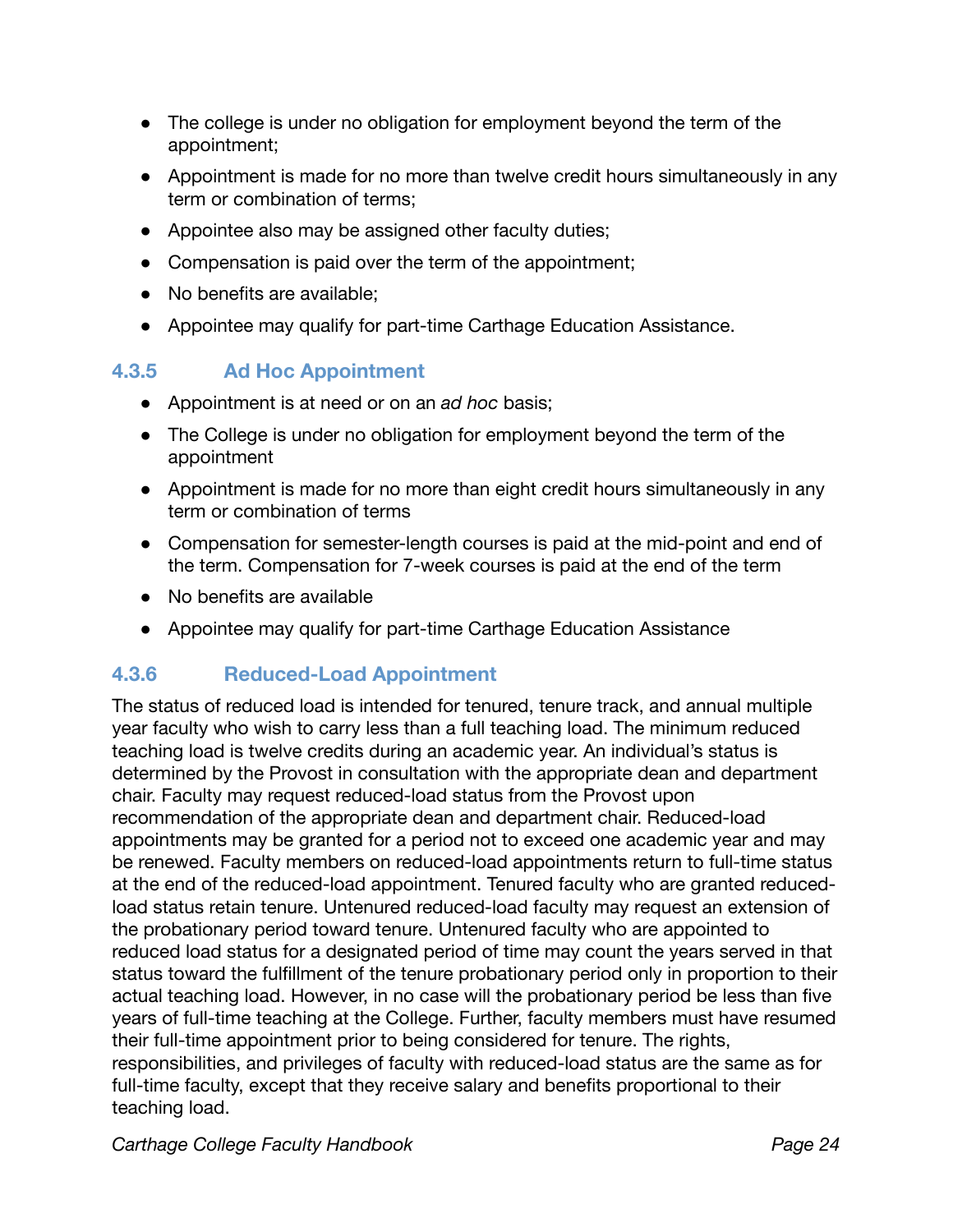## **4.3.7 Phased Retirement Program**

This program allows Carthage full-time faculty (who meet all of the qualifications listed below) to transition to retirement through a reduced teaching load (defined as no less than 12 credit hours per academic year).

The objective of this program is to assist and support long-term faculty as they near retirement, and to assist the institution through the transition and renewal of the professoriate.

#### *4.3.7.1 Eligibility*

- This program is only available to full-time faculty with a minimum of twenty years of continuous full-time service at Carthage.
- To qualify, the individual must be 62 years of age or older.

#### *4.3.7.2 Terms and Conditions*

- Phased retirement under this program may be for a period of at least one academic year but not greater than two academic years.
- Upon entering the program, eligible faculty members give up tenure, terminate full-time employment, and contract with the institution for a period of part-time employment.
- Enrollment and eligibility in the program must be approved by the Provost-who will forward an approval letter to the Vice President for Administration and Business.
- Participation in this program is voluntary, and nothing in this program precludes a participating faculty member from terminating his/her phased retirement at any time upon the mutual agreement of the parties.
- Upon entering the Phased Retirement Program, eligible faculty members terminate their full-time faculty status and contract for a period of part-time teaching load (defined as a minimum of 12 credits and a maximum of 16 credits per academic year). A full-time teaching load will be defined as 24 credits per academic year.

#### **4.3.7.3 Benefits Under the Plan**

- Base salary will be reduced based on the percentage of actual teaching load for the academic year (i.e. if the faculty member is teaching 12 credits, the annual salary will be calculated on a 50% basis).
- During the period of phased retirement, the faculty member can choose to participate in the Carthage Health Care Plan. Premiums paid by the faculty member will be consistent with the employer/employee premium amount (currently 60% Carthage/40% employee), but the faculty member will not be eligible for any additional premium subsidies, based on salary level.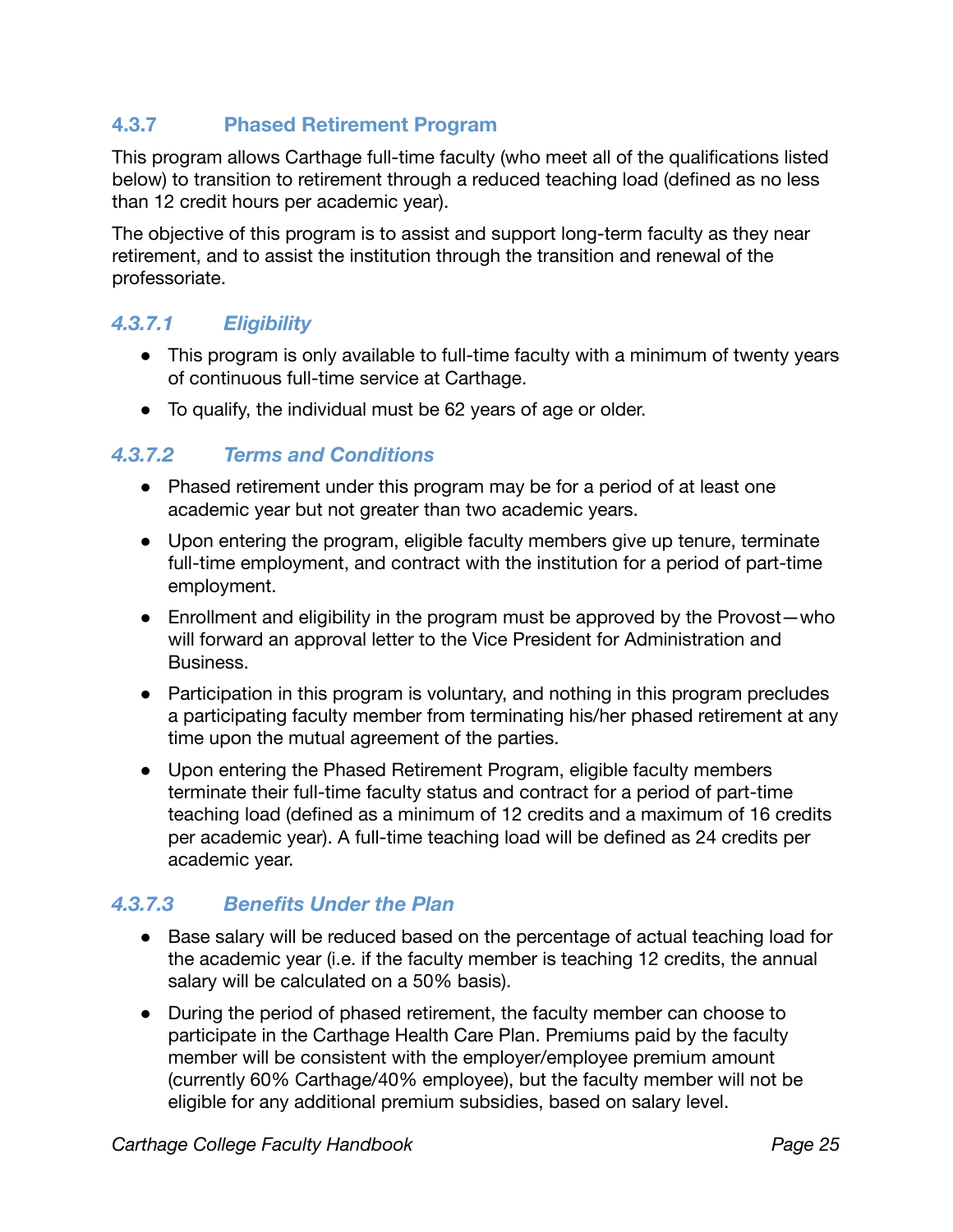● During the period of phased retirement, the College will continue to pay into the 403 (b) Carthage Retirement Plan. The College contribution will be based on the reduced phased retirement base salary.

## **4.4 Faculty Appointments**

Persons appointed to the faculty are hired at a designated levels. Each faculty member on full-time assignment is appointed to one of the following ranks: Assistant Professor, Associate Professor, or Professor. Part-time faculty members are appointed as either an Adjunct Faculty Member or an Adjunct Assistant Professor.

To be eligible for appointment to a particular rank the officer of instruction must meet the following *minimum* qualifications:

**Adjunct Faculty Member -** a master's degree in an appropriate discipline.

**Adjunct Assistant Professor -** a master's degree in an appropriate discipline and who have been granted a limited contract.

**Assistant Professor** – a terminal degree in an appropriate discipline; or a master's degree in an appropriate discipline and at least three years of full-time teaching of acknowledged competence in higher education, or at least three years of other relevant full-time professional experience, or a combination thereof, and demonstrated ability and intent to do additional successful graduate work.

**Associate Professor** – a terminal degree in an appropriate discipline and at least five years of full-time teaching of acknowledged competence in higher education, or at least five years of other relevant full-time professional experience, or a combination thereof.

**Professor** – a terminal degree in an appropriate discipline and at least ten years of fulltime teaching of acknowledged competence in higher education, or at least ten years of other full-time relevant professional experience, or a combination thereof, or a reputation for scholarly or artistic production of exceptionally high quality measure by national critical acclaim in the individual's profession.

Appointment to a particular rank is made by the Provost. When warranted, the Provost may make exceptions to the minimum requirements.

Under particular and extenuating circumstances, a faculty member who was hired as a contract employee may be converted to a tenure-track appointment.

Faculty appointments normally extend for the nine months of the academic year, beginning August 16th and extending through Commencement. Remuneration of faculty members for the academic year is payable in twenty-six semi-monthly installments. Faculty members who teach in the summer term receive additional compensation for their services.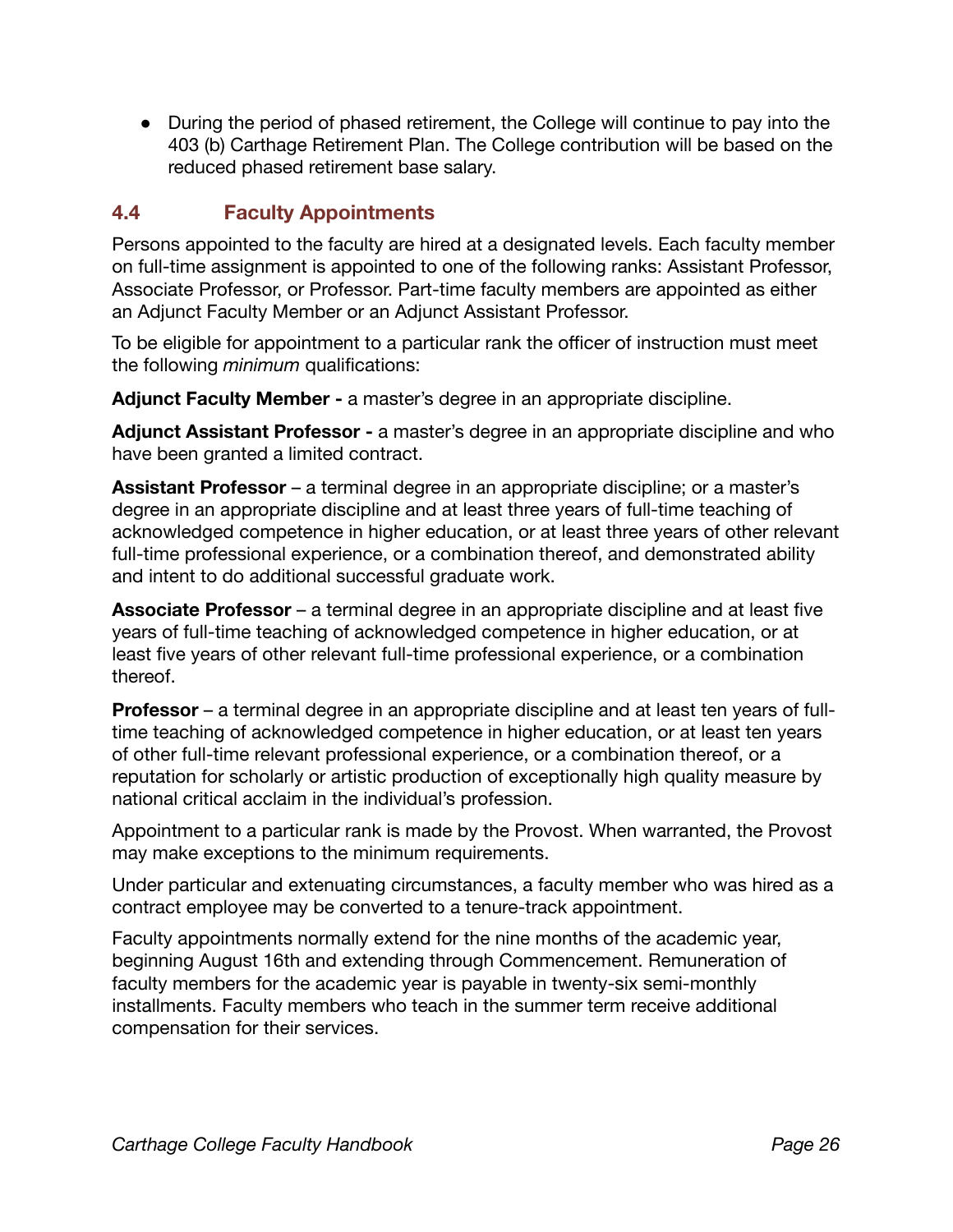## **4.5 Terminal Degrees**

The Terminal Degree for each academic discipline is listed below:

| <b>Subject Area</b>             | <b>Terminal Degree</b>                 |
|---------------------------------|----------------------------------------|
| Art                             |                                        |
| 1. Studio                       | M.F.A.                                 |
| 2. Other than Studio            | Ph.D.                                  |
| Biology                         | Ph.D.                                  |
| <b>Business Administration</b>  | Ph.D., D.M., D.B.A., (M.B.A. or C.P.A. |
|                                 | plus appropriate executive             |
|                                 | experience for teaching)               |
| Chemistry                       | Ph.D.                                  |
| Communication and Digital Media | M.F.A., Ph.D.                          |
| Economics                       | Ph.D.                                  |
| Education                       | Ph.D. or Ed.D.                         |
| English                         | Ph.D.                                  |
| Geography and Earth Science     | Ph.D.                                  |
| History                         | Ph.D.                                  |
| Library                         | M.S.L.S. plus master's in subject      |
|                                 | area or appropriate experience         |
| <b>Mathematics</b>              | Ph.D.                                  |
| Modern Language                 | Ph.D.                                  |
| <b>Music</b>                    |                                        |
| 1. Performance Area             | Mus.M., M.F.A., or D.M.A.              |
| 2. Other than Performance Area  | Ph.D. or D.M.A.                        |
| Philosophy                      | Ph.D.                                  |
| Physical Education              | Master's Degree                        |
| <b>Political Science</b>        | Ph.D.                                  |
| Psychology                      | Ph.D.                                  |
| Physics                         | Ph.D.                                  |
| Religion                        | Ph.D. or Th.D.                         |
| <b>Social Work</b>              | Ph.D, Ed.D., M.S.W.                    |
| Sociology                       | Ph.D.                                  |
| Theatre                         |                                        |
| 1. Performance Production Area  | M.F.A.                                 |
| 2. Other than Performance       | Ph.D.                                  |
| <b>Production Area</b>          |                                        |

## 4.6 **Benefits**

Official summary plan descriptions for all College benefit programs are available in the Business Office. More detailed information can be found in the Employee Handbook.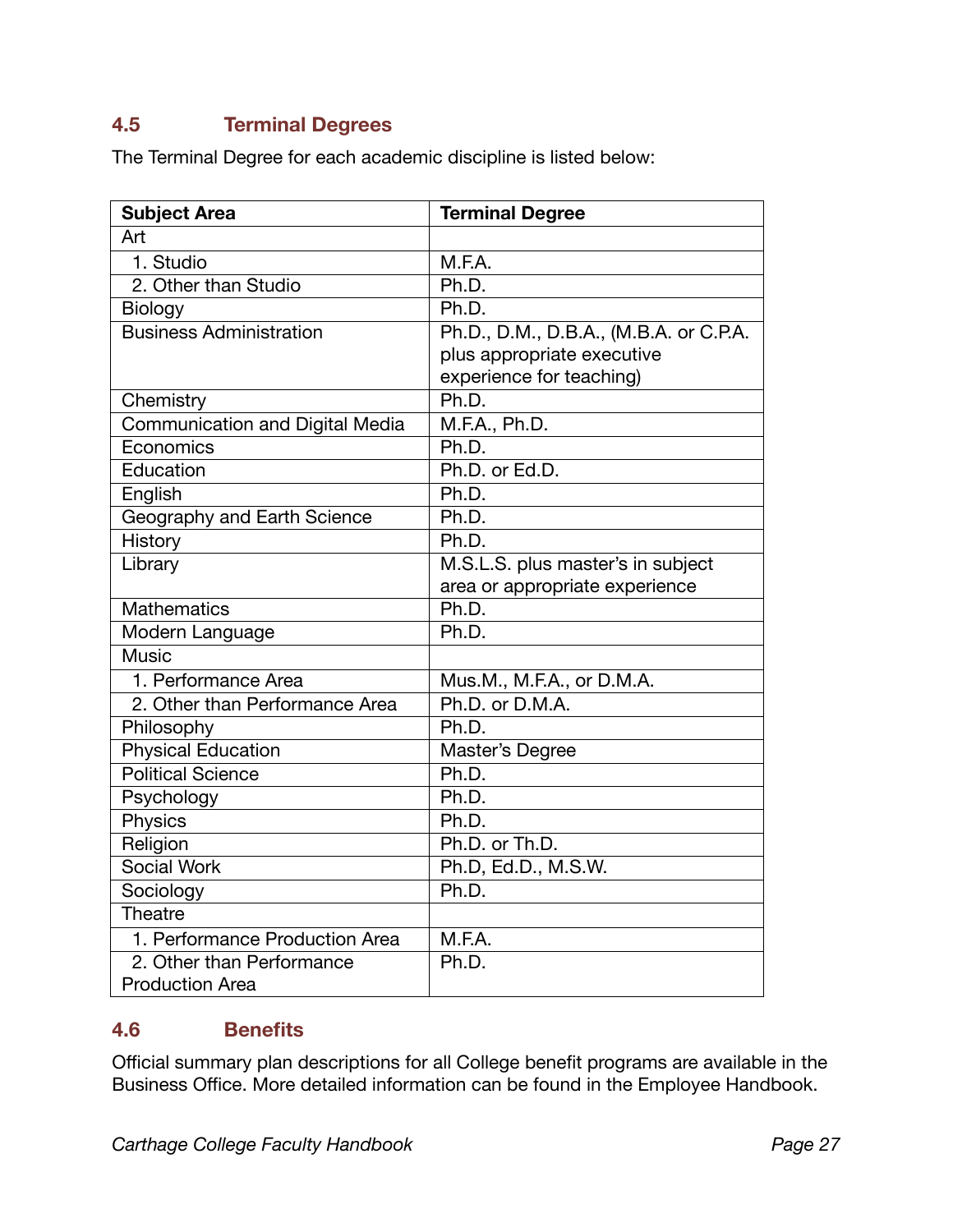When benefit changes are made, new summary booklets are distributed to members of the faculty.

Benefits include Retirement Plan, Health-Care Plan, Group Life Insurance, Short Term Disability, Long Term Disability, and Tuition Assistance.

Fringe benefits are made available to employees by the College, but their existence does not imply any contractual right for the continuation of these benefits. Carthage reserves the right to add, delete, or modify a fringe benefit at any time, without consultation or seeking the approval of currently participating employees.

## **4.7 Salary Increases**

Individual salary increases are recommended by the Provost to the President after consultation with deans. Salary increases include recognition of merit and promotion. Evidence of less than satisfactory teaching effectiveness or scholarly development is forwarded to the President by the Provost, who may recommend to the President one of the following actions: a partial increment, a freeze in salary; or a percentage reduction in salary.

## **4.8 Faculty Responsibilities**

The work of a faculty member includes teaching, scholarship and professional activities, and involvement in the College and larger community. Excellence in performing these responsibilities is the primary criterion for reappointment, tenure, promotion, and level of compensation.

## **4.8.1 Teaching**

Effective teaching is the principal activity in which the faculty is engaged. The primary goals of teaching are to inspire and challenge students to become learned and thoughtful in new areas of study and in their chosen disciplines. To accomplish these goals, faculty members are expected to stay current in their chosen fields of study and with new pedagogical approaches.

Certain activities on the part of faculty members are essential. These include, but are not limited to: developing a course description and syllabus for each class; preparing regularly for class; maintaining office hours; verifying class rosters with the Registrar; identifying students with low grades and/or poor attendance; submitting final grades to the Registrar; and advising students.

Effective student advising is a primary faculty responsibility. Students are assigned faculty advisors in their second year, or when they declare a major. First-year students are assigned a professional advisor from the Advising Center. Faculty advisors serve as resources and mentors to the students they advise. The faculty advisor monitors his/ her advisee's progress in meeting the requirements of the College and the major program in which the student is enrolled, making sure the student understands the educational principles underlying the requirements of the College and the student's major field of study. Advisors receive information about each advisee from the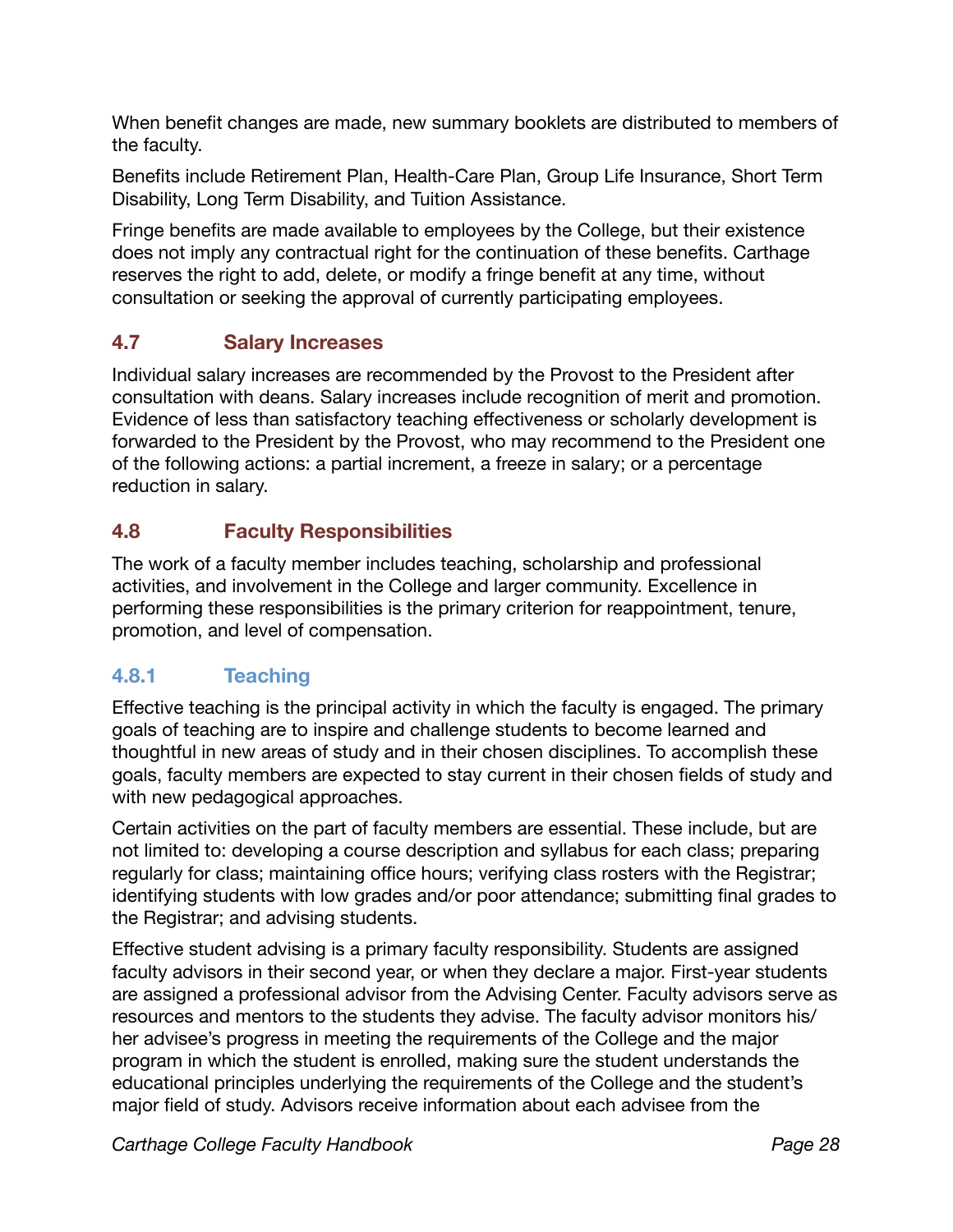Registrar, and are expected to monitor each student's progress and discuss these records with the student as a part of the planning of each semester's work.

The standard teaching load for full-time faculty members is twelve credit hours or their equivalent each term. In addition, faculty members teach two out of every three January Terms. Equivalencies may be granted to faculty for the performance of responsibilities which are not considered part of the usual responsibilities of a faculty member when these responsibilities require the expenditure of a significant amount of time.

Full time faculty members assuming responsibility for another faculty member's course for one week or more shall be compensated on a pro-rata basis of the prevailing overload rate. The department chair of the absent faculty member is responsible for completing the necessary documentation to ensure timely payment to the appropriate faculty member.

## **4.8.2 Scholarship and Professional Activities**

Faculty scholarship and professional activities are essential to the teaching mission of College. Scholarship improves teaching effectiveness by encouraging faculty members to keep up-to-date on trends and ideas, to reevaluate existing ideas and theories, and to think seriously, on a professional level, about concepts and issues that are part of the breadth of knowledge to which students are exposed. Departments work with divisional deans and the Provost to establish scholarship guidelines for faculty in their department. Scholarship is viewed broadly within the contexts of the Scholarship of Discovery, the Scholarship of Integration, the Scholarship of Teaching, and the Scholarship of Application and Engagement. Faculty are encouraged to engage in scholarly activities that result in scholarship. Scholarship requires an external product that could include publication, public presentation of work at a conference or event, report to a public or private organization, or performance to a public audience.

## **4.8.3 ••• Service: Involvement in the College and Larger Community**

Service on College, faculty, divisional, and departmental committees is a significant responsibility of faculty members. They are required to attend division and departmental meetings, faculty meetings, and meetings of committees on which they serve. Faculty attendance at the New Student Convocation, Honors Convocation, Baccalaureate, and Commencement is also required. Attendance at Chapel, service as an advisor to student organizations, attendance at athletic events, performances, recitals, lectures, Parents Weekend, Homecoming events, and participation in recruiting activities are also important contributions to the College community, and may be requested on specific occasions by the Provost. In addition, it is recognized that faculty members fulfill service responsibilities through participation in community and non-profit organizations outside the College community.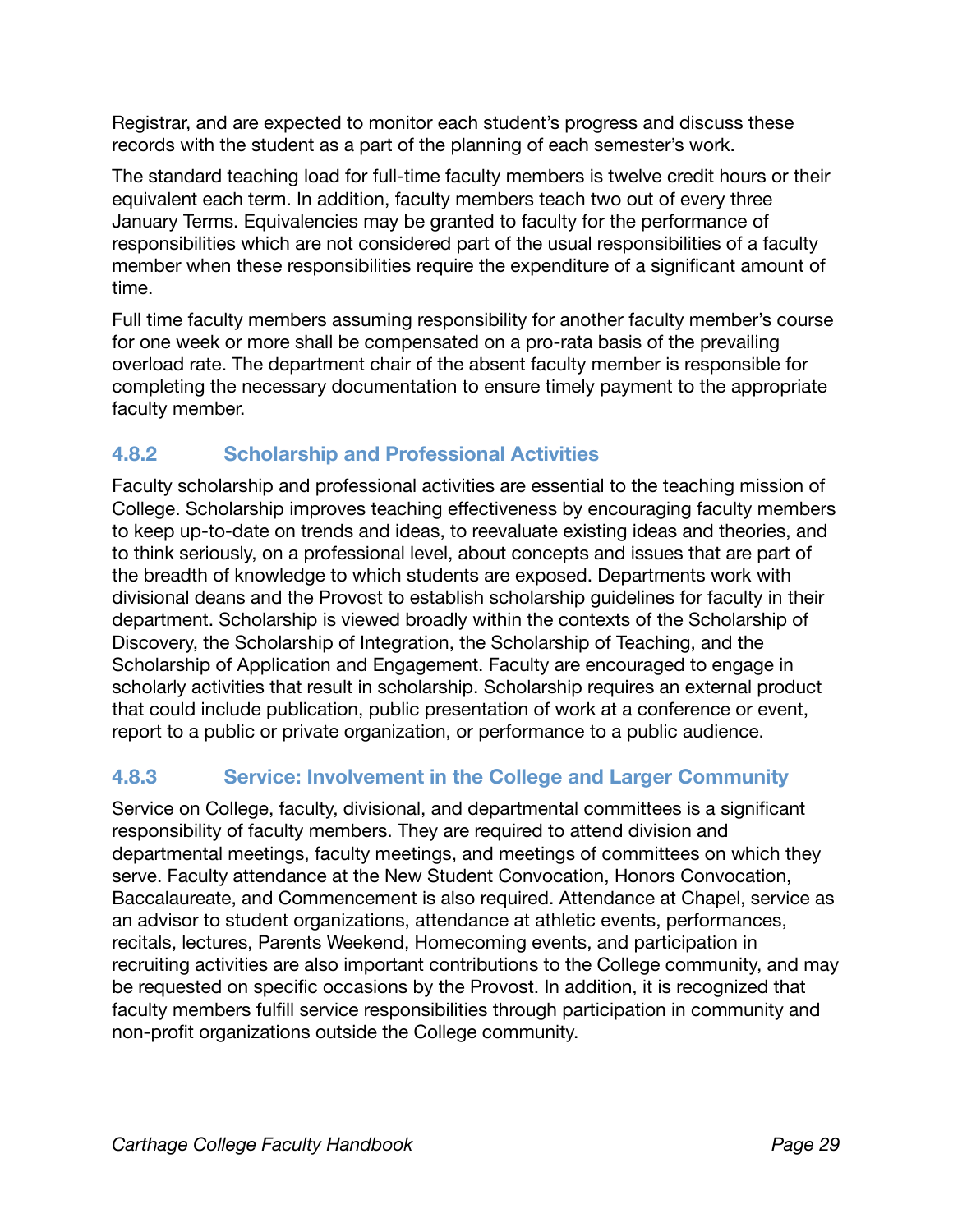## *4.8.3.1 Academic Advising*

The Advising Center incorporates general support for all advising, instruction in skill areas, monitoring of low grade reports, tutoring programs, supplemental instruction, and assistance for students with learning differences. The First Year Advisors work out of the Advising Center, which is located in the lower level of South Hall. All first-year students are assigned a professional advisor from the Advising Center. All upper class students generally are assigned a faculty advisor from their major field of study.

#### *4.8.3.2 Advising Student Organizations*

Each recognized student organization is required to have at least one faculty or staff advisor. Advisors should be present at all official meetings of the organizations, and meet regularly with the organization's president. The advisor should have first-hand understanding of the group's operations, and advise accordingly. While it is not the role of the advisor to run the organization, the advisor should play an influential role in keeping the group goal-oriented, on task; and performing within the guidelines of the College, local, state and federal regulations.

Advisors should be present at all on-campus functions sponsored by their student organization. No events should be scheduled without the knowledge and approval of the advisor. Events must be scheduled on the master calendar in the Todd Wehr Center to avoid duplication of events and double-bookings. All off-campus events should be cleared by the advisor to ensure all areas of concern have been addressed by the organization.

Advisors are expected to be familiar with College policies related to organizational operations. Most policies are covered in the *Community Code* and should be reviewed with the organization. Student organizations are required to follow the Posting Notices and Advertisement Policy in the *Community Code* when promoting activities or events. The Communications Office should be consulted to review and approve news releases as well as promotional materials using the Carthage name or logo for posters, flyers, apparel, social media, and web pages. The Office of College Relations should be consulted when conducting off-campus community fund raising.

Advisors may be required to sign certain documents in the name of the organization. In so doing, advisors insure group compliance with these policies.

Students wishing to form a new organization should meet with the Director of Student Involvement for discussion of the planned group and review the Official Recognition of Organizations Policy in the *Community Code*. Any questions regarding advising or student organizations should be directed to the Director of Student Activities or Director of Student Involvement through the Office of the Dean of Students.

#### **4.9 Faculty Effectiveness**

Evaluation is essential to the improvement of the academic community, the development of the academic program, and the strengthening of the quality of instruction. The Provost and the faculty share the responsibility for the evaluation of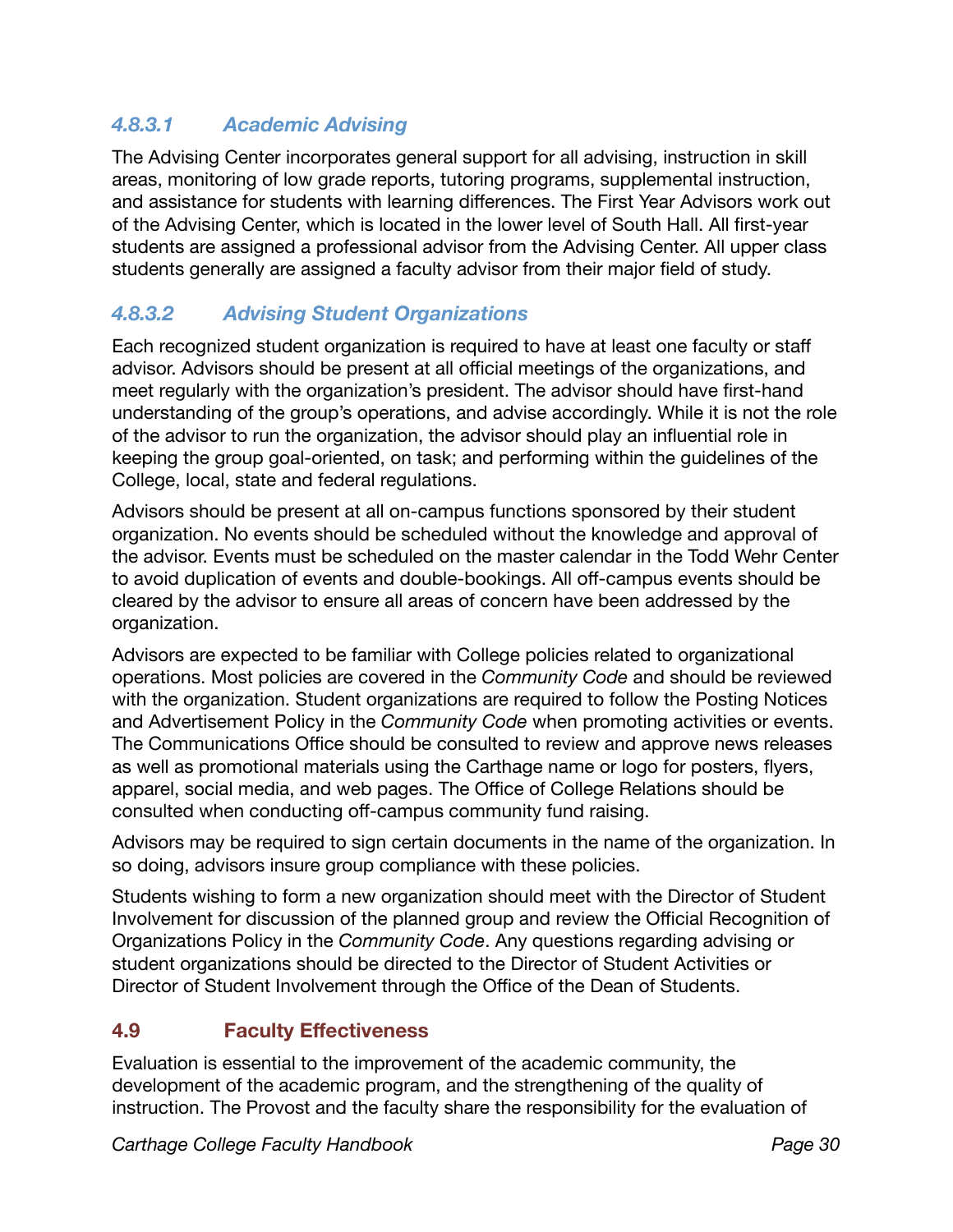professional performance and instructional effectiveness. The College provides recognition and rewards, such as promotions, salary increases, and opportunities for development, which are commensurate with the results of the evaluation process. The Provost is responsible for the implementation of the evaluation process.

Review of faculty performance involves a process of information gathering. The information compiled about faculty members is used by department and divisional deans to develop letters of assessment, by the Personnel and Tenure Committee to reach its recommendation, and by the Provost to make personnel decisions. The information compiled, along with other materials, also is used to identify opportunities for faculty development.

Evaluative methods and materials are used with the primary intent of making sure that those who must be evaluated for reappointment, promotion, and tenure are evaluated in a way which is consistent, clear, and fair. Evaluative methods and materials are also used in relation to compensation decisions with the intent of identifying those few faculty members who fall outside the norm of general salary policy.

## **4.9.1 Annual Faculty Evaluation**

Each faculty member sends an Annual Report of Professional Activities to the Provost each year which documents three areas of professional performance: teaching effectiveness, scholarly activity, and service.

## *4.9.1.1 Role of Department Chairs and Program Directors in Annual Faculty Evaluation*

The Department Chairs and Program Directors have the responsibility for evaluating faculty members within their Departments and Programs.

The Department Chair/Program Director

- visits all tenure-track and annual/multi-year faculty members at mutually agreed times, at least once per year.
- receives copies of the compilation of student evaluations for all courses taught in the department or program each term.
- writes a brief response to the annual report of each faculty member with a primary appointment in the department or program.
- writes a letter of assessment for each faculty member with a primary appointment in the department or program under consideration for reappointment, tenure, or promotion. The letter must be reviewed with the faculty member and sent to the Provost by the first Monday in October. The faculty member may choose to write a response to the letter and send it to the Provost.

Faculty members teaching less than full loads are evaluated by their department chair or program director using a compilation of materials and student evaluations.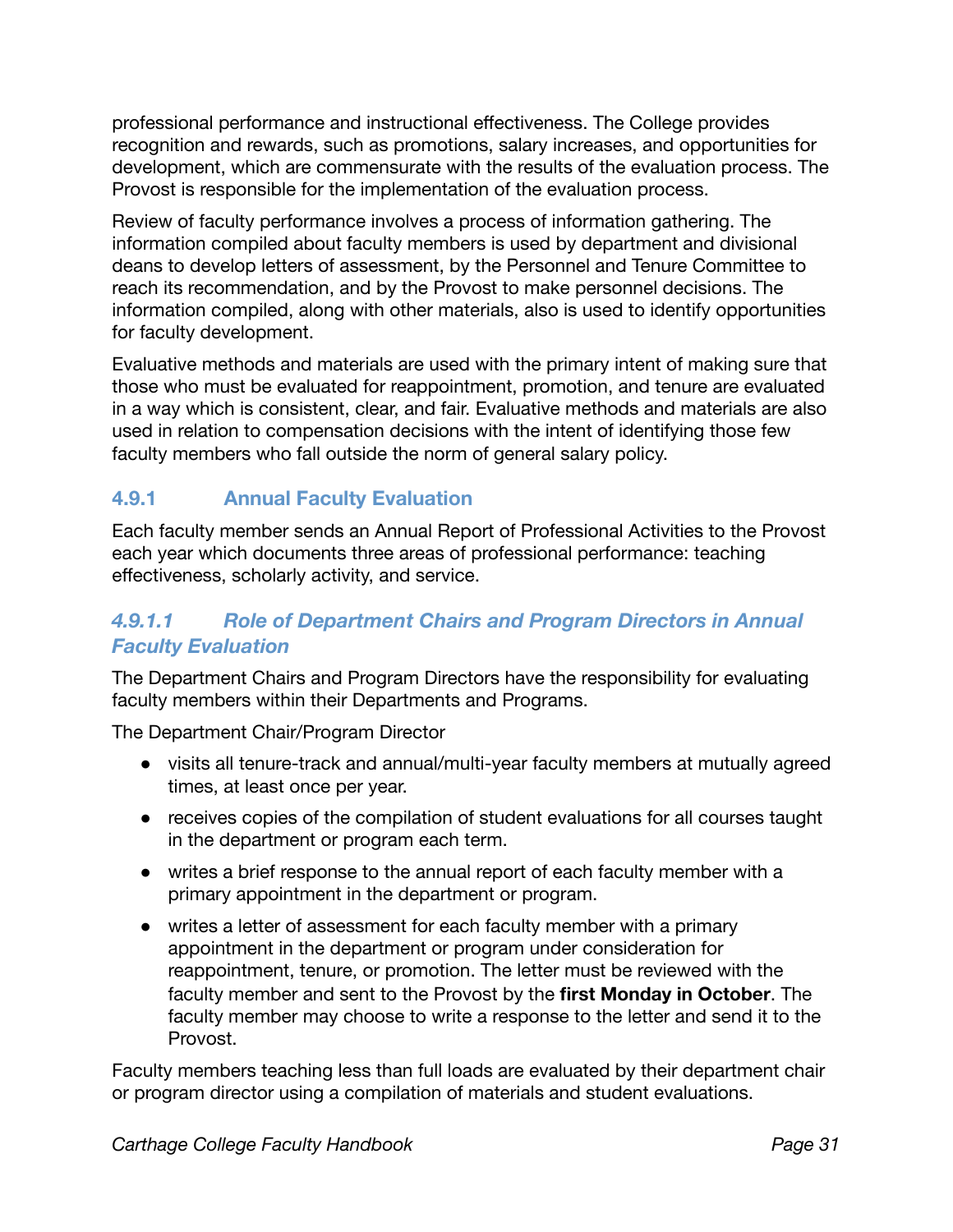## *4.9.1.2 Role of the Divisional Dean in Annual Faculty Evaluation*

The Dean has responsibility for evaluating faculty members within the Division.

The Dean

- requests an assessment of all tenure-track and annual/multi-year faculty members' advising, teaching, and professional competency from his/her department chair;
- receives copies of the compilation of student evaluations for all courses taught in that division each term.
- writes a letter of assessment for faculty under consideration for reappointment, tenure, or promotion, which must be reviewed with the faculty member and then is forwarded to the Provost by the first Monday in October. The faculty member may choose to write a response to the letter and send it to the Provost.

## *4.9.1.3 Role of the Provost in Annual Faculty Evaluation*

The Provost reviews the materials and informs the President of his/her recommendations regarding personnel decisions. The Provost will base his/her decision on the information made available to the Provost by the **second Monday in October**.

If a faculty member does not provide materials requested in relation to evaluation, then the faculty member bears the responsibility for whatever career and financial implications there may be. A faculty member may add to his/her file a statement regarding his/her personal position on keeping records of activities, achievements, and recognition.

Those making personnel and compensation decisions also may add statements to the person's file regarding their awareness of the person's service, achievements, and recognition.

The President and the Provost are visible and active members of the Carthage community, particularly when personnel decisions are being made. At any time in an individual's employment at Carthage, the Provost or the President may request a consultation, especially as part of the tenure review process. The Provost may also request to visit a faculty member's class as part of the personnel review process. In the same way, a faculty member may request a meeting with the Provost or President at any time.

#### **4.9.2 Midpoint Evaluation for Tenure**

Evaluation for tenure is divided into two parts; goals to be reached at the halfway point, and the final goals to be reached no later than the penultimate year of probationary service.

During the first term of appointment, the faculty member and department chair, consultation with the dean, determine and put in writing initial goals for the faculty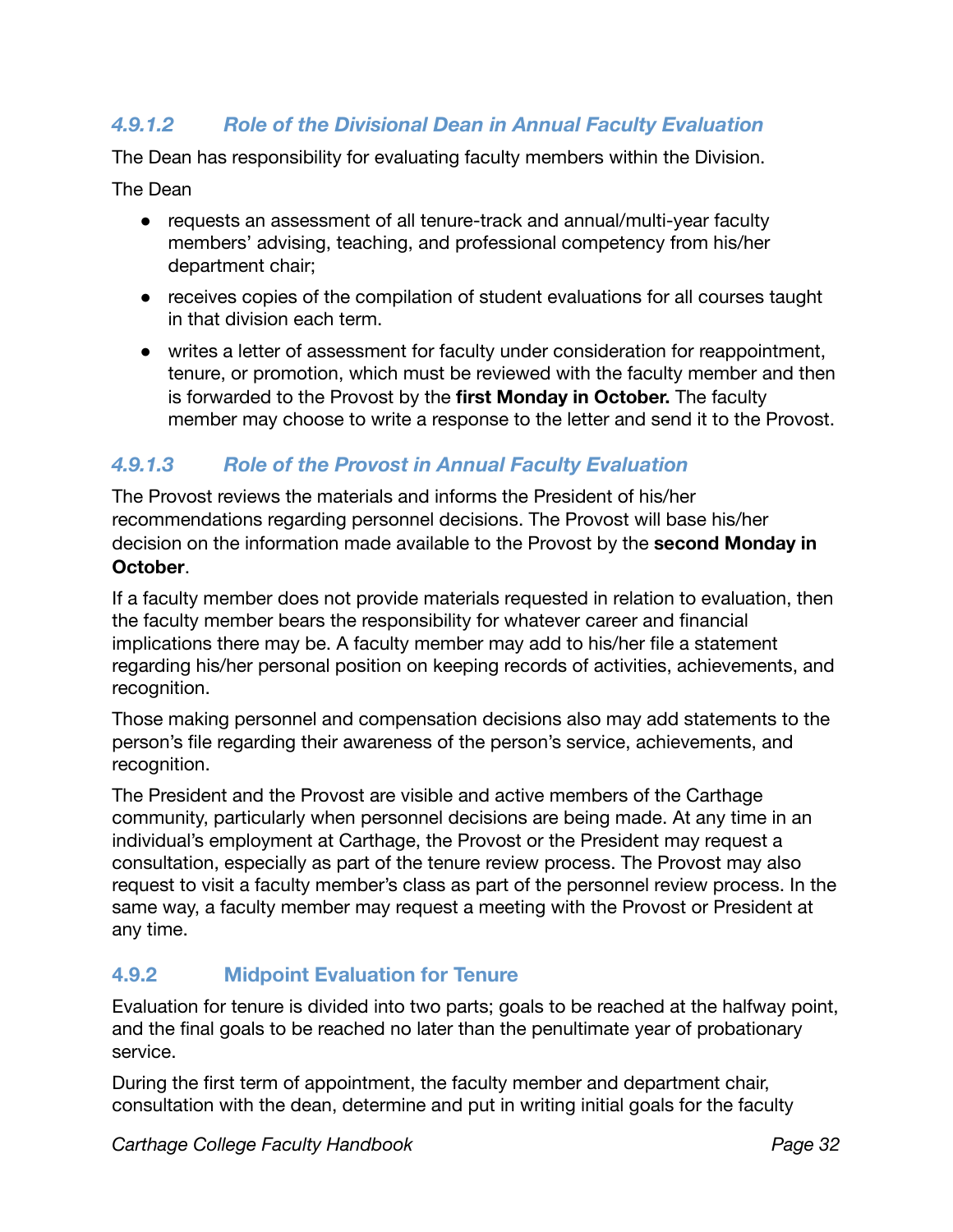member. The Provost and the dean, in consultation with the tenure-track faculty member, determine expectations for teaching, scholarship, professional activities, and involvement in the College community which permit the faculty member to progress toward the acquisition of tenure. When necessary, a timetable for completion of the terminal degree also is established. The goals are placed in the faculty member's file.

An evaluation is made at the halfway point to determine how well the initial goals have been met, what progress there has been, and whether any exceptions should be made to the goals previously established. At this time, final goals are set for the remainder of the probationary period. Separation will take place at the midpoint if reasonable progress has not been made toward a minimal level of achievement.

An evaluation is made in the penultimate year of probationary status by the Personnel and Tenure Committee for the determination of tenure. The continuing evaluation program provides a means by which such judgments can be made. It is not intended that this system of evaluation and tenure-granting be reduced to a purely mechanistic one of checking off goals and levels of progress. Attitude, character, integrity, and overall performance also must be taken into account when such a decision is made. The mere completion of specified goals, acquisition of a terminal degree, time spent with the College, or other professional achievements will not bring automatic granting of tenure.

## **4.10 Tenure**

#### **4.10.1 Eligibility**

The Board of Trustees grants tenure to those faculty members of such proven performance and professionalism as to qualify them to become permanent members of the faculty.

The Board's decision to grant tenure is made after the candidate has served a probationary period of five years of full-time experience in teaching and research. The probationary period at the College may be diminished, at the discretion of the Provost, by a maximum of three years. Credit toward tenure may be granted for comparable full-time experience at another accredited institution of higher learning or for other pertinent, full-time professional experience.

An essential factor in granting tenure is effectiveness in teaching. The College requires candidates for tenure to hold the rank of assistant professor or above, and to possess the terminal degree in their field. In exceptional cases, tenure may be granted to a person who has demonstrated mastery of his/her academic field in other ways than possession of a terminal degree.

#### **4.10.2 Procedure**

In the tenure review process, the following deadlines should be observed.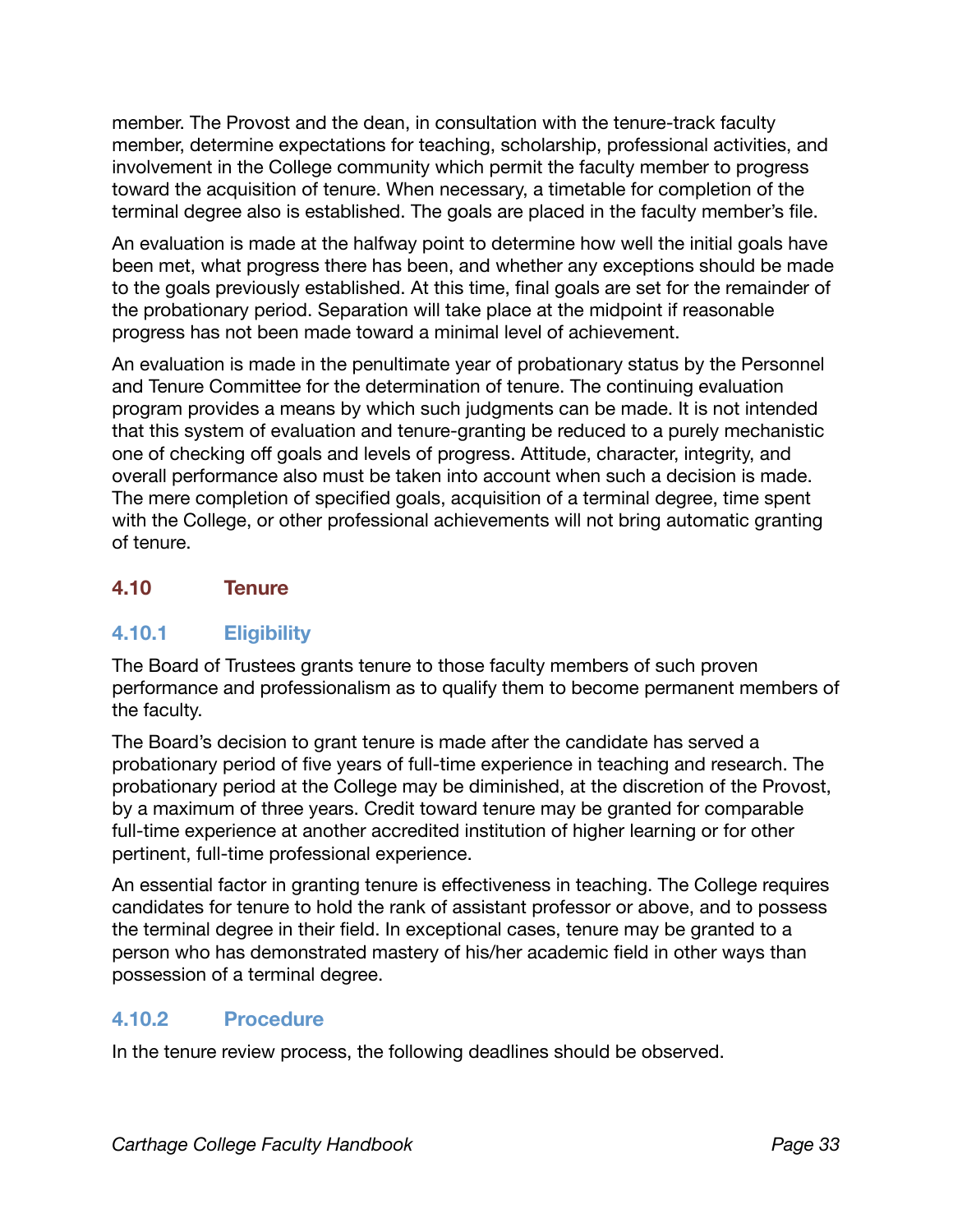**Second Monday in May** – the Provost compiles a list of the names of all faculty members who are candidates for tenure the following year and notifies the appropriate dean and department chair.

**Second Monday in September -** the department chair shares with the candidate his/ her original letter of evaluation which evaluates the candidate's teaching, scholarship, and contributions to the College community. The candidate will have the opportunity to meet with the department chair before the final letter of evaluation is prepared.

**Third Monday in September** – the department chair's final letter of evaluation is sent to the dean, the Provost, and the candidate. The candidate may respond to this letter in writing and, if the candidate elects to do so, the candidate's response is also sent to the dean and the Provost. The department chair's original and final letters of evaluation and the candidate's response if a response was submitted become part of the candidate's personnel file.

**Third Monday in September** – the dean shares with the candidate his/her original letter of evaluation assessing the quality of the candidate for tenure. The candidate will have the opportunity to meet with the dean before the final letter of evaluation is prepared.

**First Monday in October** – the dean's final letter of evaluation is sent to the Provost and the candidate. The candidate may respond to this letter in writing and, if the candidate elects to do so, the evaluation and the candidate's response if a response was submitted become part of the candidate's personnel file. The candidate's complete personnel file is made available to the Personnel and Tenure Committee.

**Fourth Thursday in October** – the Personnel and Tenure Committee's original recommendations are shared with the candidate. The candidate will have the opportunity to meet with the Personnel and Tenure Committee before the final letter of evaluation is prepared. In consideration of a candidate for tenure, the Committee will examine only:

- annual written evaluations by the dean;
- a letter from the department chair that includes an explicit recommendation or non-recommendation for tenure;
- a letter from the dean that includes an explicit recommendation or nonrecommendation for tenure;
- current vita;
- annual reports of professional activities;
- other supporting information supplied by the candidate;
- compilations of all student course evaluations.

**Second Monday in November** – The Personnel and Tenure Committee's final letter of evaluation is sent to the Provost and the candidate. The candidate may respond to this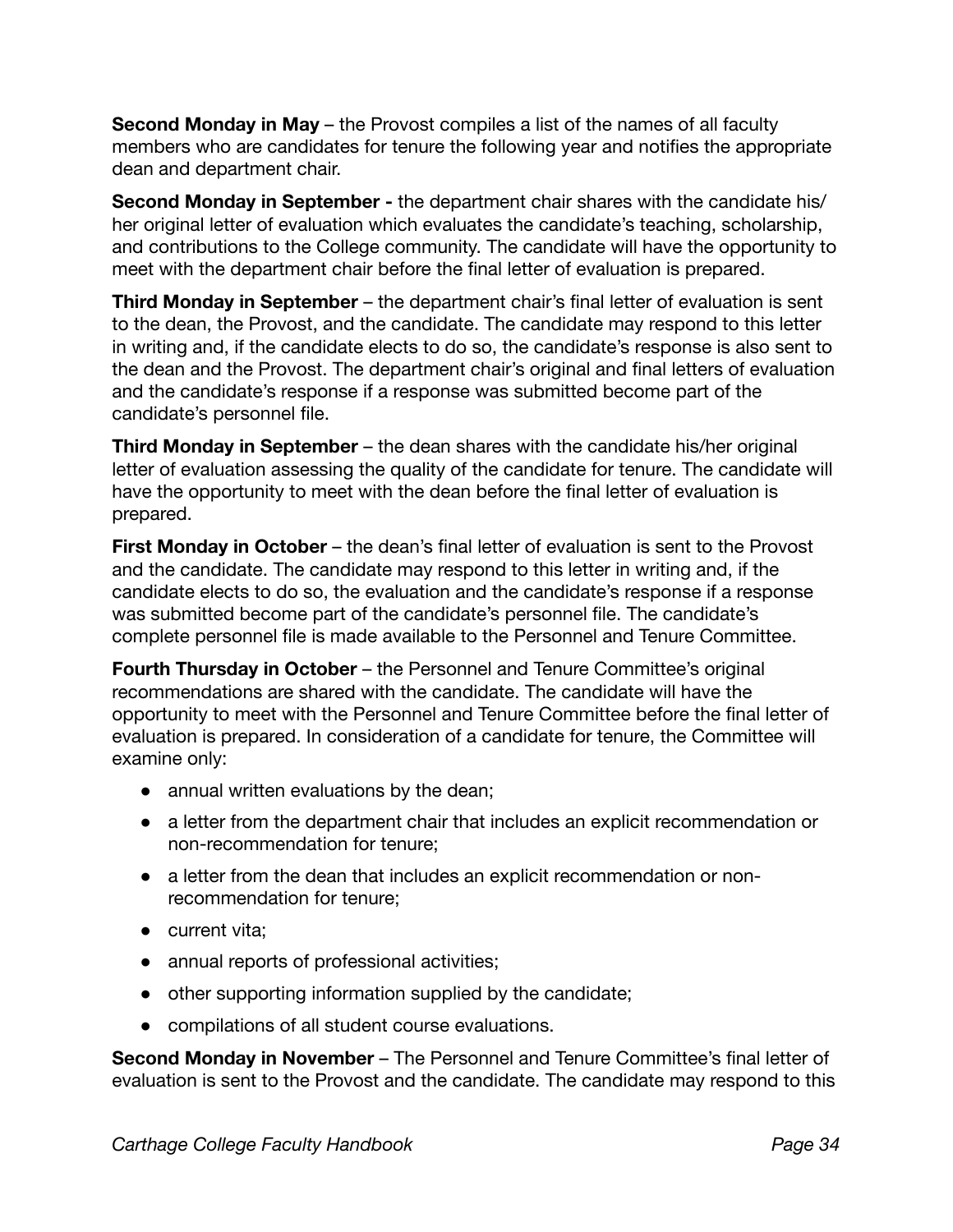letter in writing and, if the candidate elects to do so, the candidate's response is also sent to the Provost.

**Second Monday in December –** After consultation with the President, the Provost forwards his/her final recommendation to the candidate. The candidate may respond to the Provost's letter in writing and, if the candidate elects to do so, the candidate's response is also included in the materials sent to the Board.

Prior to the Winter Board Meeting, the Provost forwards the recommendations received, together with his/her own and any responses from the candidates to the Board of Trustees.

At the Winter Board Meeting, the Trustees make the decision granting or denying tenure. The Provost will inform the candidate of the Board's decision within two weeks of when it is made.

It should be recognized that tenure is not acquired automatically upon satisfactory completion of a given numbers of years of service, but upon an affirmative decision of the Board of Trustees.

## **4.11 Promotion**

## **4.11.1 Eligibility**

The Board of Trustees grants promotions on the basis of a faculty member's teaching effectiveness, scholarship, positive contributions to the College Community, and professionalism. Promotion is not determined solely by the years of service or degrees held.

Members of the faculty who are on annual/multiple-year appointments shall be eligible for promotion.

## **4.11.2 Promotion to Associate Professor**

To be eligible for promotion to the rank of associate professor, the candidate must possess a terminal degree in an appropriate discipline, have completed at least five years of distinguished full-time teaching or at least five years of relevant full-time professional experience or a combination thereof, and have completed at least five years in rank as an assistant professor at the College. Up to two years experience as an assistant professor at another institution of higher education may be counted toward the years-in-rank requirement. An assistant professor is promoted automatically to associate professor when granted tenure.

In cases of exceptional merit, the years-in-rank requirement and/or the terminal degree requirement may be waived by the Provost or President.

All candidates for promotion to associate professor need to refer to the document requirements outlined above under "Tenure."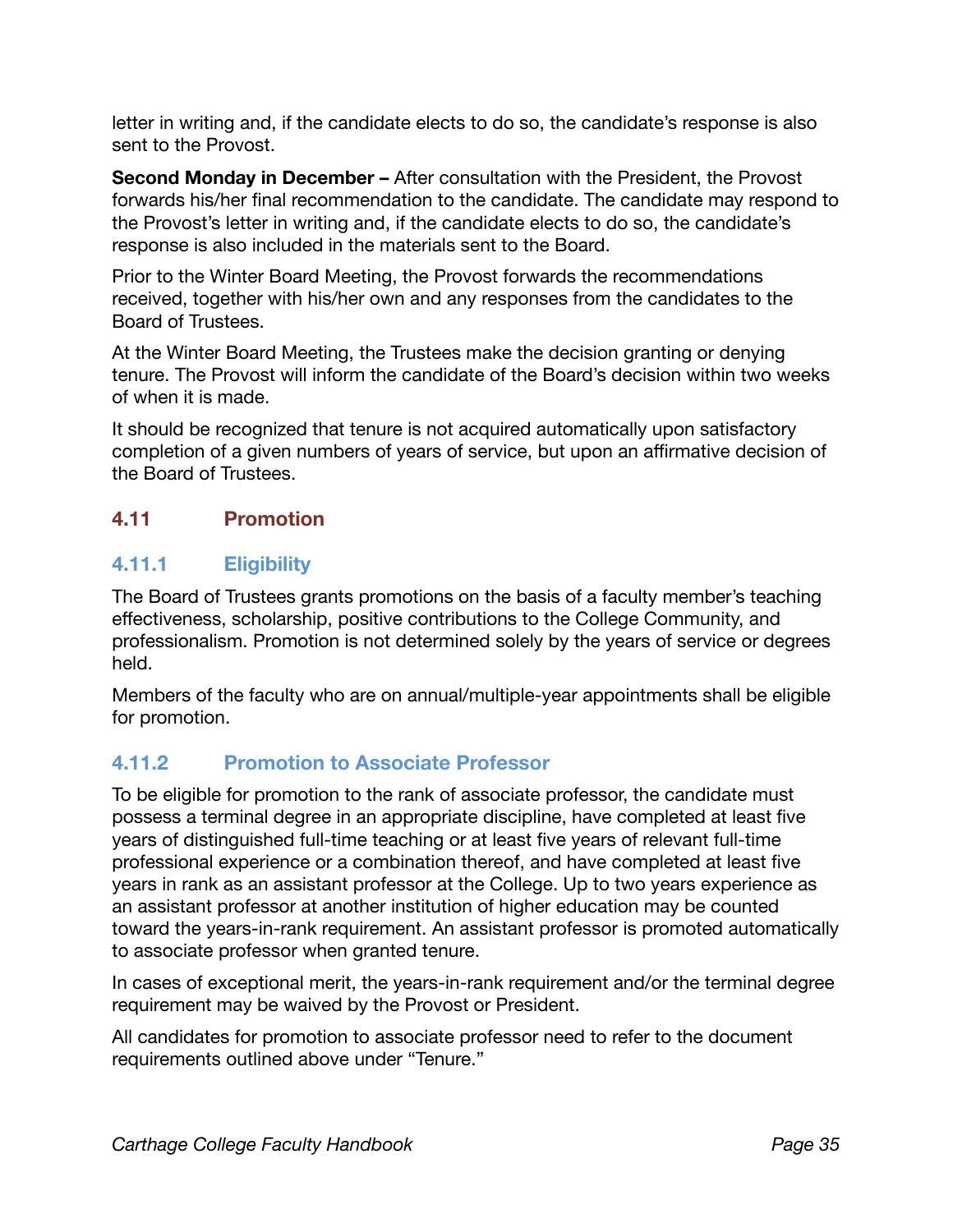## **4.11.3 Promotion to Professor**

To be eligible for promotion to the rank of professor, the candidate must possess a terminal degree in an appropriate discipline, have completed at least ten years of distinguished full-time teaching in higher education or at least ten years of relevant full time professional experience or a combination thereof, and have completed at least seven years in rank as an associate professor of the College. Up to three years experience as an associate professor at another institution of higher education may be counted toward the years-in-rank requirement. In cases in which the faculty member has completed at least fifteen years of distinguished service at the College, the yearsin-rank requirement may be reduced to five years.

In cases of exceptional merit, the years-in-rank requirement and/or the terminal degree requirement may be waived by the Provost or the President.

All candidates for promotion to professor need to refer to the document requirements outlined above under "Tenure."

#### **4.11.4 Procedure**

In decisions relating to promotion, the following deadlines shall be observed.

**First Monday in February** – requests for promotion may be initiated by the department chair or dean, or by the individual faculty member. Requests must be in writing, and submitted to the chair of the Personnel and Tenure Committee.

**Fourth Monday in March** - the Personnel and Tenure Committee's recommendation is forwarded to the Provost and the candidate.

Prior to the Spring Board Meeting, the Provost forwards his/her recommendation, along with the recommendation of the Personnel and Tenure Committee, to the Board of Trustees and the candidate.

At the Spring Board Meeting, the Trustees make the decision granting or denying the promotion. The Provost will inform the candidate of the Board's decision within two weeks of the spring Board meeting.

#### **4.12 Sabbatical Leaves**

Sabbatical leaves will be granted as a recognition of notable service through teaching and scholarly contribution and as an aid and inspiration to further achievement. The purpose is to contribute to the professional effectiveness of the faculty and to the value of their later service to the College. Faculty who intend to apply for a sabbatical leave must provide a coherent, well-planned proposal [as described below] to the appropriate persons and the Personnel and Tenure Committee. Such requests will also be evaluated upon the basis of the applicant's opportunity, the staffing needs of the College, desirability, anticipated outcomes, and contributions to the intellectual and classroom environments of the College.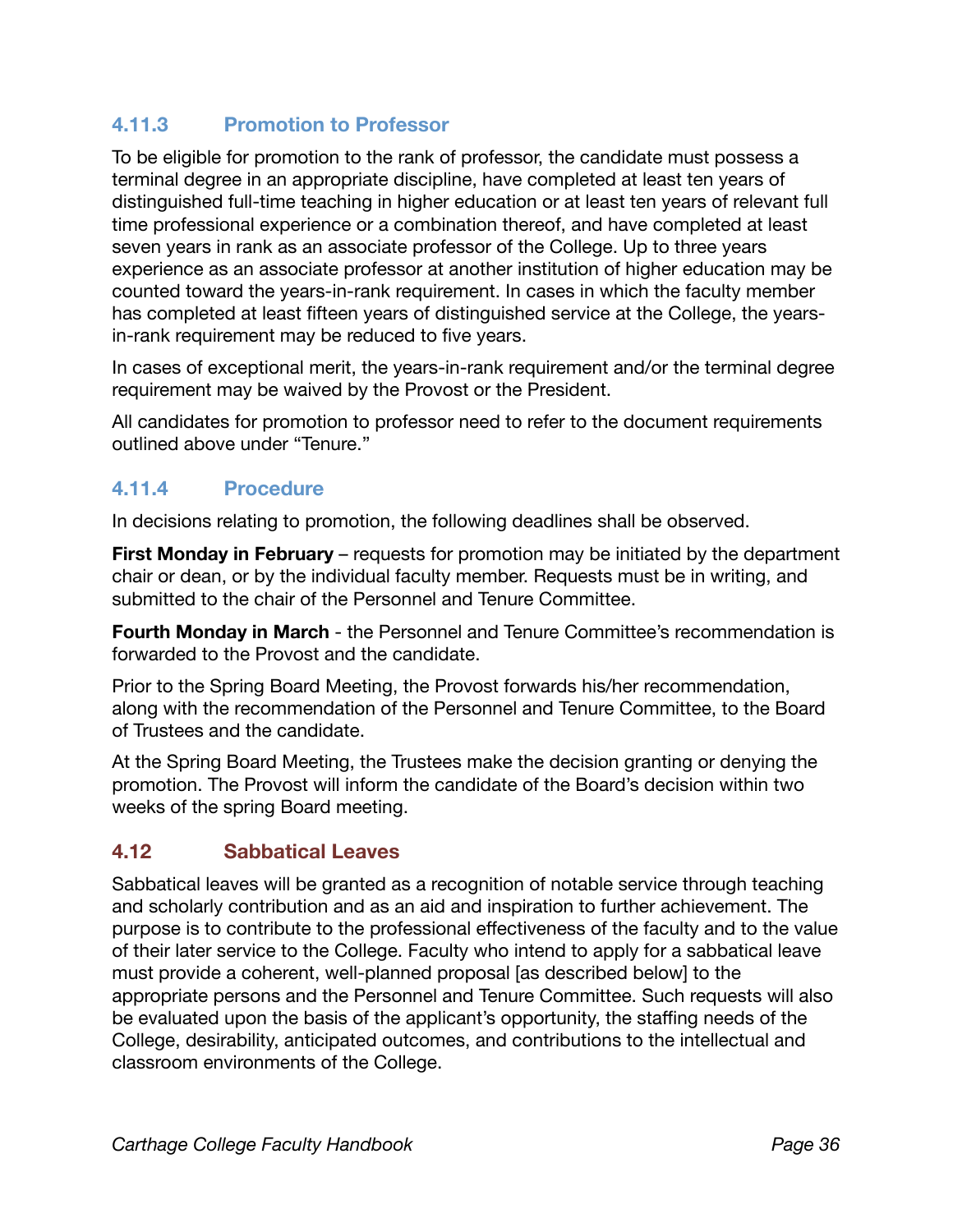All full-time and reduced-load members of the faculty are eligible for sabbatical leaves after four full years of service at the College, or after an equivalent period for a reduced load person. The period of sabbatical leave will be one year at half salary or one term at full salary. A person on sabbatical may not receive compensation from another institution or organization, but may accept a fellowship or grant-in-aid for advanced study. A one term sabbatical leave does not include the January Term. However, faculty members' teaching responsibilities usually may be arranged so that they may take their J-Term off during the year in which the sabbatical leave is granted. During the sabbatical leave all rights and benefits pertaining to rank, tenure, salary increment, retirement, insurance, tuition remission, and other benefits are retained.

## **4.12.1 Proposal Evaluation**

Sabbatical leave proposals will be evaluated using the following criteria.

- **Previous Sabbaticals:** The number of years since a candidate's last sabbatical does not influence the committee's decision to approve a sabbatical proposal, but may influence the rank of the proposal in relation to the rest of the proposals, all other factors being equal. The summary reports of previous sabbaticals will be given serious consideration. If the candidate is applying for his or her first sabbatical, the committee will consider the number of years since eligibility.
- **Quality of the Proposal:** The quality of the proposal will affect the decisions related to selection of the sabbatical proposal. High-quality proposals have the following characteristics.
- **Focus:** The proposal has a specific goal, which often takes the form of an end product. The nature of the end product may vary and could include a publishable manuscript, a research paper, a concert tour, an undergraduate research program, a significant acquired skill, or an art exhibit, to name a few.
- **Groundwork:** Some initial background work is expected prior to the submission of a sabbatical proposal. Although many details cannot be dealt with until the proposal is formally approved, tentative commitments and preparations greatly strengthen a proposal. For instance, if travel is part of the proposal, tentative letters of commitment from possible destinations are significant in documenting the feasibility of the proposal.
- **Qualifications:** A sabbatical proposal should convince the committee that the candidate has the necessary qualifications and abilities to complete the task(s) outlined in the proposal. When appropriate, supporting letters from individuals outside of the college can be influential.
- **Contribution to Professional Effectiveness:** Proposals should clearly demonstrate that approval of this sabbatical would benefit the individual and Carthage in ways such as improved teaching, publication of a manuscript or paper, improvement of an existing program, implementation of a new program,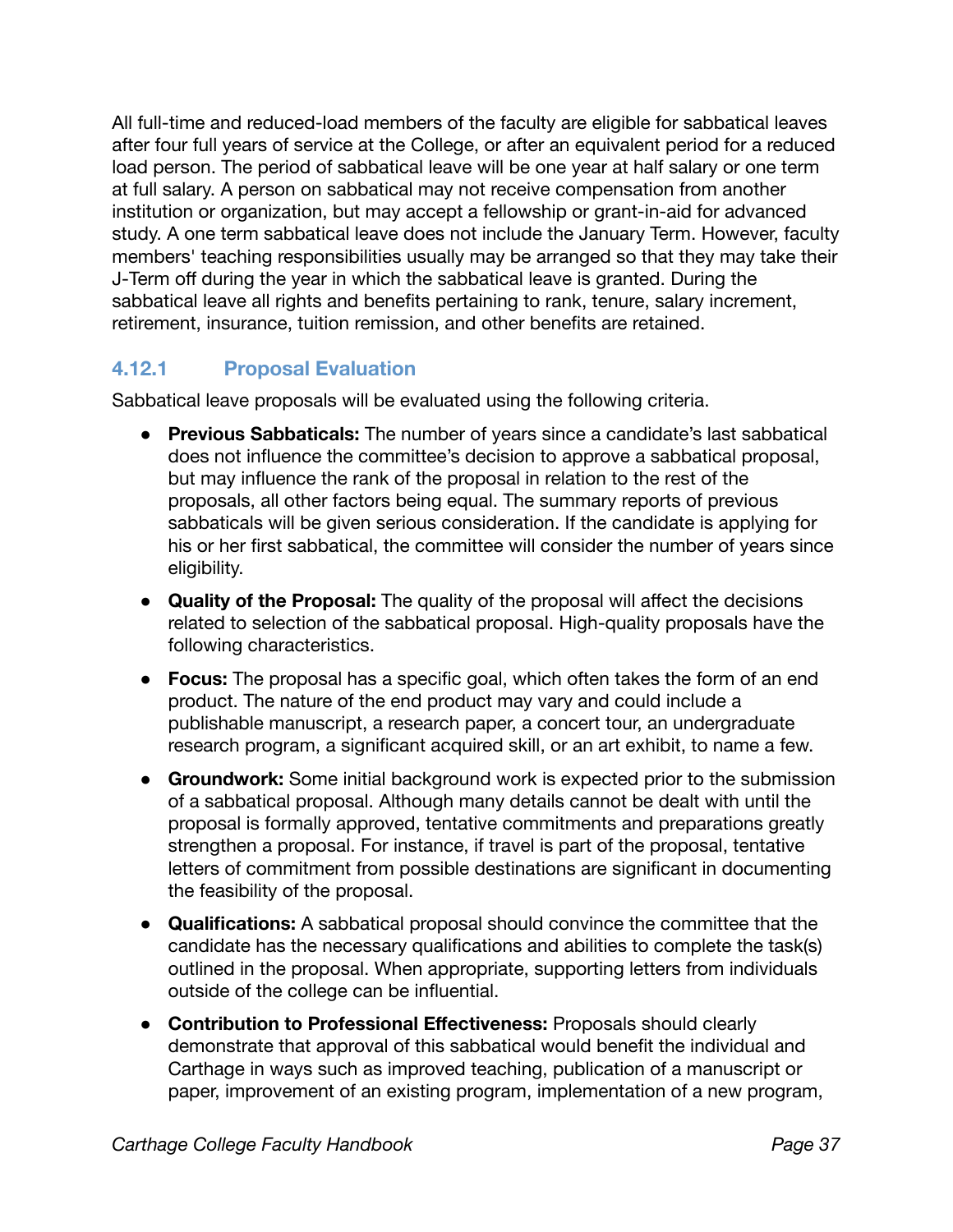significant positive publicity, or in other ways relevant to professional effectiveness.

• **Support from Faculty Colleagues:** Letters from the appropriate dean and department chair are expected. Letters from other faculty colleagues also strengthen proposals.

Decisions to grant sabbaticals will be evaluated upon the basis of the applicant's opportunity, the staffing needs of the College, desirability, resultant productivity, and contributions to the intellectual and classroom environments of the College.

## **4.12.2 Procedure**

Applications for sabbatical leaves should conform to the following procedures:

The applicant submits a letter of intent (not a detailed leave plan) to the Provost the **first Monday in May** in the academic year prior to the formal application.

The applicant submits a detailed prospectus outlining his/her plans for the leave to the Provost by the first Monday in October of the year preceding the proposed leave period. The applicant's request should receive the support of his/her department and dean.

**By the second Monday in December** The Personnel and Tenure Committee will make its recommendation to the Provost.

Prior to the Winter Board Meeting, the Provost forwards his/her recommendation, along with the recommendation of the Personnel and Tenure Committee, to the Board of Trustees and the candidate.

At the Winter Board Meeting, the Trustees make the decision granting or denying the leave. The Provost will inform the candidate of the Board's decision within two weeks of the Winter Board meeting.

By the **first Monday in March** of the year proceeding the proposed leave period, applicants to whom sabbatical leaves are granted must make a final decision concerning their acceptance of the leave.

Those granted a leave are expected to file a full report with the Provost that will be considered for later leaves, for promotion in rank, and for salary increases.

It is required that the faculty member will return to the College for the period of at least one year following the year in which the sabbatical leave is taken, with the details to be specified in the leave contract between the faculty member and the College.

## **4.13 Leaves of Absence**

Leaves of absence are available, and should be used for personal reasons or professional enhancement and enrichment of faculty members. Leaves of absence may be granted for a period of one (1) academic year and may be renewed.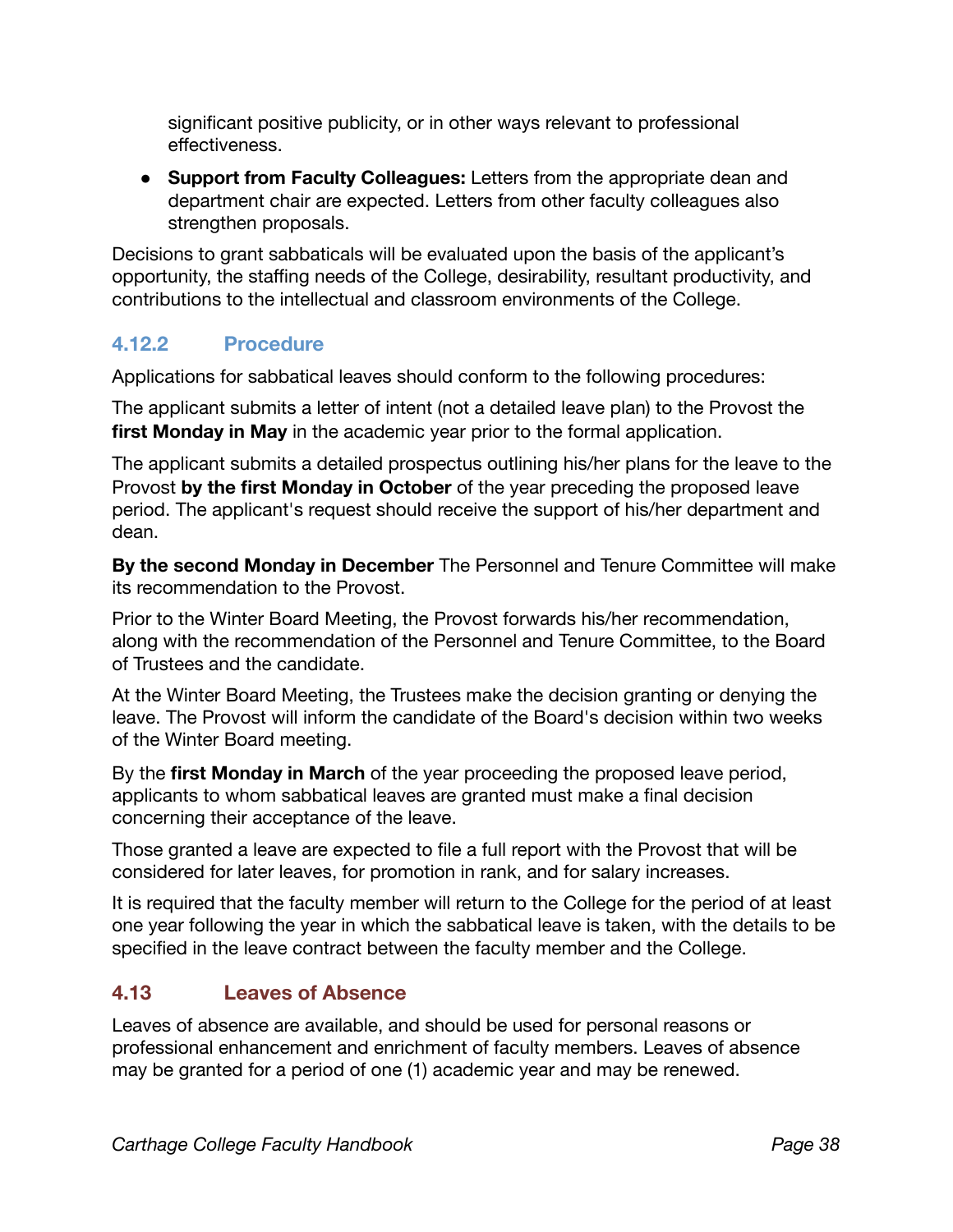One intent is to encourage members of the faculty to seek outside fellowship and grants, and for that purpose to make themselves competitive by national standards. When a faculty member succeeds in such competitions, the College normally will grant a leave of absence. Requests for a leave of absence should be sent to the Provost. Such requests will be evaluated upon the basis of the applicant's opportunity, the staffing needs of the College, desirability, resultant productivity, and contributions to the intellectual and classroom environments of the College.

It is understood that no compensation is paid by the college during a Leave of Absence. Health Care Insurance carried by and through the College will be continued, but the faculty member will be required to pay the full premium.

## **4.14 Emeritus Status**

The Board of Trustees grants emeritus status to retired or retiring faculty members on the basis of merit. Normally, appointments are made at the time a faculty member retires from the College.

#### **4.14.1 Eligibility**

The following criteria serve as guidelines for appointment to emeritus status:

- The faculty member must be retired from active teaching at the College;
- The faculty member must have accrued 15 years of full-time service;
- The faculty member must be tenured, and hold the rank of Professor or Associate professor;
- The faculty member may not hold emeritus status from any other institution.

#### **4.14.2 Procedure**

Requests for appointment to emeritus status must come from the retiring faculty member's Department and dean. Requests must be in writing, and submitted to the Provost. The Trustees grant emeritus status upon the recommendations of the President and the Provost.

#### **4.14.3 Privileges of Emeritus Status**

Emeritus status includes a number of privileges. Emeritus professors:

- are considered members of the Carthage community and are so listed in the College catalog;
- are included with listings of the American Association of Emeriti;
- receive invitations to participate in academic processions;
- may attend faculty meetings albeit without vote;
- receive admission to all College events on the same basis as active faculty;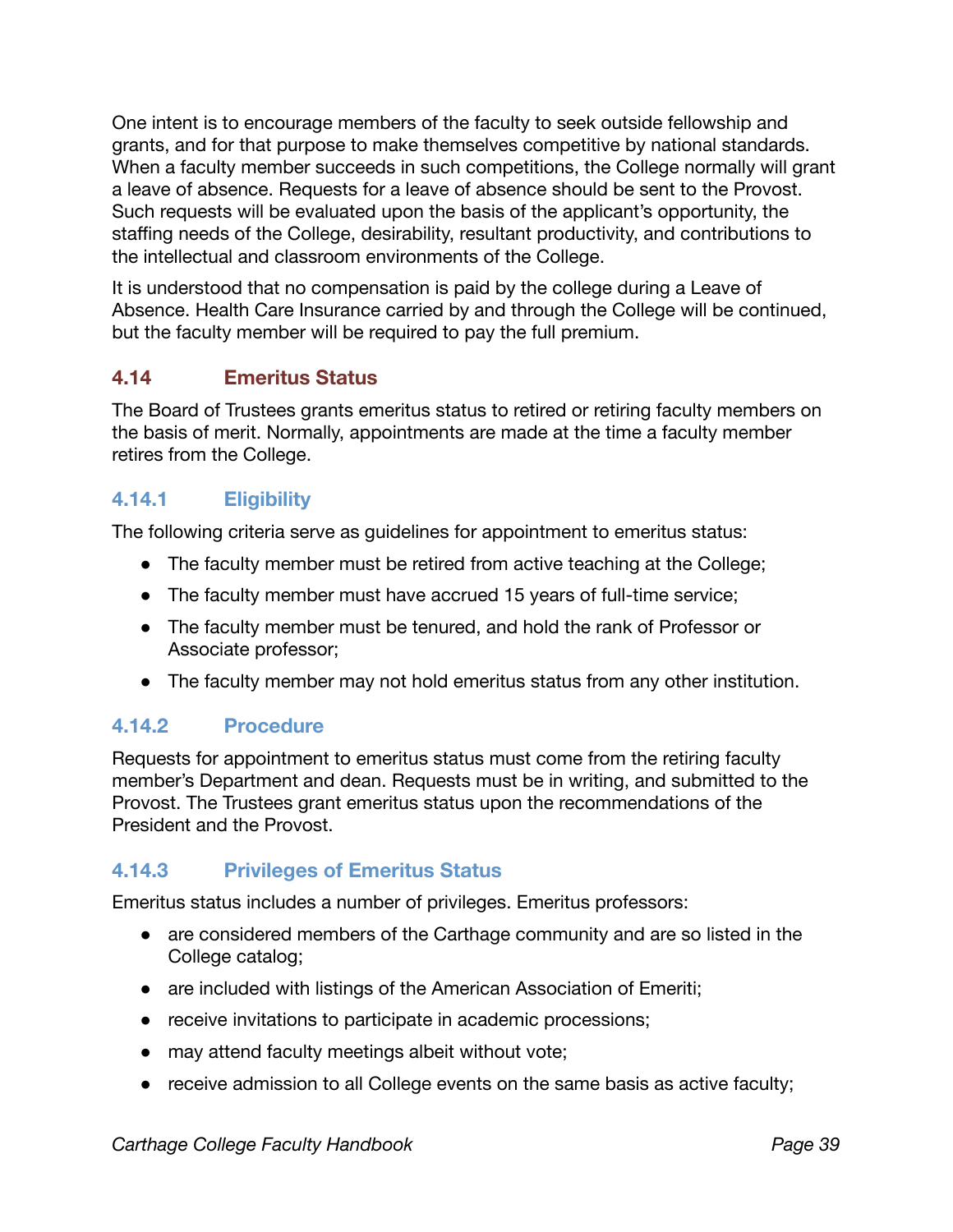- receive subscriptions to the College publications;
- receive the same services and discounts available to active faculty at the College bookstore and in dining facilities;
- receive tuition remission for self and spouse;
- receive library privileges on the same basis as active faculty.

#### **4.15 • Conversion of Contract Faculty Lines to Tenure-track**

- The position being converted is one the College wants to make a tenured position based on the needs of the College or strategic plans of the College.
- The candidate possesses the necessary qualifications and experience as well as a terminal degree appropriate for the position.
- The College will open a national search for the tenure-track position and the candidate will compete in the pool of candidates.
- The candidate must resign their current contract faculty position to be eligible for the tenure track search.
- The contract faculty line the candidate currently holds will terminate, and the new tenure track line replaces it.

## **4.16 Promotion of Contract Faculty from Assistant to Associate Professor**

Faculty who are on multi-year contracts may apply for promotion from Assistant Professor to Associate Professor. Promotions will be considered under the following conditions:

- The contract faculty member must complete at least five years in rank as an assistant professor at the College and successfully complete the contract renewal process with the Promotion and Tenure Committee and the Provost to be eligible for promotion. Successful completion includes formal reappointment by the College. Only after re-appointment can a faculty member begin the process of building toward promotion over the coming 3 years through the midpoint evaluation process.
- Candidate must possess the same terminal degree required for promotion on tenure track.
- The contract faculty member may make a formal written request for promotion to the Provost's office. Upon receipt of the request, the Provost's office will consider the request and may schedule a midpoint evaluation.
- A candidate must have recommendations from the department chair and divisional dean.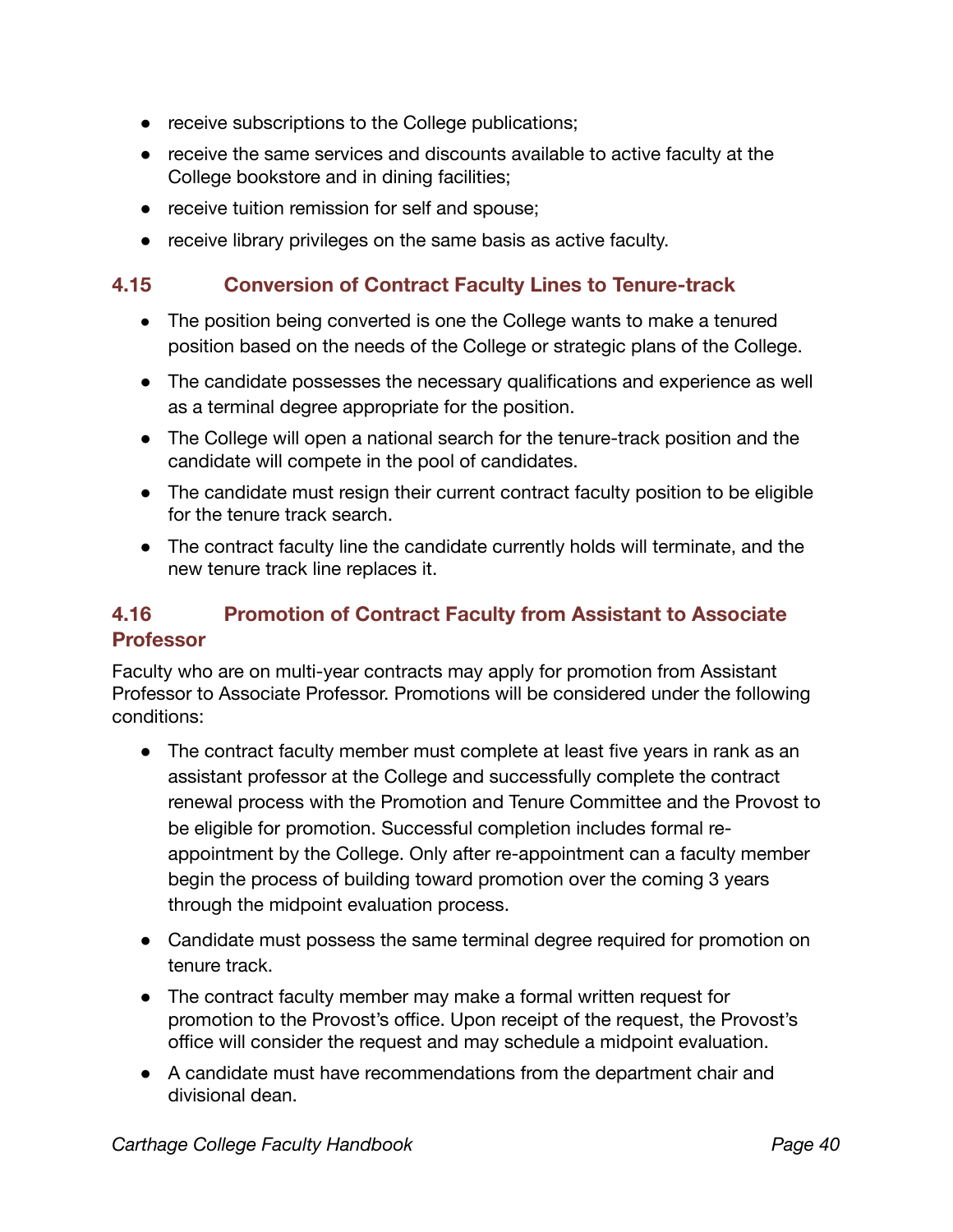- The department chair and divisional dean may recommend a candidate for promotion without an application from a candidate.
- If a midpoint evaluation is scheduled, the contract faculty member will complete a midpoint evaluation similar to the tenure track process that includes serious self-evaluation, goal setting, and a date when the candidate is eligible for promotion.
- The candidate is evaluated by the Promotion and Tenure committee and the Provost based on goals set during the midpoint evaluation consistent with departmental and College standards for promotion based on their teaching, scholarship, service.

## **4.17 Termination**

#### **4.17.1 Resignation**

A faculty member who chooses to resign his/her position should notify the Provost by the **first Monday in March.** 

#### **4.17.2 • Separation of Faculty on Limited or Ad Hoc Appointments**

The College is under no obligation for employment beyond the term of the appointment for faculty members on limited-term or part-time appointments. A faculty member on limited or *ad hoc* appointment may be dismissed at any time for unprofessional conduct.

## **4.17.3 Separation of Untenured Faculty on Tenure-Track or Annual Appointments**

#### *4.17.3.1 Non-reappointment*

Written notification of non-reappointment is given:

- by the end of the first academic year if the appointment expires at the end of that year. If a one-year appointment terminates during an academic year, notice of non-reappointment is given at least three months in advance of termination;
- **by the end of the fall term** of the second year of service;
- prior to August 16 of the final year of a two or more year appointment.

#### *4.17.3.2 Dismissal prior to expiration of appointment*

Serious disregard of duties, professional incompetence, moral turpitude on the part of the individual, or conviction of a criminal offense constitutes grounds for dismissal prior to the expiration of appointment. The College reserves the right to dismiss or suspend the faculty member, with or without pay, depending on the offense.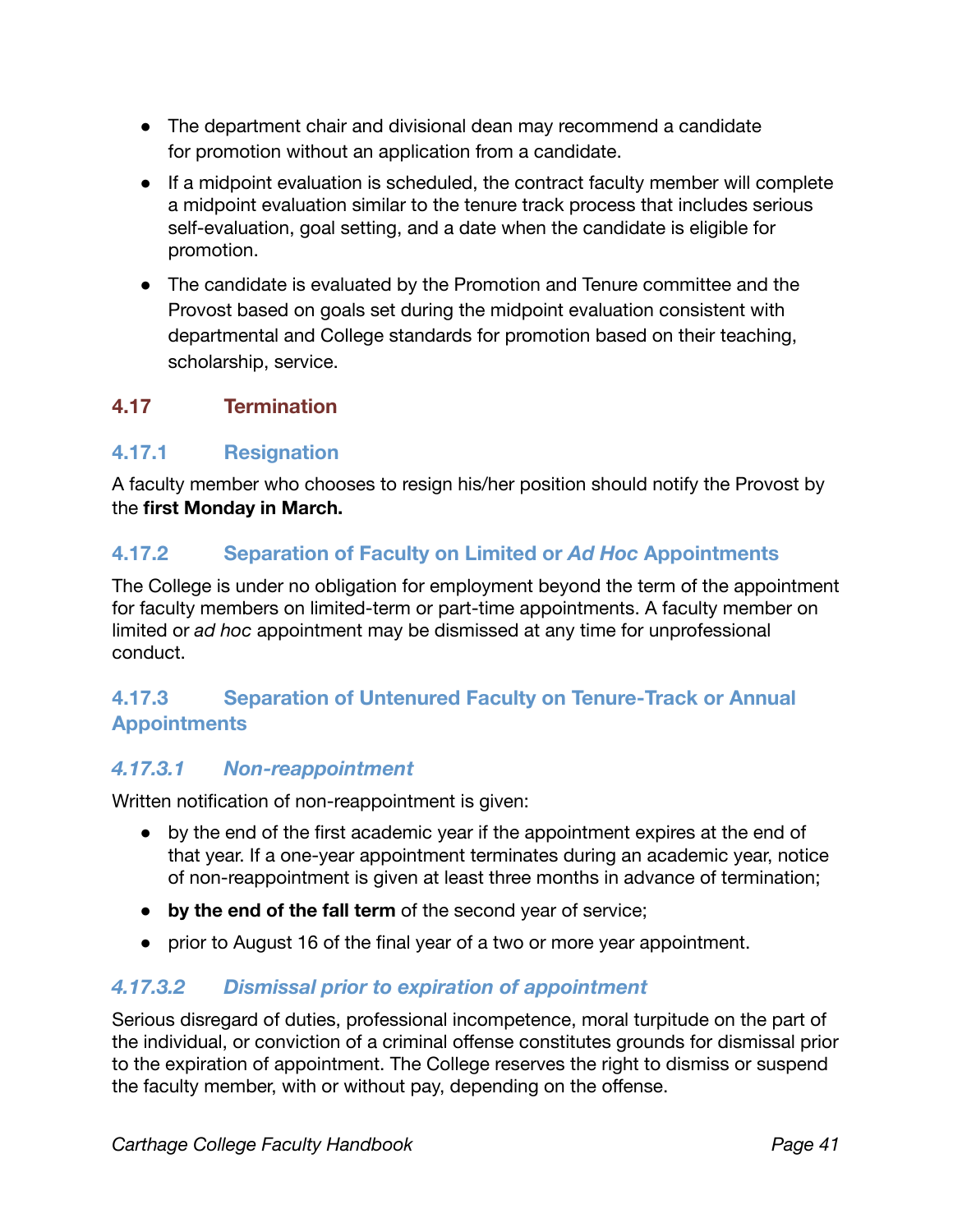## **4.17.4 Removal of Tenured Faculty**

Grounds for removal of a tenured faculty member include serious disregard to duties, professional incompetence, and moral turpitude on the part of the individual, conviction of a *serious* criminal offense, financial exigency, or discontinuance of a program or department.

The removal of a tenured faculty member will conform to the following procedure:

- At this point, the faculty member may use the grievance procedure contained in this document.
- The Provost submits the name of the faculty member involved and the grounds for removal to the President.
- The President's recommendation is forwarded to the Board of Trustees, together with the recommendations of the Provost and the Personnel and Tenure Committee.
- The Board of Trustees votes on the removal of the tenured faculty member.

The above procedure is based on the principles and practice approved by the American Association of University Professors in Louis Joughlin (ed.) Academic *Freedom and Tenure: A Handbook of the American Association of University Professors.* (1967, p. 38)

## **4.17.5 Financial Exigency and Discontinuation of a Program or Department**

The termination of employment of a tenured faculty member may also occur as a result of financial exigency or discontinuation of a program or department. The fact of financial exigency will be determined by the Board of Trustees. The need for discontinuation of a program or department shall be determined by the Board of Trustees on the basis of a report by an advisory committee composed of:

- representatives from the department or program involved (these representatives will not have a vote in this committee's deliberations);
- the six (6) divisional representatives on the Curriculum Planning Committee;
- the Provost;
- the President of the College;
- four (4) representatives from the Board of Trustees.

This committee shall be especially sensitive to the official position of the faculty regarding the impact of the proposed discontinuation on the goals and mission of the College.

In the event of the need to reduce the number of faculty for reasons of financial exigency or in the event of the discontinuation or reduction of a department program,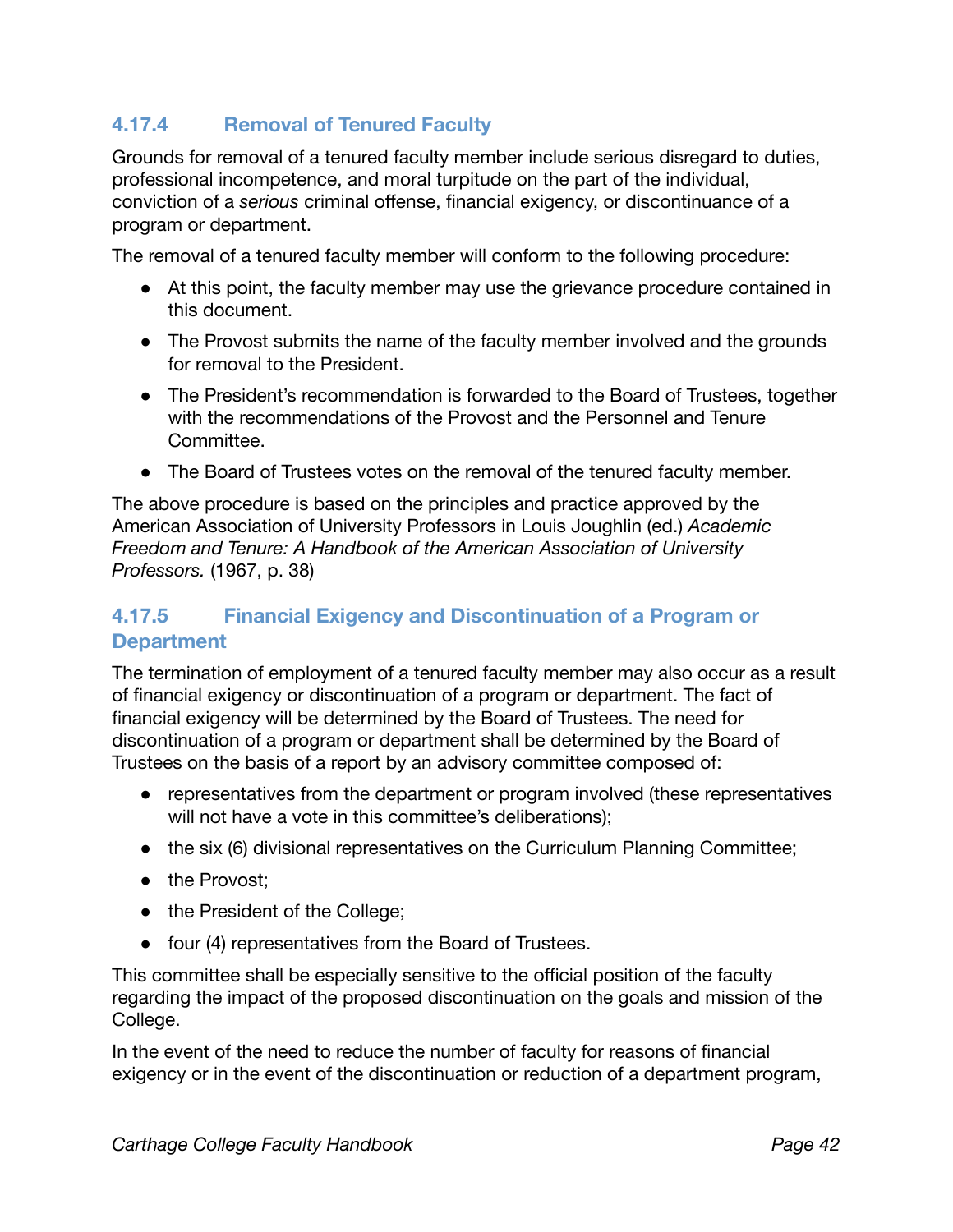the President and the Provost, in consultation with the Academic Senate, will establish procedures for determining issues such as:

- which positions shall be eliminated;
- severance pay;
- opportunities for reassignment;
- early retirement.

#### **4.18 Reconsideration and Grievance Procedures**

It is the expectation that the majority of the issues can be settled by informal discussion between individuals involved. If informal efforts do not resolve the issue, the process of reconsideration may be used.

## **4.18.1 Reconsideration**

For the well-being of the College and for the protection of faculty members all personnel decisions should be well-considered, well-founded and fair; therefore, there should be ample opportunities for the reconsideration and appeal of recommendations and decisions.

Furthermore, it is in the best interests of the College and the faculty members that personnel matters be resolved satisfactorily within the community. Therefore, before using the formal grievance process faculty members have the right to request and receive reconsideration of a recommendation or decision made by any of the following: Department Chair, Dean, Personnel and Tenure Committee, Provost, or President. This informal process is initiated by a written request and includes a face-to face meeting with the person or committee which has made the recommendation or decision. Within three (3) working days of receiving the original recommendation or decision, the faculty member may request reconsideration. Within seven (7) days of receiving the request, such reconsideration must be completed. This reconsideration should occur prior to a recommendation being sent by the person or committee to the next level. All letters containing original and reconsidered recommendations or decisions shall be forwarded, with copies to the faculty member.

## **4.18.2 Grievance for Tenure and Termination**

Failing to receive satisfaction through the informal reconsideration process, a tenured or tenure track faculty member may request a formal review of a recommendation by the Provost on tenure or the President on termination. The faculty member requesting formal review must present a written request for review to the Provost and the Chair of the Academic Senate within eight (8) days of the Provost's recommendation on tenure or the President's recommendation on termination. The request for review must include all reasons and supporting evidence the faculty member deems relevant. Within three (3) days of receipt of the written statement, the Academic Senate appoints a Grievance Committee consisting of five (5) tenured faculty members selected randomly to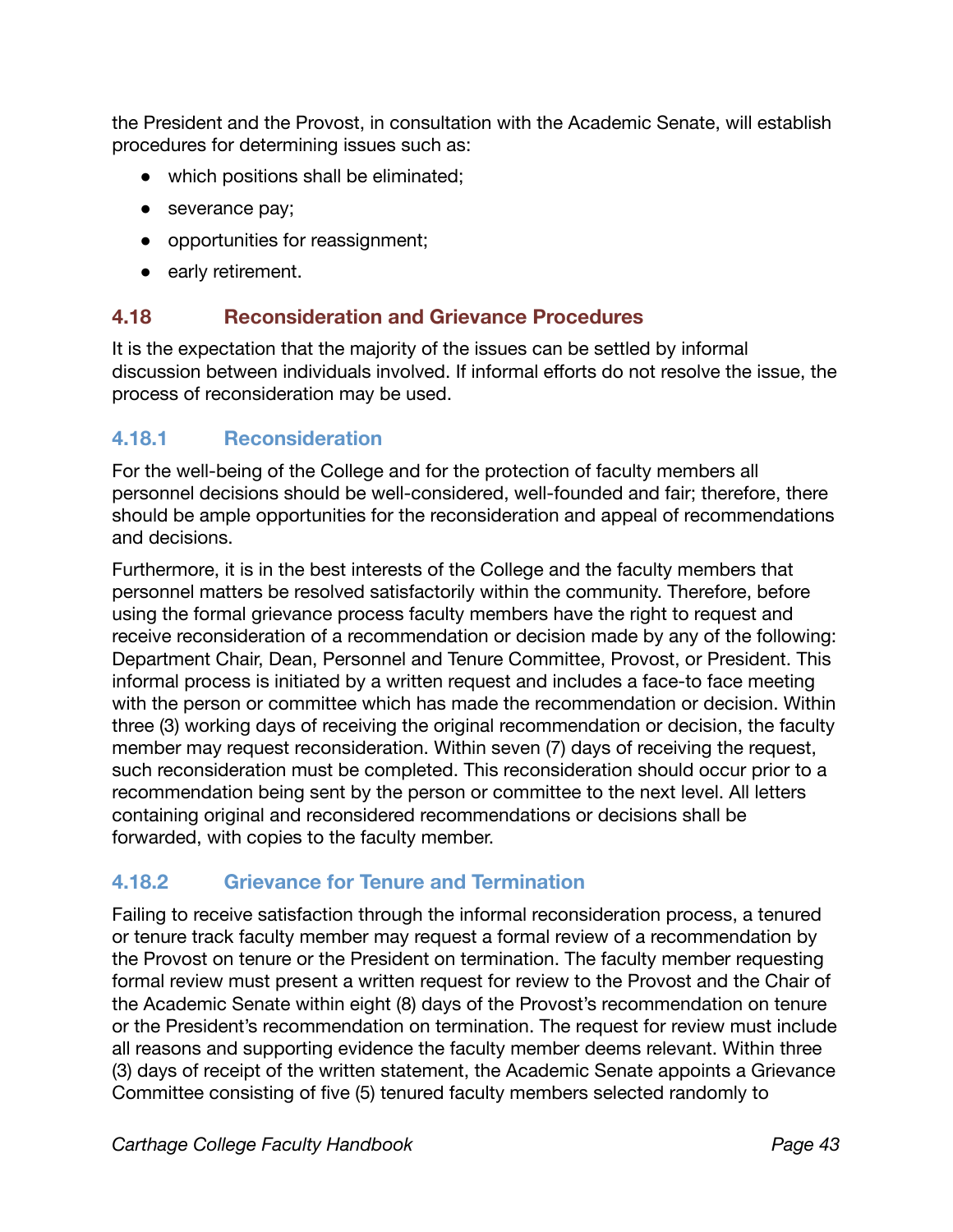consider the grievance. The Committee may consider both issues of substance and procedure. The Committee shall have the opportunity to interview in confidence the Department Chair, the Dean, members of the Personnel and Tenure Committee, the Provost and the President. The faculty member shall be afforded the opportunity to present his/her case in person and with counsel, if he/she so desires. Within forty (40) days of its appointment, the Committee shall notify the faculty member, Provost and the President regarding its decision and its recommendation.

After considering the recommendation of the Grievance Committee, the Provost or President will make his/her final decision and recommendation and inform the faculty member. The Provost or President shall also forward his/her recommendation or decision to the Board of Trustees, along with the report and recommendation of the Grievance Committee.

The faculty member shall have the right to request the Board to review the case. At its discretion, the Board decides whether to act as an entire Board, through the Executive Committee of the Board, or through a specially appointed Grievance Committee to consider the case. At its option, the Board may consider matters of substance and/or procedure and may invite those who have been involved in the process to appear. The decision of the Board shall be final. In all cases, the appropriate board committee should be notified of a faculty person's intent to grieve a decision on termination or tenure.

## **4.18.3 Other Grievances**

Any faculty member who has a grievance involving the impermissible use of the factor of race, color, creed, national origin, sex, sexual orientation, or age, may present a written complaint within 180 days of the date of the grievance to the Human Relations Officer, who reviews the matter within thirty days. If the grievance is not resolved by the Human Relations Officer, the complainant may invoke the jurisdiction of a Grievance Committee appointed by the Provost. When the grievance includes a charge directed against the Human Relations Officer, the President acts in his/her place. The Grievance Committee investigates the charge and reports its recommendations to the President.

The faculty member is expected to discuss issues involving promotion, salary, sabbatical leaves, leaves of absence, teaching loads, or working conditions, with his/ her dean and the Provost. If these discussions do not resolve the question, the faculty member may invoke the jurisdiction of a Grievance Committee. The faculty member presents a written complaint to the Provost, who appoints a Grievance Committee. When the grievance includes a charge directed against the Provost, the President acts in his/her place. A Grievance Committee investigates the charge and reports its recommendations to the Provost or the President.

The Provost or the President makes the final decision.

Questions about complaint procedures and grievance committees should be addressed to the Human Relations Officer or the Provost.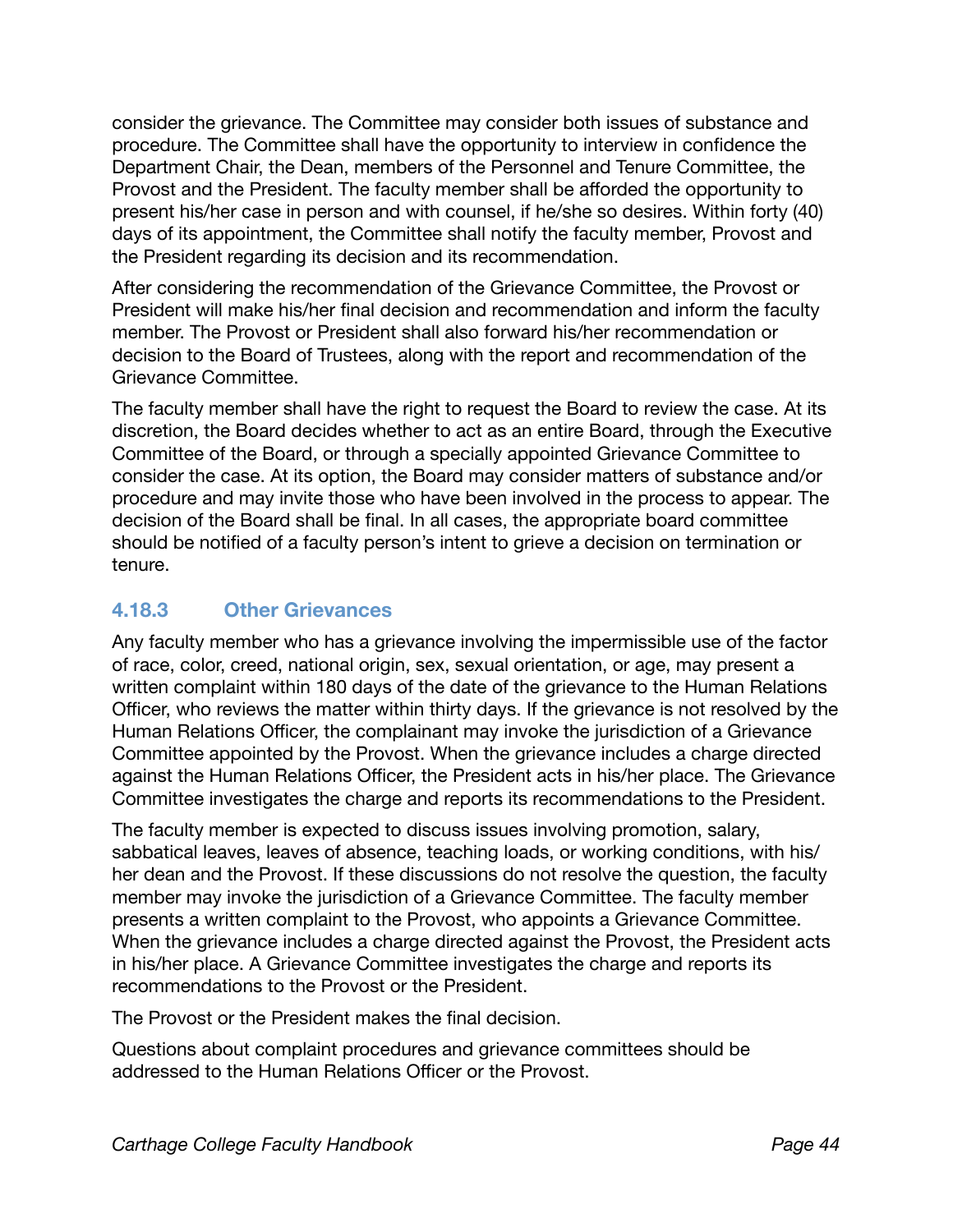# **5 Policies Related to Teaching**

## **5.1 Co-curricular Activities**

The College sponsors co-curricular activities (such as athletics or music ensembles) and encourages student participation because these activities can be of substantial  $64$  educational value. Participation in these activities will conflict occasionally with class participation, and students must be prepared to choose between the alternatives and live with the consequences of their choices. When students choose to participate in co-curricular activities, their instructors will excuse them from class, provided that the number of such absences does not become excessive.

Organizations sponsoring such activities must make every effort to minimize the amount of class time which participating students miss; the organizations also will verify the participation of individual students for the faculty whose classes are affected, and should notify the instructors of such classes in advance. The Provost has final responsibility to ensure that sponsoring organizations and the Athletic Director minimize conflicts with class time.

While the student may be excused from class attendance, responsibility for making up assignments, tests, and other course activities rests solely with the student. Furthermore, students should take the initiative to complete these assignments as the instructor indicates. The College encourages faculty members to cooperate constructively with students seeking to stay abreast of their work.

## **5.2 Field Trips**

Field trips are an important aspect of the total educational experience in some courses, and participation by all students enrolled in the course is desirable. Faculty members are urged to be flexible in excusing students from attending their classes so that they may participate in a field trip. In the event, however, that a field trip conflicts with a regularly scheduled class and the student or the instructor in this class believes that an absence would have an adverse effect on the student's progress in the course, the student is to be excused from the field trip without penalty.

## **5.3 Final Examinations**

The final examination plays a significant role in the measurement of student achievement. Although the College does not require a final examination be given for each course taught, faculty members who choose not to administer such an exam should do so only after they have determined that it would not be relevant to the methods and objectives of a particular course.

Faculty members who do give final examinations must conform to the final examination schedule published each term by the Office of the Registrar. This policy does not preclude any faculty member from giving an examination during the last week of scheduled classes if he/she also administers an examination during the regular scheduled final exam period.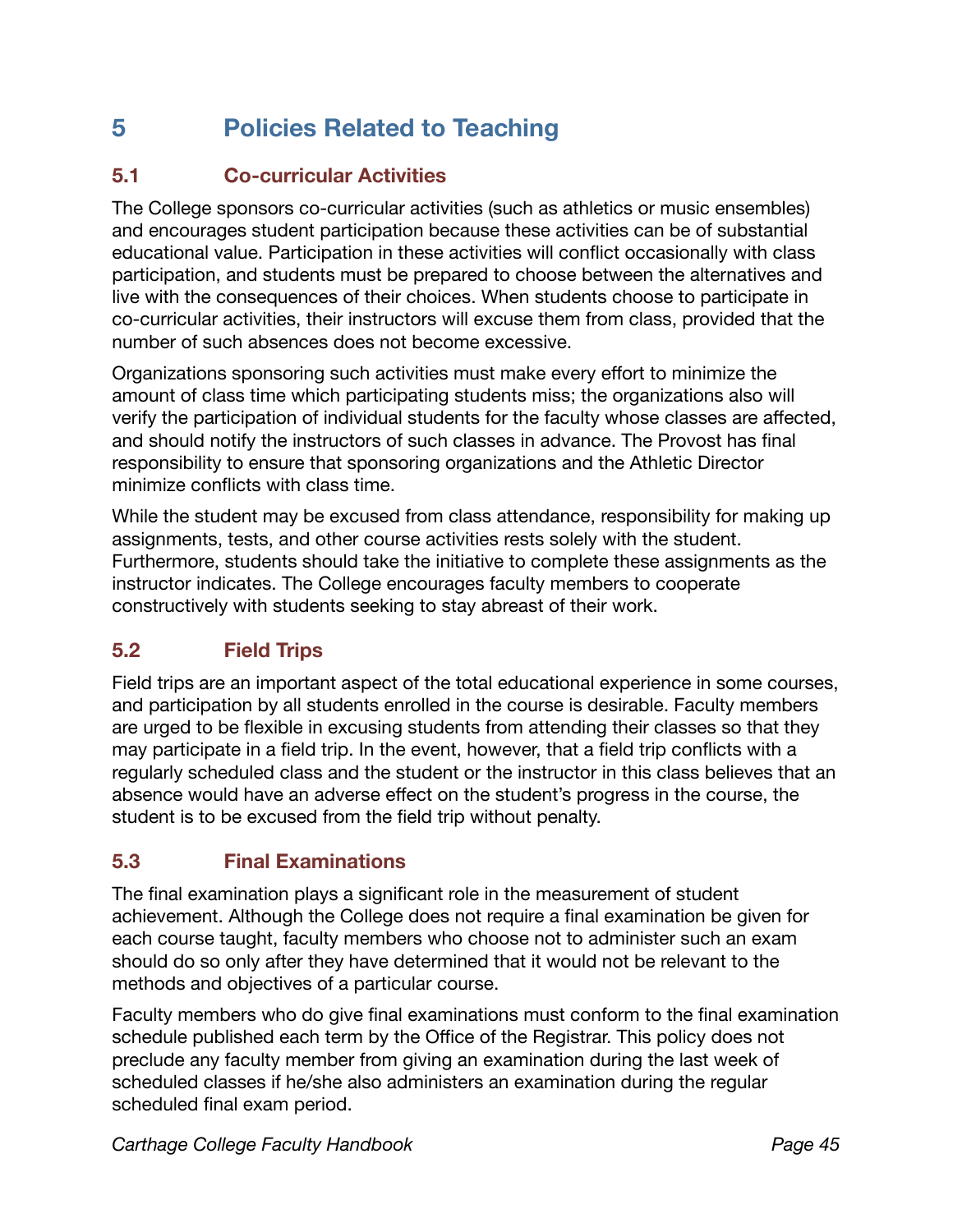Faculty members who give out-of-class or take-home exams must require that such exams be submitted no later than the time established in the final exam schedule for that particular class.

Faculty members may administer final examinations to individual students at times other than the scheduled hour in response to meritorious student requests.

In order that the preparation for and writing of final examinations may be significant learning experiences, and because these examinations usually affect student course grades substantially, Carthage does not require that any student take more than two final examinations in one day. In instances when the final examination schedule would require that a student take more than two finals, all of the examinations except the first and last day may be rescheduled at other times during the final examination period. Times for the rescheduled examinations will be set by the course instructors, provided that the new examination times do not conflict with previously scheduled examinations and do not require that the student take three examinations in one day.

Any exceptions to the above policy must be authorized, in writing, by the Provost

## **5.4 Final Grades/Incompletes**

Final grades must be submitted to the Office of the Registrar no later than 48 hours after the final examination schedule for each course. The Provost requires that grades for graduating seniors be submitted by mid-week of the week before Commencement. Instructors may include "plus" or "minus" with the letter grades submitted to the Registrar's Office. The grade ranges below will be used in determining grade point average and class rank.

 $A = 4.000 C + 2.333$  $A = 3.670 C = 2.000$  $B_+ = 3.333$  C- = 1.670  $B = 3.000 D + 1.333$  $B = 2.670 D = 1.000$  $D = 0.670$  $F = 0.000$ 

Incomplete grades can also be given at the end of the term. An Incomplete should only be given in case of emergency, illness, or other circumstances beyond the student's control. There are two choices for Incomplete grade submission. Faculty members may select an I from the drop down menu for a student with the intent to submit an alternate grade when the students grade has been calculated or they may issue an IA, IB.... from the drop down menu. This choice indicates that if a student did not follow through on the missing work they would receive the corresponding grade associated with the Incomplete. Once work has been submitted, the professor will contact the Registrar's office with the earned grade.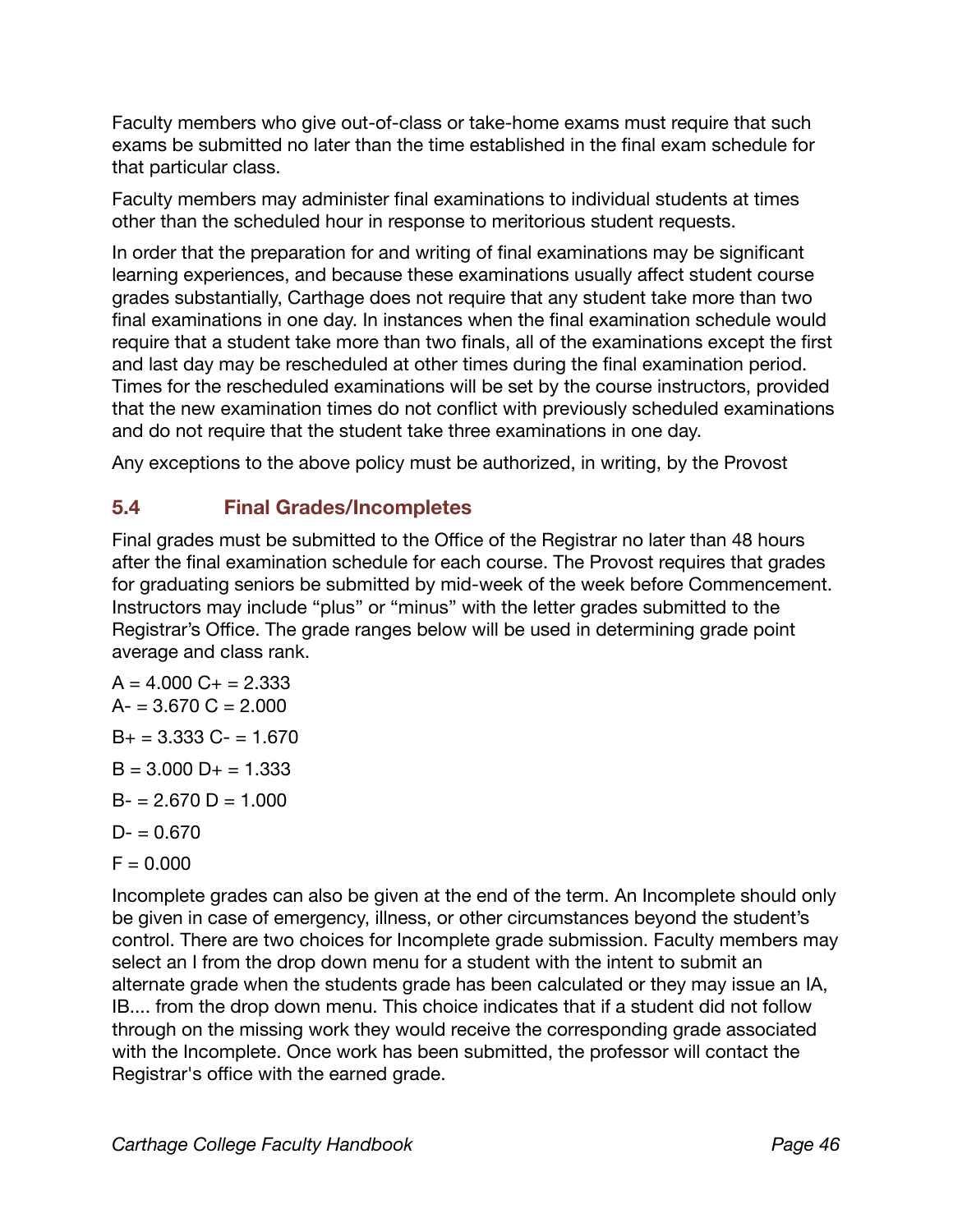Students who receive an Incomplete have four weeks into the next term in which to complete the work. The deadline date is listed in the academic calendar. Incompletes (with no associated grade) will become grades of F if the student fails to complete the remaining work in the allotted time. Students who received grades of I associated with a letter grade will then have the Incomplete replaced with that grade.

## **5.5 Final Grade: Appeal Procedure**

The following procedure is available to any student who believes that a final term grade represents an unfair evaluation of his/her performance in the course and is published in the Community Code. The student is encouraged first to discuss the problem with the instructor. If there is no satisfactory resolution, the student should take the matter up with the faculty member's department chair. The department chair either may try to mediate the dispute or refer the matter to other members of the department and/or division. If there still is no satisfactory resolution, the student may appeal in writing to the Provost by the end of the second week following the regular term.

The Provost will meet with the student and the faculty member; he/she will review all available tests, papers and other evaluative items and make a recommendation. If this does not resolve the matter, the student may request the formation of an *ad hoc*  Committee.

This Committee, which is created by the Provost, consists of four department chairs, two students, and one faculty member. If at all possible, one of the students should have been a member of the class from which the final grade is being appealed. The faculty member is to be chosen by the student bringing the appeal and should be a member of the involved department or division.

The *ad hoc* Committee will conduct its own investigation and make a final recommendation to the Provost. The Provost in turn will communicate this recommendation to the faculty member for final action.

## **5.6 Final Grade Changes**

Grade changes for other than Incomplete or Withdrawal cannot be made without the written request of the student, and agreement of the faculty member originally assigning the grade and the Provost. Grade changes must occur within seven years from date of issuance. Once assigned, a grade cannot be lowered.

To change administratively assigned (Incomplete or Withdrawal) grades faculty members need to fill out an official grade change to be reviewed by the Provost.

## **5.7 January Term**

Teaching in January Term is considered a normal part of the teaching load. Faculty members teach two out of every three J-terms. At least two-thirds of the faculty will teach in J-Term each year. Courses with an enrollment of fewer than seven students may be canceled by the Provost. If a J-Term course is canceled, the instructor may be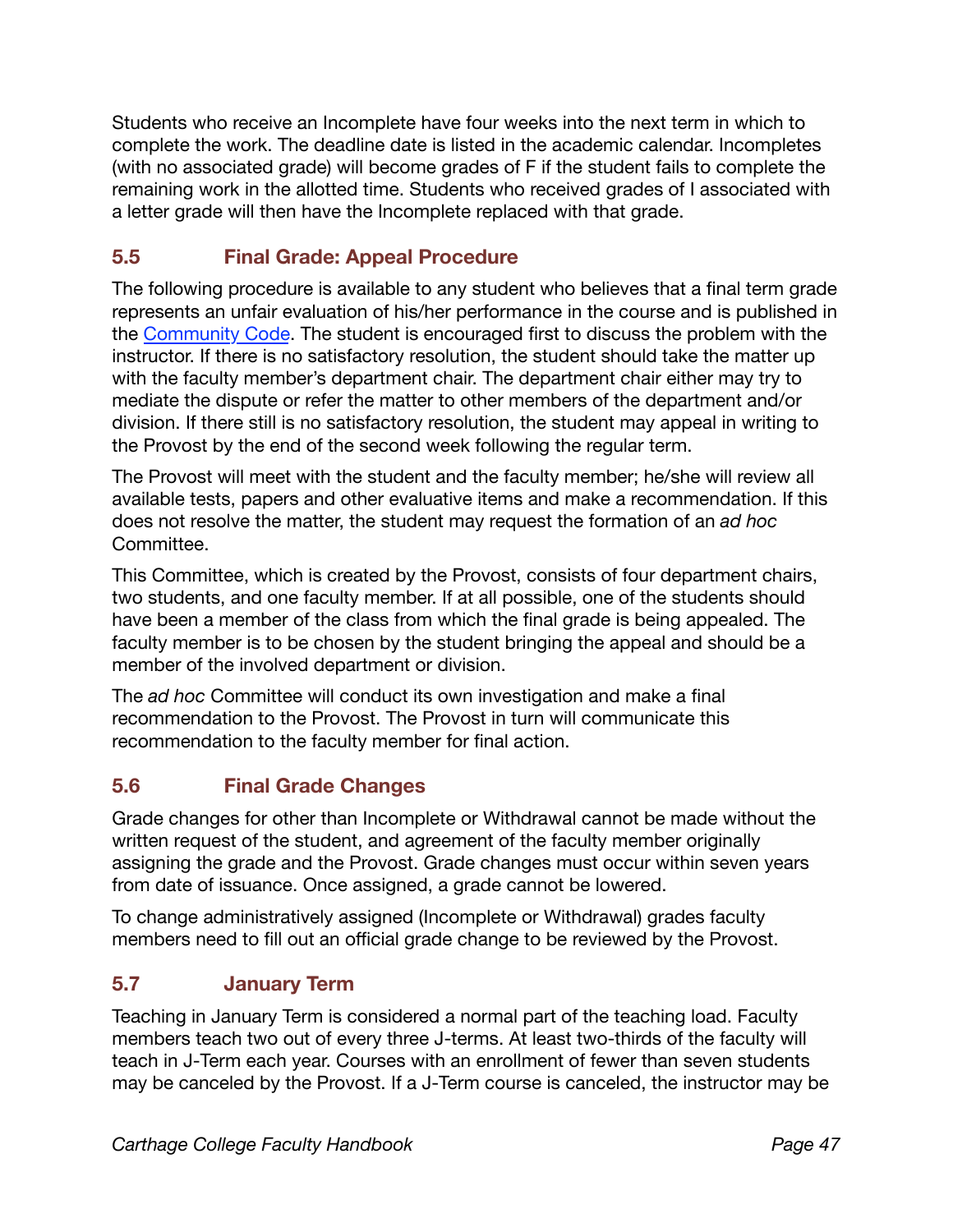given another J-Term assignment or may be assigned an extra course in the regular term.

In addition to requirements for on-campus courses, instructors of study tours will:

- conduct all financial transactions through the Business Office. All participants in the study tour will pay their fees to the College. The instructor must process check requests through the Business Office, and may obtain a cash advance to cover tour expenses. A detailed accounting of expenses, with receipts, must be submitted to the Business Office at the end of the tour;
- provide students with a fee payment plan; all fees for trips taking place in January must be deposited in the Business Office by no later than the end of the previous fall term;
- accompany the students throughout the entire tour, including the return trip.
- Provide accurate itinerary and contact information to the Provost's office before departing.
- Carry appropriate two-way communication devices (i.e. cell phones, etc.) to contact local emergency providers and allow the College to contact trip leaders in case of emergency or problem.

For the sake of the safety and educational experience of Carthage students, children 17 and under are prohibited from accompanying faculty on study tours. Family members 18 and up and welcome to accompany faculty on study tours, as long as doing so does not interfere with the teaching of the course or the availability of the faculty member to the students.

## **5.8 Proctoring of Examinations**

Neither administrative assistants nor students may proctor examinations. If for some reason a faculty member cannot administer an examination, he/she must arrange for a colleague to do so.

## **5.9 Student Fees**

Any fee proposed to be collected from students for *J-term trips* and field trips, retreats, clubs, etc., must have an account set up in the Business Office, and all funds collected should be deposited in that account.

## **5.10 Textbooks**

Most courses use one or more textbooks and/or monographs as basic material. Books are selected by the faculty member, ordered by the College Bookstore, and sold to students through the Bookstore.

Each term, the Bookstore contacts the faculty through a combination of paper forms and electronic notices. The faculty is asked to respond to the Bookstore with either a confirmation of the current information or corrections and/or changes prior to the date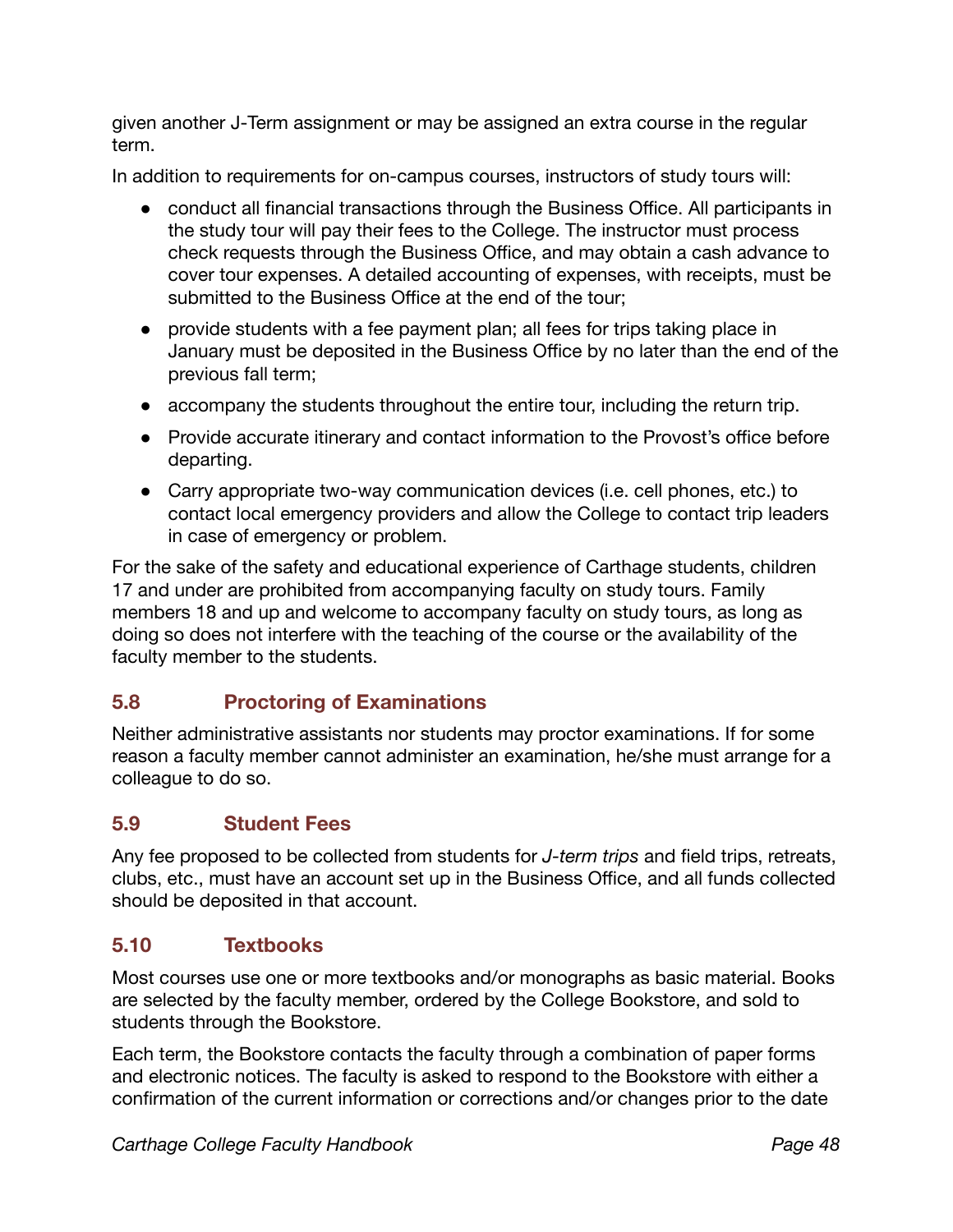specified. The faculty member should send the completed order form or forward the electronic notice to the department chair, who forwards the orders to the Bookstore by the date specified. Department chairs are responsible for all book orders.

Faculty members also are expected to cooperate with the Bookstore by providing information concerning the continued use of a book from one term to the next. This information is essential to an effective "buy-back" program which can result in lower costs for students.

Another element of the textbook selection process is the HEOA (Higher Education Opportunity Act) legislation enacted by Congress in July, 2010. This legislation mandates the campus provide students with accurate textbook information within a reasonable timeframe as it corresponds with course registration each semester. The Bookstore provides the information to the students through its website once we receive the information from the faculty.

The dates that are set for the return of textbook information to the Bookstore is chosen based on the dates for finals and buyback. These dates also allow adequate time for ordering, shipping and processing the books once they arrive at the Bookstore. Prompt faculty cooperation is essential if the College is to provide efficient service to its students.

The Bookstore will notify the faculty member if problems arise in the acquisition or delivery of a book.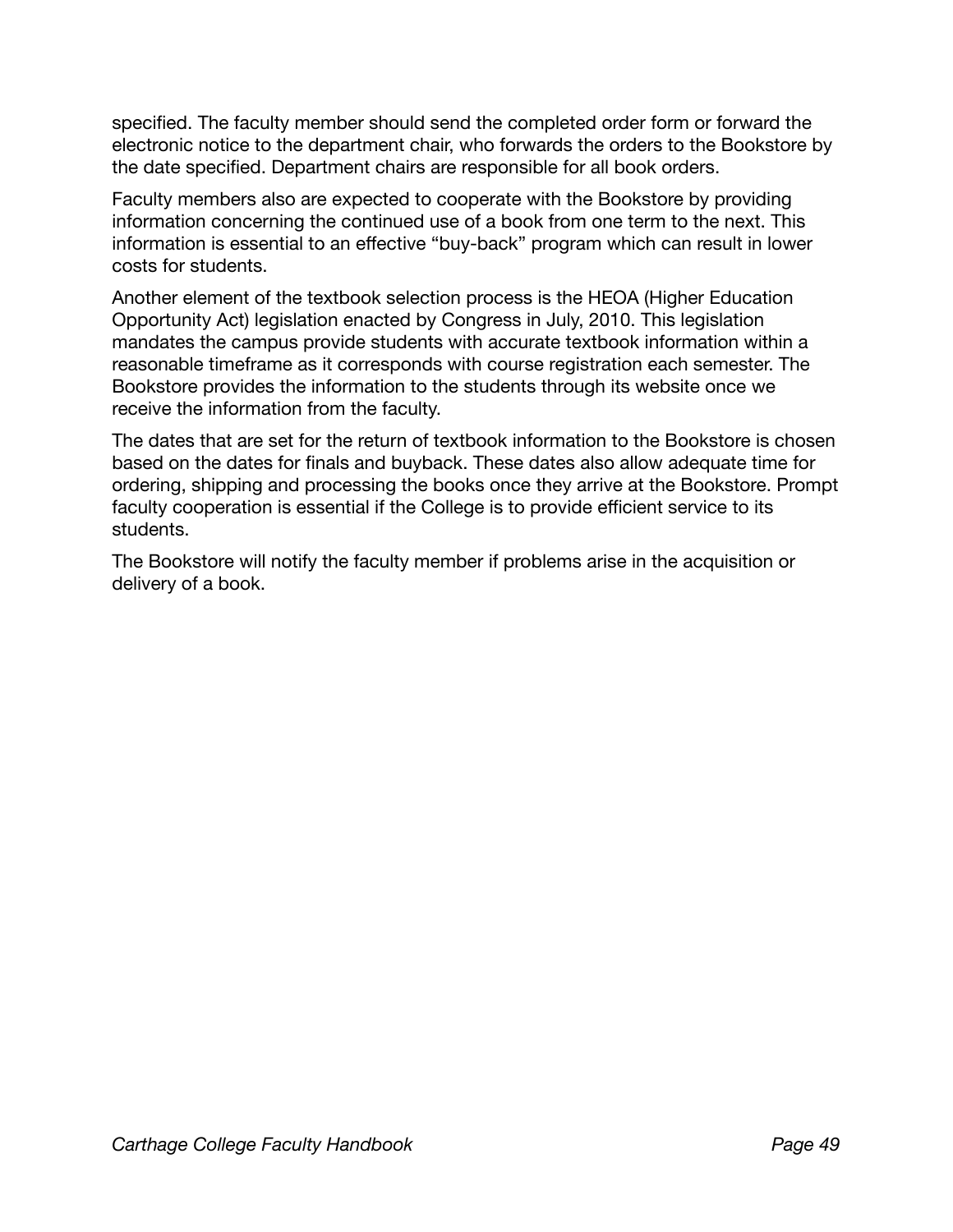# **6 Revision of the Faculty Handbook**

The Faculty Handbook is the guiding document about how the Faculty and the Administration do business together. It addresses the roles and responsibilities of faculty and administration in the College. Changes in College policy adopted by the President or Provost are made directly to the Handbook by the Committee under the supervision of the Provost. Changes in faculty governance within the Handbook are made by completing two processes: the first process is the working-researchingdrafting process, and the second process is the approval process.

#### **6.1 First Process**

- Suggestions for changing faculty governance policies within the Handbook can come from multiple sources in the Carthage Community including, but not limited to: individual faculty members, faculty committees of the College, motions from the full faculty, motions from the Academic Senate, the Office of Student Life, the Provost, the President, the Board of Trustees, the College Attorney, other members of the administration and staff, and students.
- Revision suggestions should be referred to the Faculty Handbook Committee and include both the suggested language for the change and the rationale for the change.
- The Faculty Handbook Committee will review the proposed change and the suggested language.
- The Faculty Handbook Committee may consult with appropriate College and Faculty committees or constituencies in the drafting of language for the revision. This process is likely to be iterative between the Committee and different College groups
- If suggested language or recommendation for change is rejected by the Handbook Committee, the Committee will provide a rationale for the rejection of the idea.
- If the change is supported by the Handbook Committee, the Committee will draft the language for the Handbook revision and ensure it has the support of the College President and Provost.
- The Committee will also ensure the language for the revision meets legal standards by consulting with the College Attorney.
- This first process concludes with the Handbook Committee's decision to frame a motion for consideration or a decision to not frame a motion on the suggestion.

#### **6.2 Second Process**

● The Handbook Committee will frame a motion to be presented to the Faculty for discussion and approval.